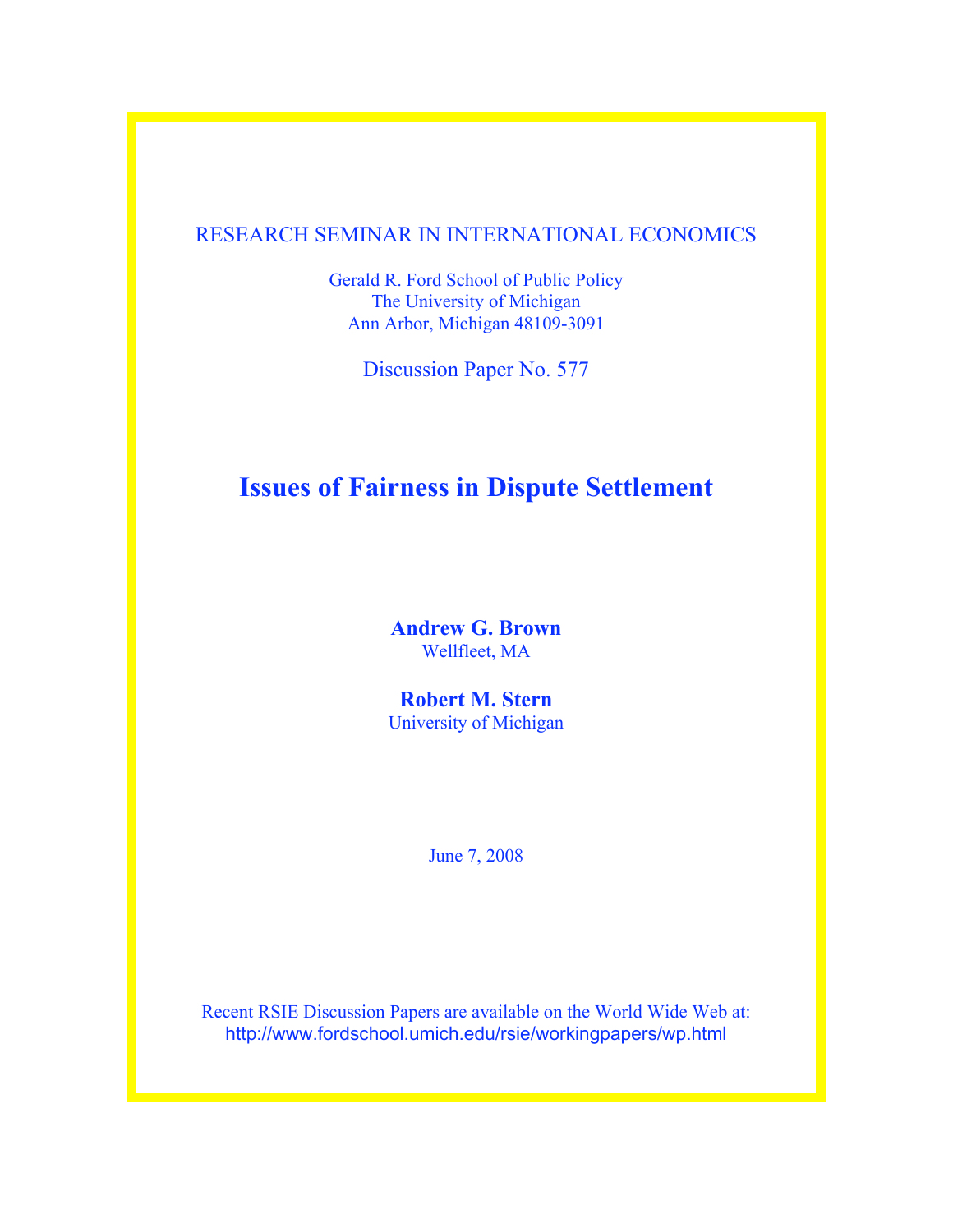# **Issues of Fairness in Dispute Settlement**

#### **Andrew G. Brown, Wellfleet, MA, and Robert M. Stern, University of Michigan**

#### **Abstract**

We first discuss what fairness may mean in the context of the dispute settlement process, noting the crucial relation between fairness in dispute settlement and the functioning of the trading system as a whole. We explore this relation further through an analysis of three main groups of dispute settlement cases. These are: cases that turn around the question of defining fair competition; cases that arise from the use of contingency measures; and cases that draw the boundaries between domestic regulatory measures and the trade-related norms and rules of the WTO. There follows an analysis of experience with compliance and with the use of counter measures in various cases. Finally, taking together the rulings of the Dispute Settlement Body and the procedures for compliance and the use of counter measures, we conclude that while the present dispute settlement process serves to protect the fairness of the trading system as a whole, there are some aspects of dispute settlement that remain problematic from the standpoint of fairness.

Final Version June 7, 2008

Address correspondence to:

Andrew G. Brown Robert M. Stern

abrown@C4.net rmstern@umich.edu

P.O. Box 1763 Gerald R. Ford School of Public Policy Wellfleet, MA 02667 University of Michigan 735 S. State Street Ann Arbor, MI 48109-3091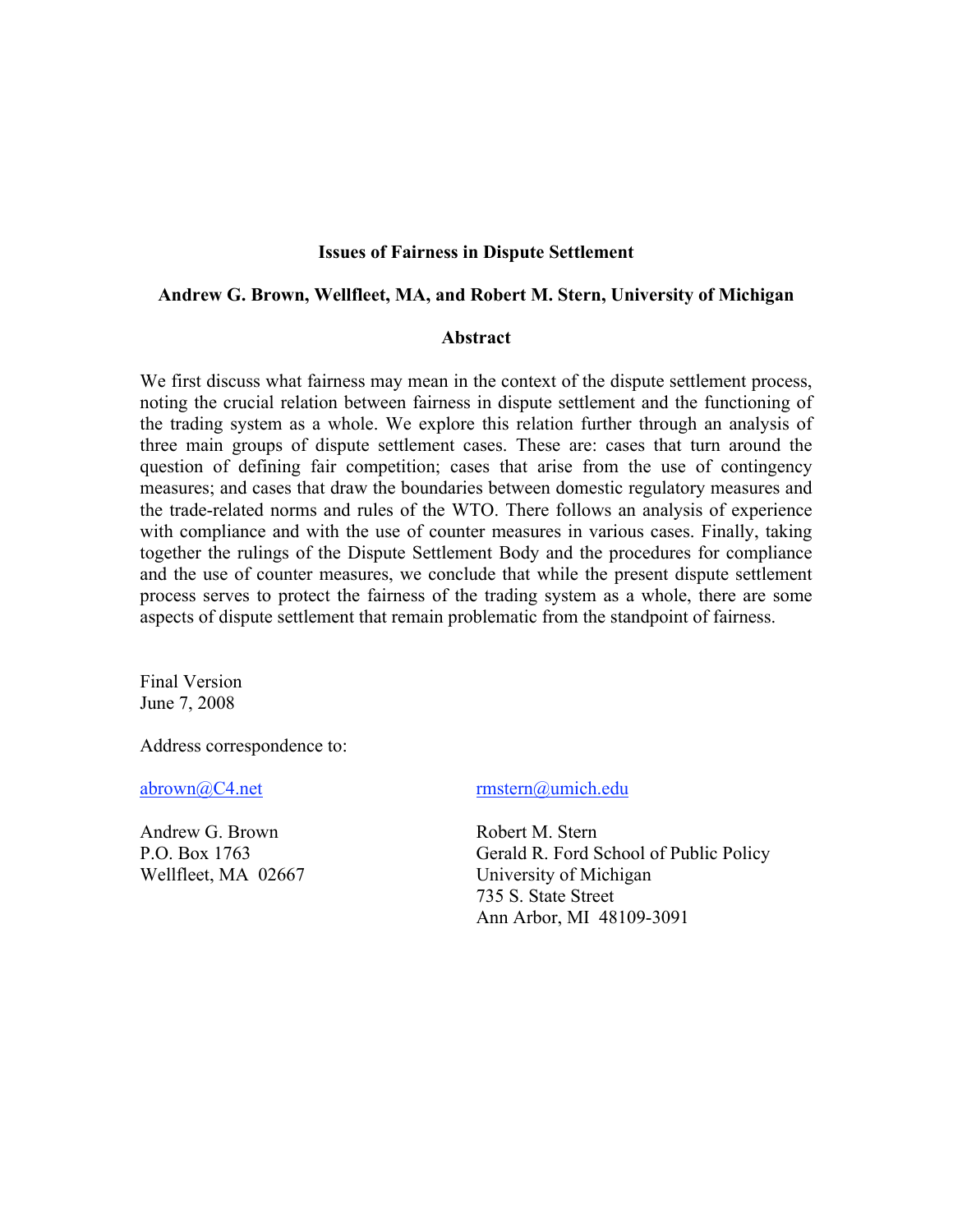#### **Issues of Fairness in WTO Dispute Settlement<sup>1</sup>**

#### **Andrew G. Brown and Robert M. Stern**

#### **I. Introduction**

We begin from the premise that ideas of fairness play some part in shaping the multilateral trading system. We derive this from the fact that the reciprocal exchange of rights and obligations has historically been at the core of the GATT/WTO system founded by the industrial countries. Among these countries, or coalitions of these countries, all with significant economic power, reciprocity has assured a rough equivalence in perceived net benefits and therefore has seemed fair. As more developing countries have joined the system, however, the asymmetries in power have widened, and the cooperation of many countries has depended less on reciprocal exchanges among equal partners than on the desire of weaker countries to participate in the global trading system on acceptable terms. Still, so long as the leading powers, especially the United States, have sought to gain the voluntary cooperation of others rather than to impose its own will, some account has had to be taken of what others consider fair.

It is because the notion of fairness plays some part in sustaining the trading system that the dispute settlement process acquires importance. It represents the process that provides a channel through which disputes between individual countries may be resolved, or at least prevented from descending into trade wars. More generally, it is needed to sustain trust in the system of rights and obligations. It should reassure members

 $\frac{1}{1}$ <sup>1</sup> We wish to thank James Hartigan and Elizabeth Teague for their helpful comments on an earlier version of our paper.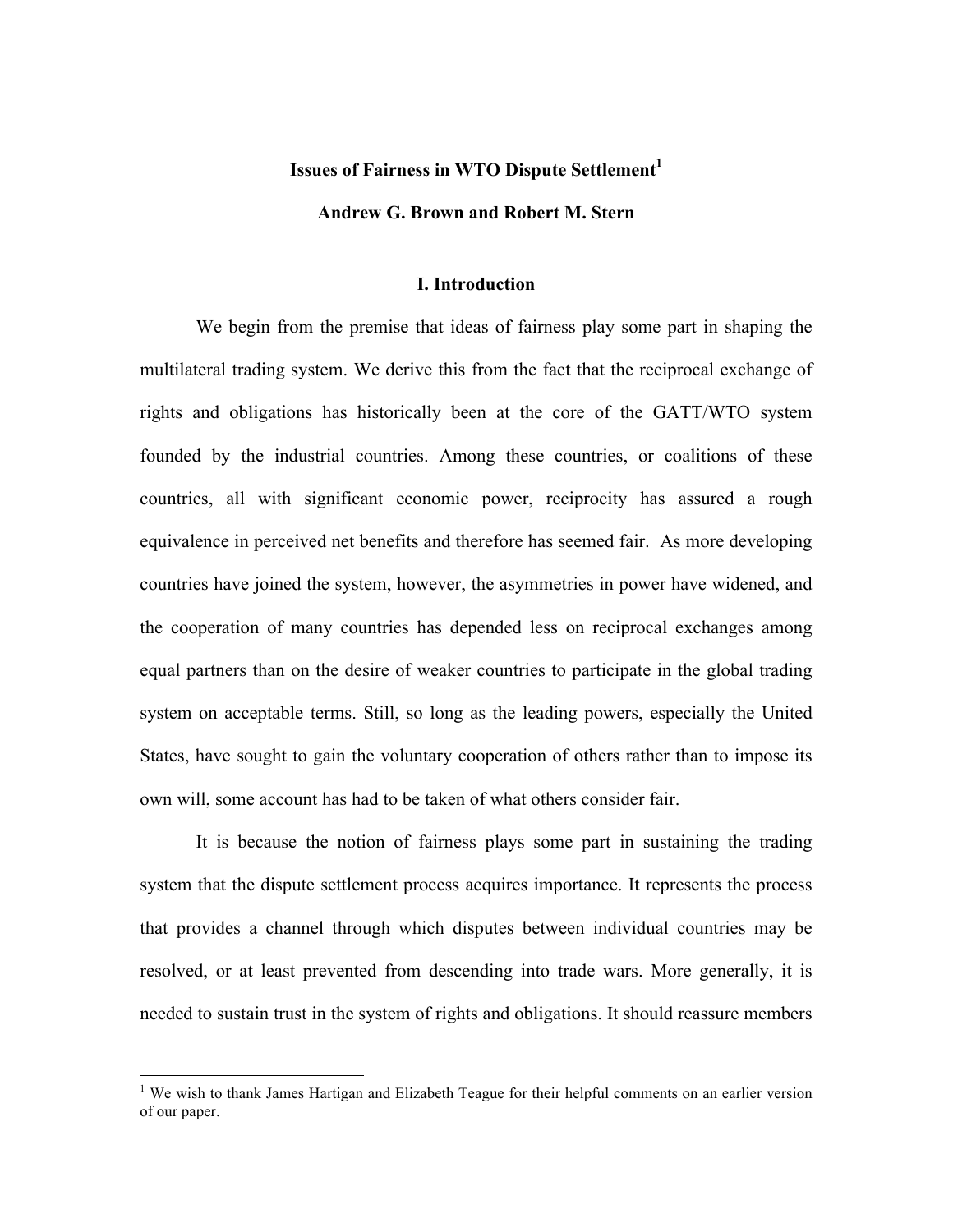that the mutually advantageous arrangements to which they have subscribed remain respected.<sup>2</sup> Thus, the process is expected to serve as the impartial expositor of what members collectively believe to be the norms and rules of the system; its envisaged duty is to interpret and apply the view of what is fair as embodied in the agreements that member countries have negotiated.

For the most part, we do not ask whether the rules of the GATT/WTO that the Dispute Settlement Body (DSB) is called upon to administer, are themselves fair. These are reached by consensus and there are many different opinions as to whether or not particular rules are fair. These affect assessments of DSB rulings, a fact that we cannot ignore. However, our main focus is on the narrower question of whether the arrangements for settling disputes under these rules raise issues of fairness.

This breaks down into two parts. The first is whether the process itself is equally accessible to all members and is seen as impartial. The second is whether the adjudicators interpret and apply the agreements of the WTO fairly in all, or nearly all, cases. In reviewing the performance of the Dispute Settlement Body (DSB), which is carried out very largely by its subsidiary components, the panels and the Appellate Body, it is the second part that we concentrate on here. However, we would not want to underplay the importance of the first condition. If the way in which individuals assess the fairness of national courts is anything to go by, it is the accessibility and impartiality of the process that, more than anything, persuades people to believe whether or not legal outcomes are

 $\frac{1}{2}$  $\frac{1}{2}$  Some economists interpret the function of the dispute settlement process quite differently, casting it in terms only of its economic rationale. They see it as a means of rebalancing trade relations so as to eliminate inefficiencies caused by protectionist measures and thereby to maximize national income (Bagwell and Staiger, 1999)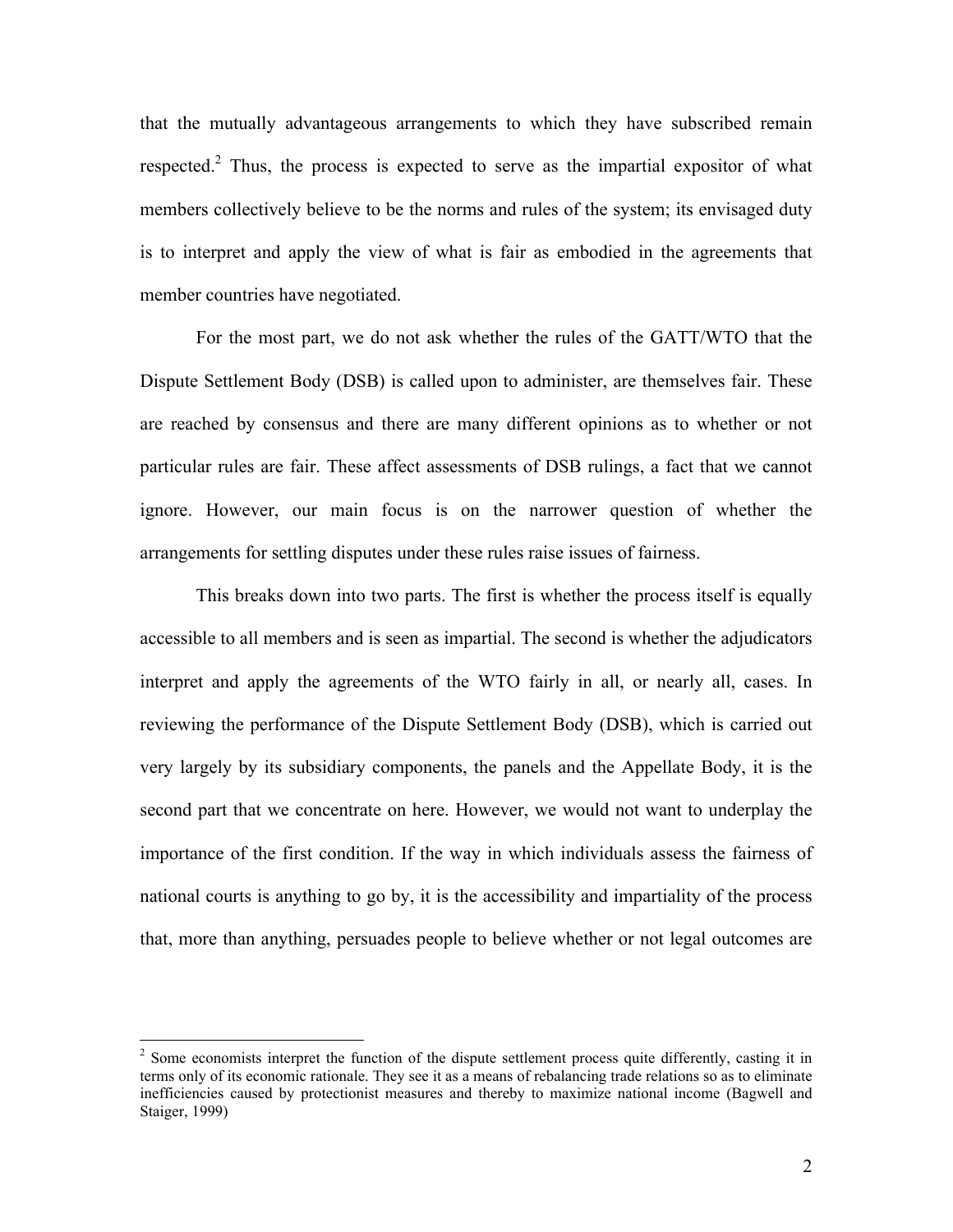fair. $3$  The existing WTO procedures are not without their defects, and a number of valid criticisms have been voiced.<sup>4</sup> While most participants have appeared to believe that the established process meets high standards of impartiality, the question of accessibility raises serious doubts. Equal accessibility to the dispute settlement process clearly exists in name. As a practical matter, however, member countries differ widely in their capacity to use the process effectively. Such use requires that a member government has a body of trade lawyers, economists, and diplomats who have experience with the process and who can call upon a network of informed persons in government departments and in private industry. The rational use of limited professional resources militates against the creation of such capacity in smaller and poorer countries. Moreover, in many developing countries – both large and small – the emergence of a formal legal system supported by a body of judges and lawyers who administer and practice commercial law, is a development of only the last one or two generations. For such reasons, the richer, industrial countries are at an advantage in acquiring the expertise necessary to utilize the process advantageously.<sup>5</sup>

On the second condition of the fair interpretation and application of the WTO agreements, it is a common opinion that the DSB has performed its duties with creditable success most of the time. The Dispute Settlement Understanding enjoins the DSB not "to add to or diminish the rights and obligations" provided in the agreements, and the latter,

 <sup>3</sup> <sup>3</sup> Social psychologists have found that how people assess the justice of the procedures heavily influences their readiness to accept the legal outcomes. Their judgment about whether the legal authorities have acted fairly are multifaceted and include such factors as their assessment of whether authorities were motivated to be fair, whether they were honest, whether they had ethical standards, whether they acted in a biased way, and whether adequate opportunities for representation were provided. See Tyler (1988) for a review.

<sup>&</sup>lt;sup>4</sup> For an informative summary and commentary of reforms proposed officially during the Doha Development Round negotiations, see Mexico (2007) See also Hoekman and Mavroidis (2000).

<sup>&</sup>lt;sup>5</sup> For a sociological analysis of why cases do, or do not, get submitted to the DSB – including a critique of the presumption of economic rationality – see Conti (2008).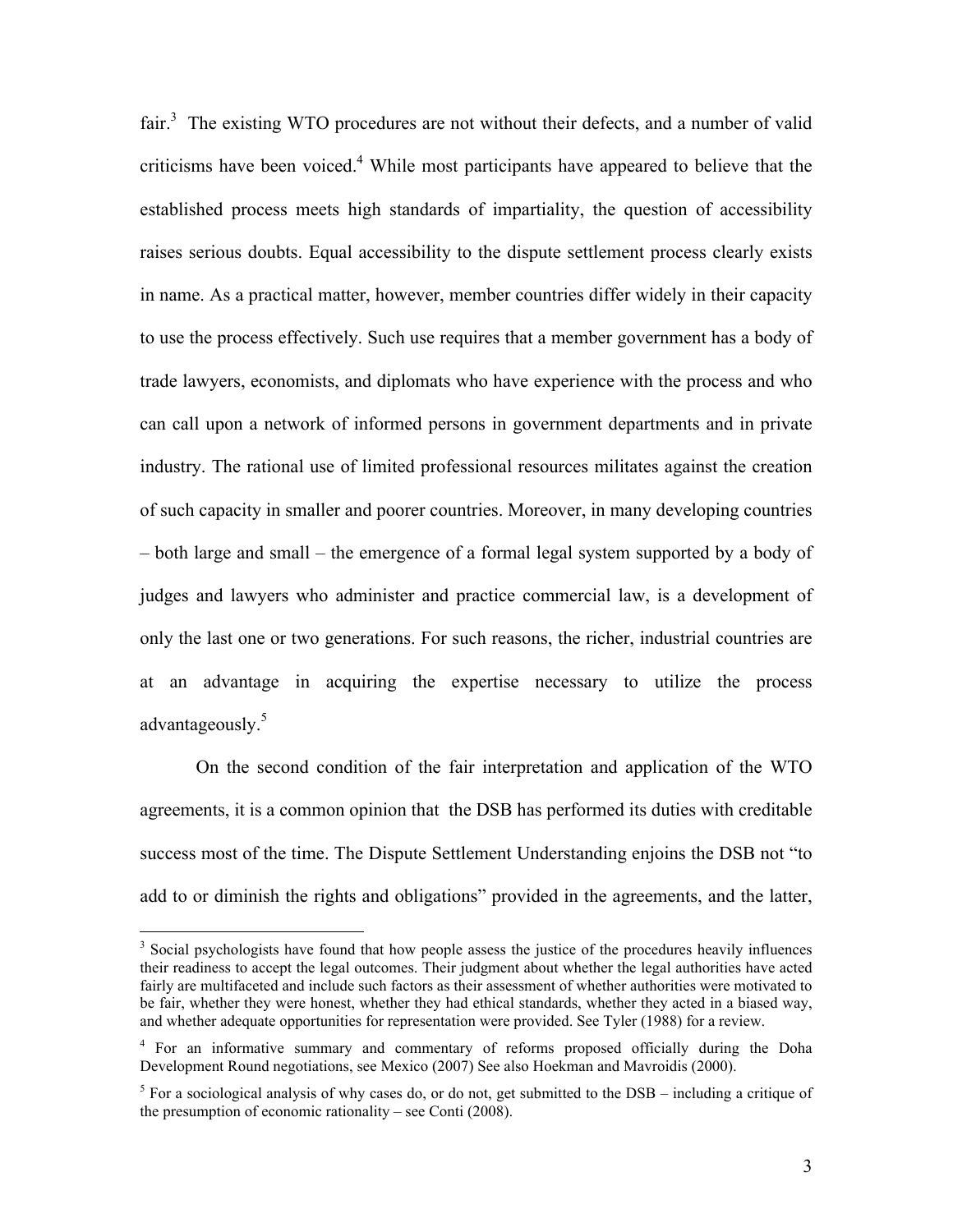through its panels and Appellate Body, has clearly endeavored to stick to its last.<sup>6</sup> If some have found particular rulings of the DSB to be unfair, the problem may as readily lie in the WTO agreements themselves as in the DSB's deliberations. This said, however, the record of the DSB in resolving disputes has certainly not been above criticism even though the source of its deficiencies may not have necessarily been of its own making. It is an open question, for instance, whether some kinds of disputes, which have broad economic or political ramifications, can be resolved at all through the distinctly rigid and legalistic dispute settlement process of the WTO. Moreover, the adjudicators in the dispute settlement process – the members of the panels and the Appellate Body – exercise considerable discretion in the interpretation and application of the agreements. Even where carefully crafted, the texts of the WTO agreements cannot be expected to describe all the highly specific circumstances found in individual cases. Moreover, most agreements contain inconsistencies and ambiguities in language. Indeed, the language of agreements has sometimes been deliberately left vague in order to facilitate the conclusion of negotiations. Further, the interpretations placed on the rules and on the factual evidence depend on the beliefs and the expertise of the members of the panels and of the Appellate Body.<sup>7</sup> Both their normative beliefs about the economic system and their technical understanding of the economic consequences of trade-related measures affect their interpretations. For these reasons, it is well to ask whether the DSB always make judgments in line with the collective view of fairness.

 $\frac{1}{6}$ <sup>6</sup> The sensitivity of governments on this point explains why precedent has not formally become part of WTO jurisprudence. For the DSB to build up a body of precedents would be seen as an infringement of the sovereign rights of members to negotiate their international rights and obligations.

<sup>&</sup>lt;sup>7</sup> While the members of the Appellate body are distinguished jurists appointed for a (renewable) four-year term, panelists re selected on a case-by-case basis and vary widely in experience and background.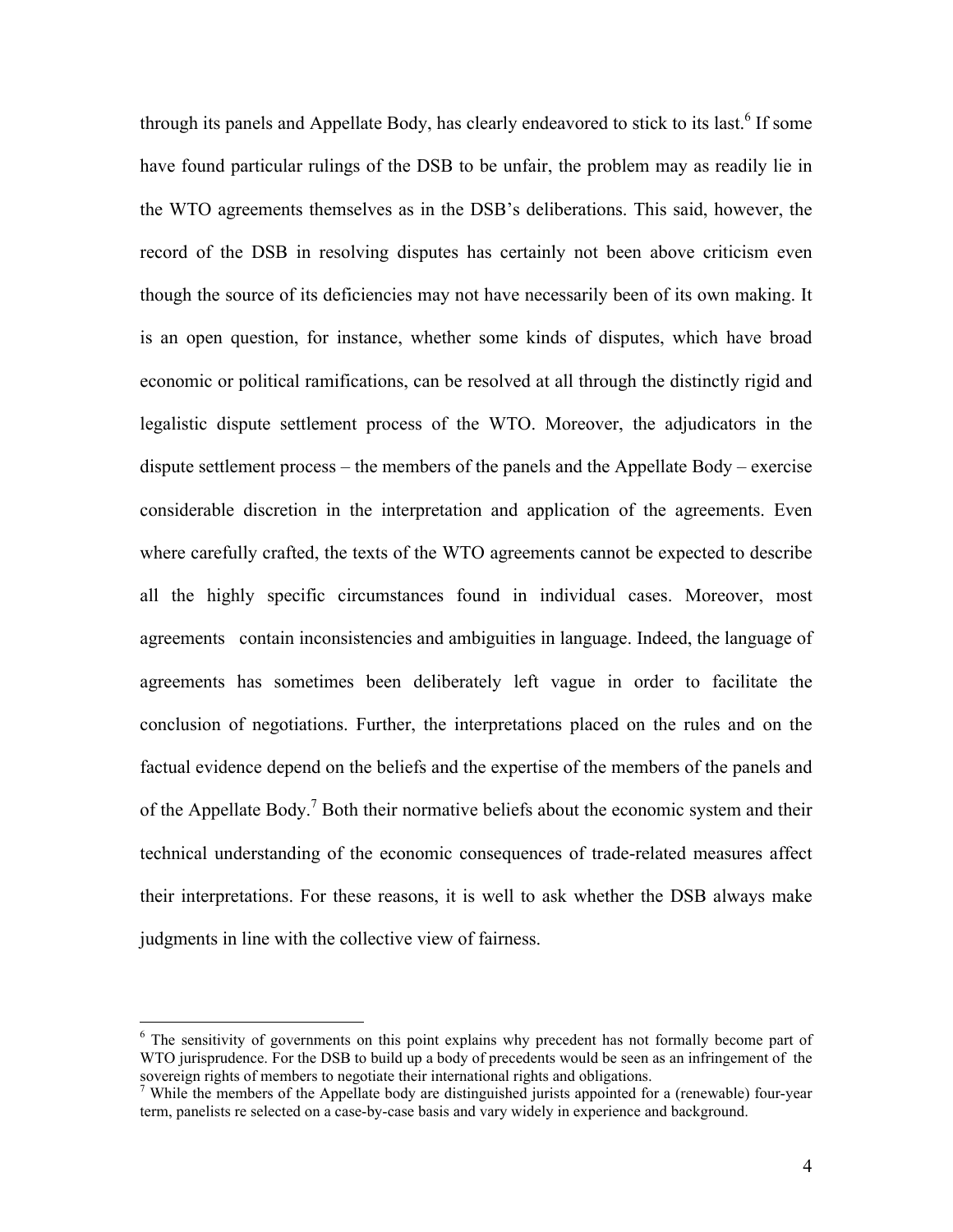In this chapter, we attempt to evaluate the rulings and recommendations that the DSB has made up to mid-2007. Our underlying interest is not in the outcome of specific cases but in whether the dispute settlement process has been contributing effectively to the preservation of trust in the multilateral trading system as a whole. To do so, we have reviewed the hundred or so cases on which the DSB, through the panels and the Appellate Body, has made rulings and recommendations since the Dispute Settlement Understanding (DSU) came into force in January 1995. (See Table 1) From these, we have selected a number of cases that we believe to illustrate the directions that the DSB has taken and the difficulties that the process has encountered. We make no attempt to provide a full account of all the legal, economic and political facets of each case, and we do not quote chapter and verse of all the specific GATT/WTO articles quoted in individual cases. However, we do provide the WTO dispute settlement case numbers for those who might want to consult the DSB reports themselves (which are available on the WTO website). Complainants in many cases cite several GATT/WTO articles that the respondent has allegedly failed to comply with, but we restrict ourselves to what we regard as the key issues in each case.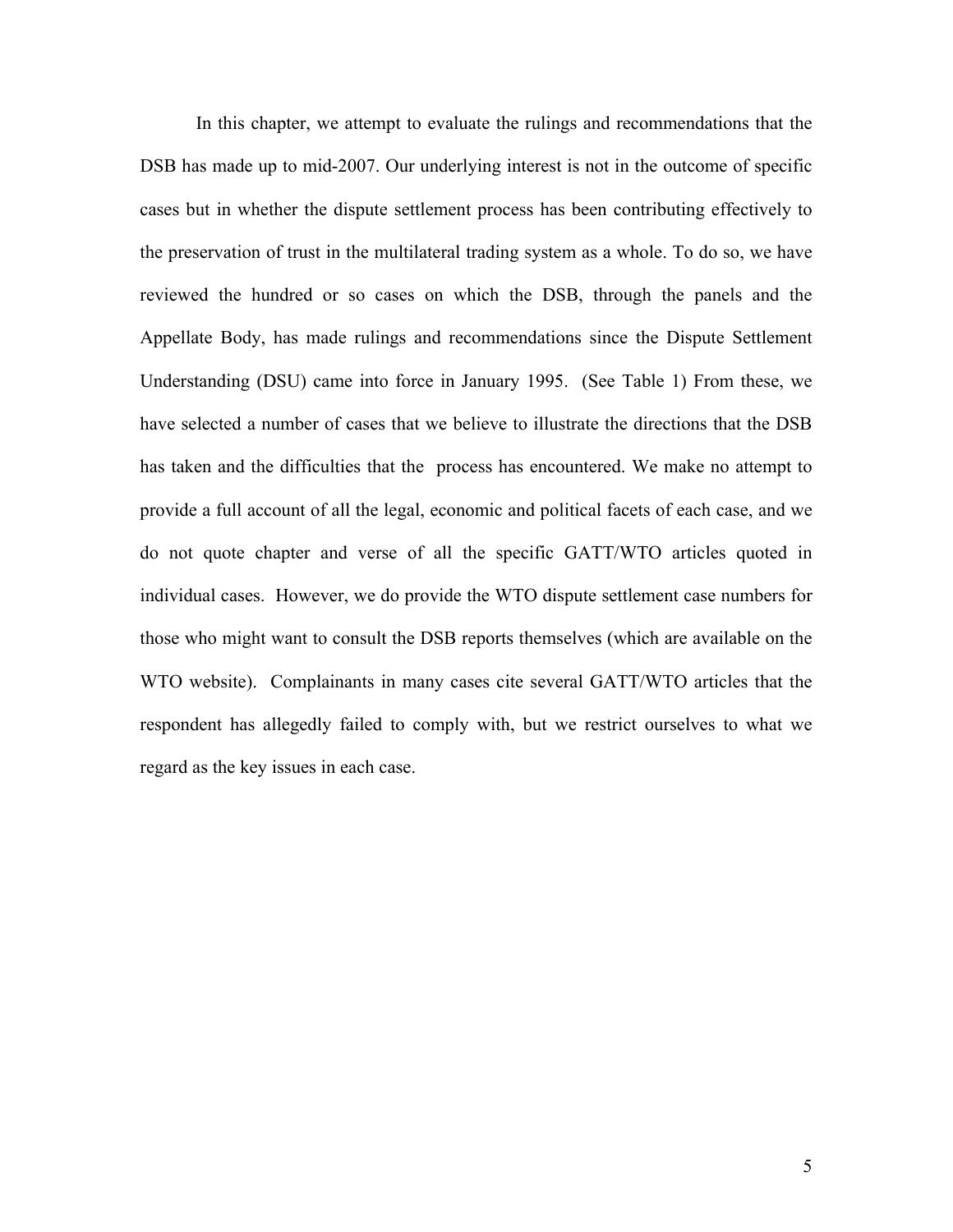# **Table 1. Dispute Settlement Body: Reports Adopted, 1995-2007**

# Total, 1995-2007

| Panel reports adopted                           | 108 |
|-------------------------------------------------|-----|
| Appeals notified (excluding Article 21.5)       | 75  |
| Appellate Body reports adopted                  | 68  |
| Compliance Panel reports adopted (Article 21.5) | 22  |
| Appeals notified (Article 21.5)                 | 14  |
| Appellate Body reports adopted (Article 21.5)   | 14  |

Source: Adapted and updated from Wilson (2006).

 $\mathcal{L}_\text{max}$ 

# **II. Fairness in Trade Relations**

Before we proceed any further, we should attempt to clarify what we mean by fairness. It is an elusive concept. $8$  We know that it is a characteristic of relations among individuals and groups, but that these relations take many forms. We can offer no single definition of fairness that fits all occasions. However, most of us recognize intuitively what fairness means when we are confronted by particular sets of relations. In the context of the multilateral trading system, governments have codified their appropriate conduct in

Notes: Data for 2007 end in 10 December 2007. Article 21.5 of the Dispute Settlement Understanding provides that, if a complainant believes that the ruling and recommendations of the Dispute Settlement Body are not being complied with, it may request the Body, preferably through the original panel, to review compliance by the respondent.

 <sup>8</sup>  $8$  The classic analysis of fairness is Rawls (1971). For a recent alternative view, see de Jasay (2006).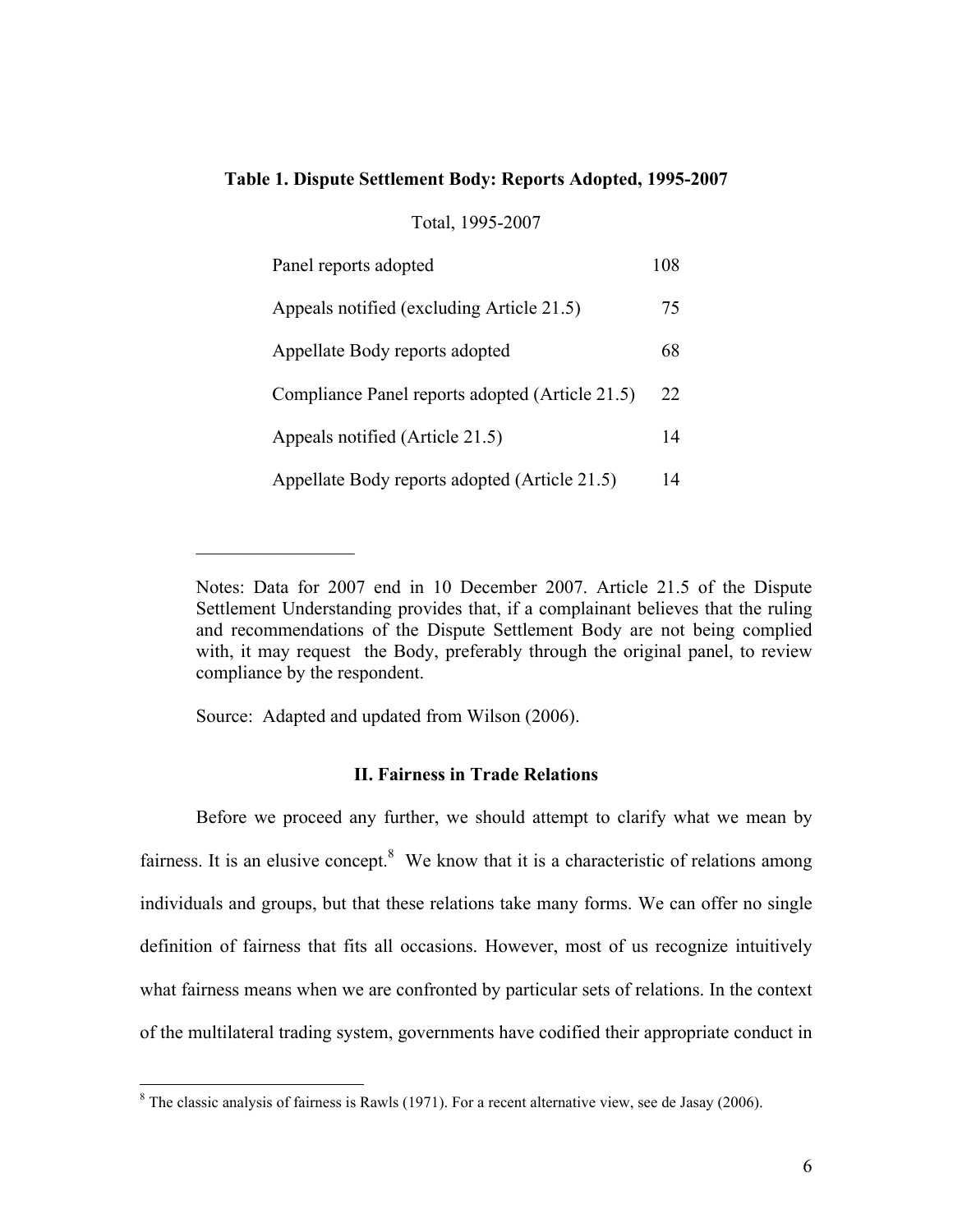a number of agreements, and from these agreements, we can identify a few generalized sets of trade relations. Within each of these, we find that there is broad agreement, or fairly broad agreement, about what constitutes fairness.

The most elementary of these relations is how each government treats the products of another country at the point of entry in comparison with the products of third countries. Fairness is recognized to demand non-discrimination unless governments have collectively agreed that the criterion may be waived under certain specified circumstances. Another relation is that of a government to its own and to foreign producers within its domestic market; and in this situation, we generally recognize the national treatment of firms – another expression of non-discrimination – as our definition of fairness. A more complex relationship is how each government affects the market behavior of its own producers compared with how other governments affect theirs. The definition of fairness in this circumstance turns on our conception of fair competition, and there is less wholehearted agreement on this score.<sup>9</sup> Broadly, two views vie with each other. In the dominant view, governments should allow prices in a freely competitive market to determine outcomes for producers; there should ideally be an integrated world market in which producers from different countries compete with each other within the same institutional and regulatory framework. In the other view, governments may legitimately give domestic producers preferential treatment in order to promote national development. In this latter interpretation, equity qualifies the idea of fair competition. Fairness is not realized if account is not taken of the wide differences in income and

<sup>-&</sup>lt;br>9  $9^9$  For an interesting exchange of views on fairness in the U.S. context, see Ikenson and Lighthizer (2007).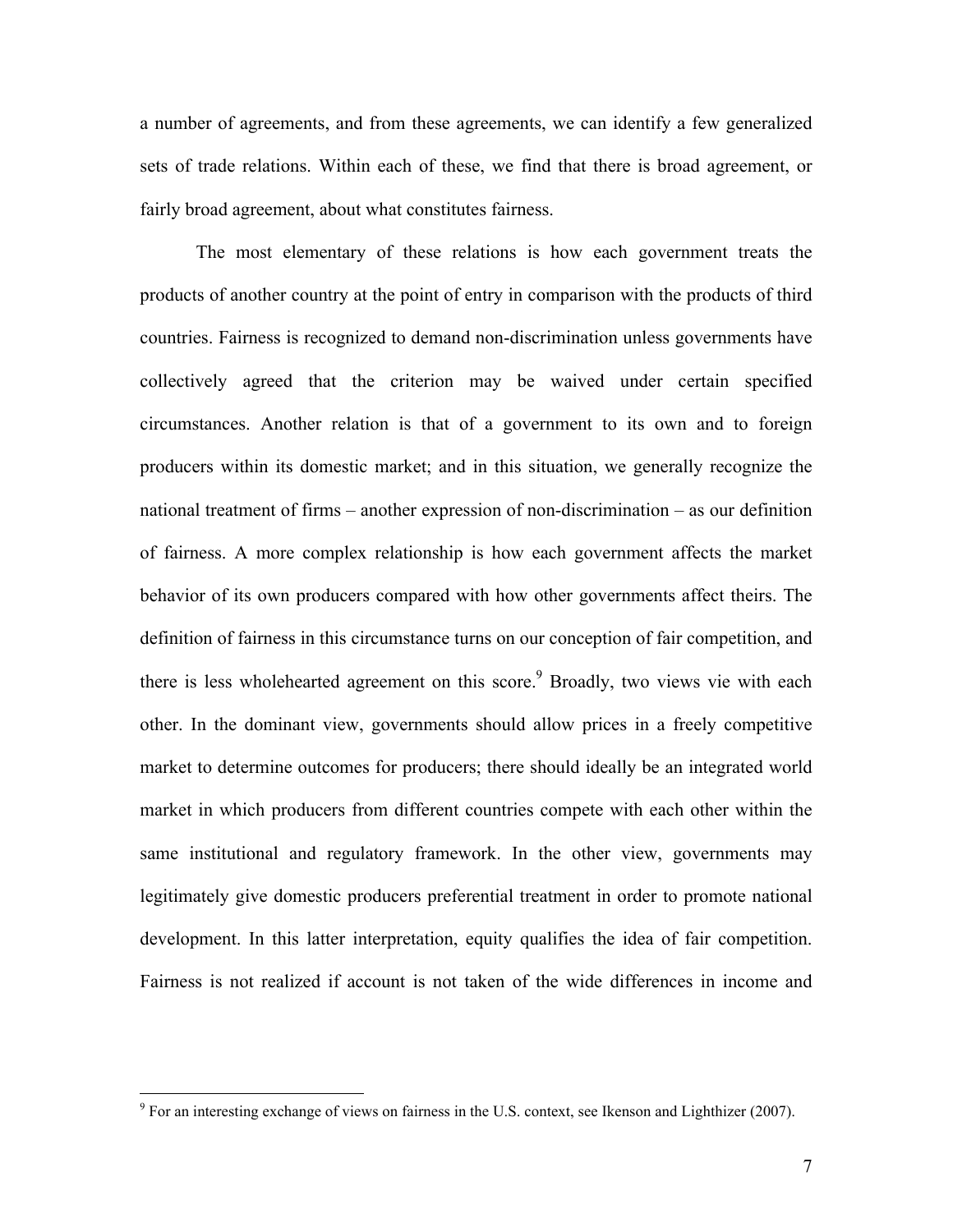wealth that exist among countries; equality of opportunity exists only formally if some lack the capacity to exploit the opportunity.<sup>10</sup>

Yet another set of circumstances that confront governments in their trade relations arises when any government feels obliged to defend its producers from import surges or from competition that it deems politically disruptive. Action against such competition is often rationalized as a defense against "unfair trade." Such interventions – the use of trade remedy measures – will appear arbitrary to other governments and they only become acceptable if all are likewise free to act in similar circumstances. Fairness can only be approximated through agreement on these circumstances. However, if some governments exercise their freedom to act arbitrarily much more than others, that behavior is not likely to be considered fair by most people.

Finally, there are situations in which governments seek to override the obligations that they have accepted in their commercial relations with others because these clash with their social preferences. No one questions the freedom of governments to pursue their own policies in regard to domestic matters, but there are circumstances in which these may harm the trading interests of other countries. The protocol developed in the GATT/WTO to deal with these circumstances is that governments should first voluntarily agree on those national policies that may override the trading interests of other countries. When these exceptions are invoked, interventions in trade are accepted as fair. But when there is no prior voluntary agreement, the interventions are widely seen as unfair.

Needless to say, these general ideas about what constitutes fairness in trade relations do not provide any well defined or objective set of yardsticks. Nor are they

 $10$  There is, further, a moral obligation to act justly toward the less fortunate. For a fuller exposition on the concept of fairness as applied to trade relations, see Brown and Stern (2007).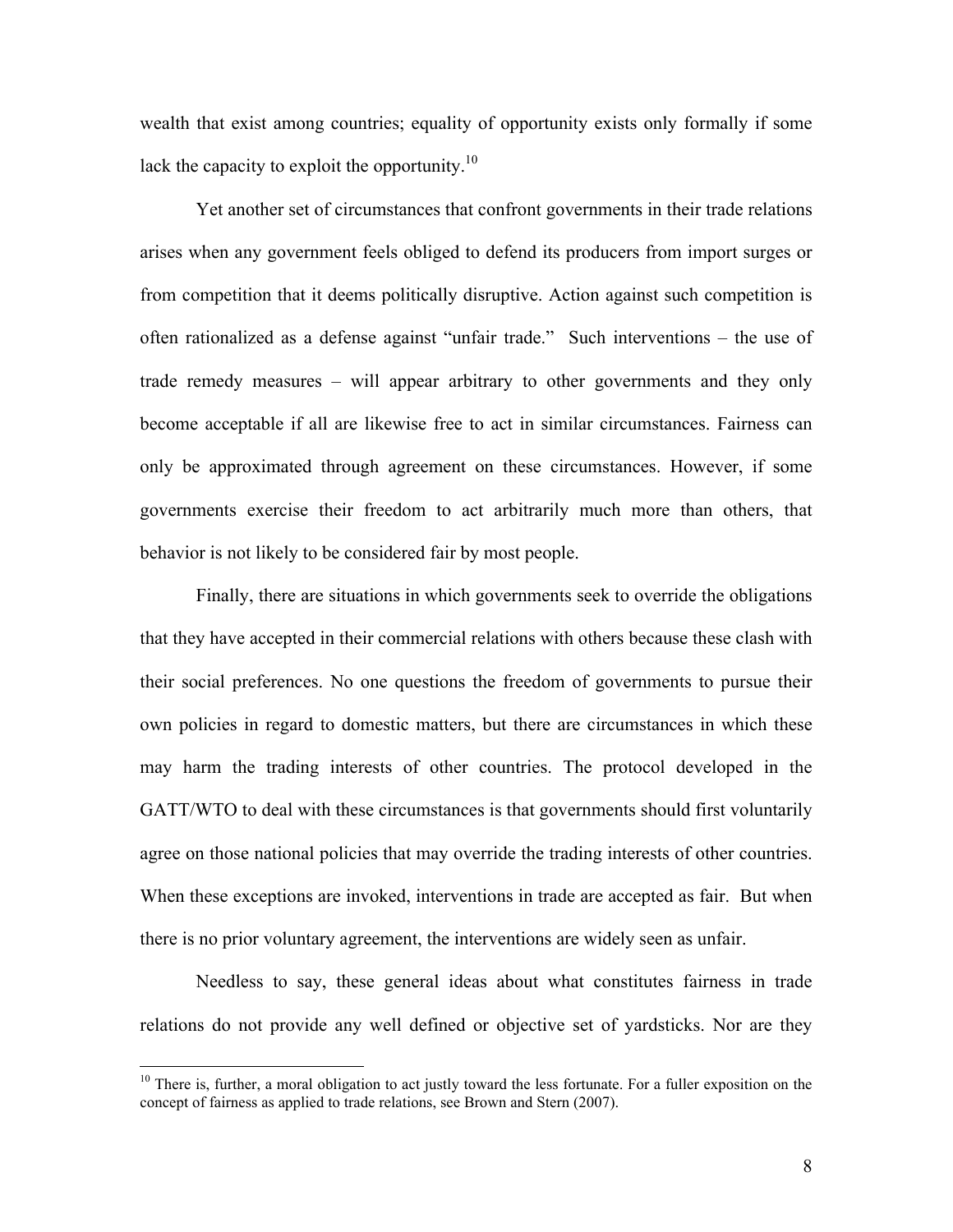applicable to every specific circumstance. There are, moreover, valid differences of views about the appropriate definition of fairness to apply in particular circumstances. Despite these difficulties, the issue of fairness is present in most cases and it is answered in one way or another. It merits inclusion in an analysis of disputes.

#### **III. Interpretation and Application of the WTO Rules**

We have grouped the dispute cases that we have studied into three main clusters:

- 1) disputes that center around the ideas of non-discrimination and fair competition. These include cases that invoke the WTO rules relating to non-discrimination, national treatment, and subsidies. Also included is the rare case alleging restrictive business practices.
- 2) disputes that concern the use of contingent trade remedy measures employed to deal with unforeseeable changes in economic or political circumstances. These include anti-dumping and countervailing duties, and safeguard measures. (Both anti-dumping and countervailing duties could formally be included in the first cluster as measures concerned with fair competition. But it seems more realistic to treat them separately since governments can independently introduce them and since, especially in the instance of anti-dumping measures, political expediency rather than the any firm idea of fair competition appears to dominate their use.)
- 3) disputes that concern the boundary between WTO rules and social preferences in such matters as health and safety standards, public morals and the environment.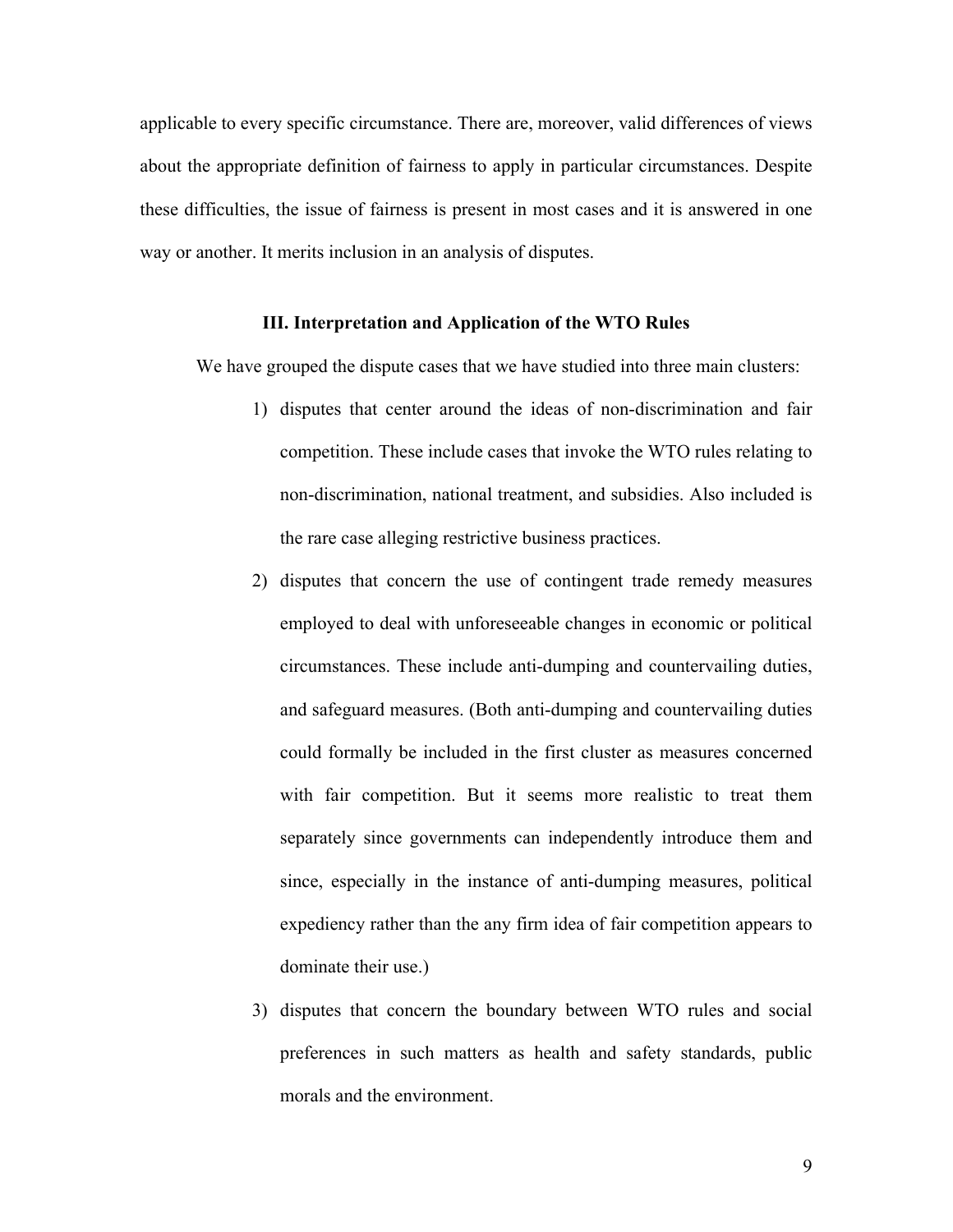While not all cases fit neatly into these three clusters, most are captured. The first two clusters have accounted for the majority of cases, with disputes about subsidies and antidumping duties being the leading issues. Compared with developing countries, industrialized countries have been decidedly the more active participants in the dispute settlement process, both as complainants and as respondents. The European Communities (EC) and the United States by themselves have accounted for more than a quarter of all complaints, and their practices have been challenged still more frequently. (Horn and Mavroidis, 2006)

#### **Non-Discrimination, National Treatment and Fair Competition***.*

The ideas of non-discrimination, national treatment, and fair competition have permeated much of the rule making in the GATT/WTO, and they underlie the criteria followed by the DSB in much of its adjudication. The implicit economic model is that of a freely competitive international economy where prices are not altered by governmental intervention. In so far as this applies, fairness equates with efficiency as defined in mainstream economics. However, the oldest expressions of fairness in trade relation are non-discrimination and national treatment, and these derive from a long history that predates the articulation of any specific economic model. The DSB has been quite rigorous in its application of these bedrock principles, and when countries have challenged practices accepted in the past as exceptions to the principles, it has tended to rule in their favor. This has sometimes raised questions about whether the ruling has resolved the dispute in a fair way.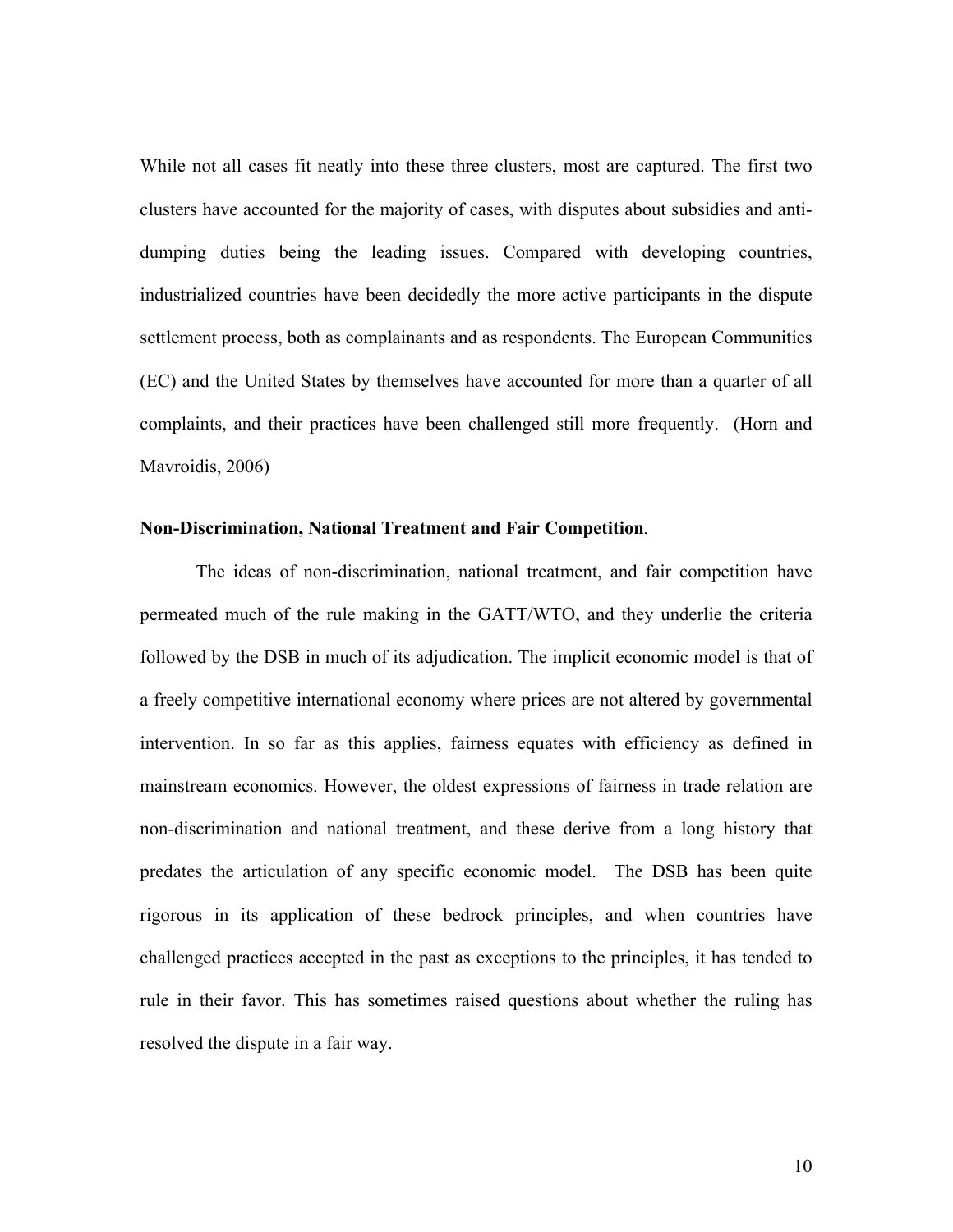# *Non-discrimination*

In contributing to the preservation of trust in the GATT/WTO system of rules, the DSB is subject to at least one major limitation. It can pass judgment on an alleged misconduct only if an actual case has been presented to it. In regard to the principle of non-discrimination, this is by far the most frequent apparent infringement of the principle in recent years that has been occasioned by the proliferation of free trade agreements (FTAs). One might therefore have expected that this would have generated numerous complaints to be considered by the DSB. But this has not been the case. In one sense, this may have been fortunate for the DSB since both the GATT and the WTO have been singularly unsuccessful in establishing criteria for assessing the consistency of FTAs with their rules.<sup>11</sup> More important, the anomalous situation reminds us that the DSB cannot resolve inconsistencies –and therefore possible causes of unfairness – that are inherent in GATT/WTO rules and practices.<sup>12</sup>

One of the few cases that addressed this issue was a complaint brought by India against Turkey (DS 34). It alleged that Turkey was implementing regulations that not only introduced new quantitative restrictions on imports of textiles and clothing but also discriminated against India's exports. Turkey's defense was that it was in the process of establishing a customs union (CU) with the European Communities (EC) and that, as part of this process, it was obliged to conform its regime for textile and clothing imports to

 $11$  The ambiguity began early. The agreements establishing the European Economic Community were never submitted to the GATT for assessment of their consistency with the rules. Indeed, only one agreement has been declared consistent with GATT/WTO rules – the Czech-Slovak agreement.

 $12 \text{ In view of the absence of formal challenges, we may ask, like Sherlock Holmes, why the dog did not$ bark in the night. The fact is that nearly all members of the WTO have had a direct interest in the definition of acceptable FTAs since they themselves are almost all parties to one or more such arrangements. There has apparently been a reluctance to challenges these arrangements in order to determine the circumstances in which non-discrimination should be upheld.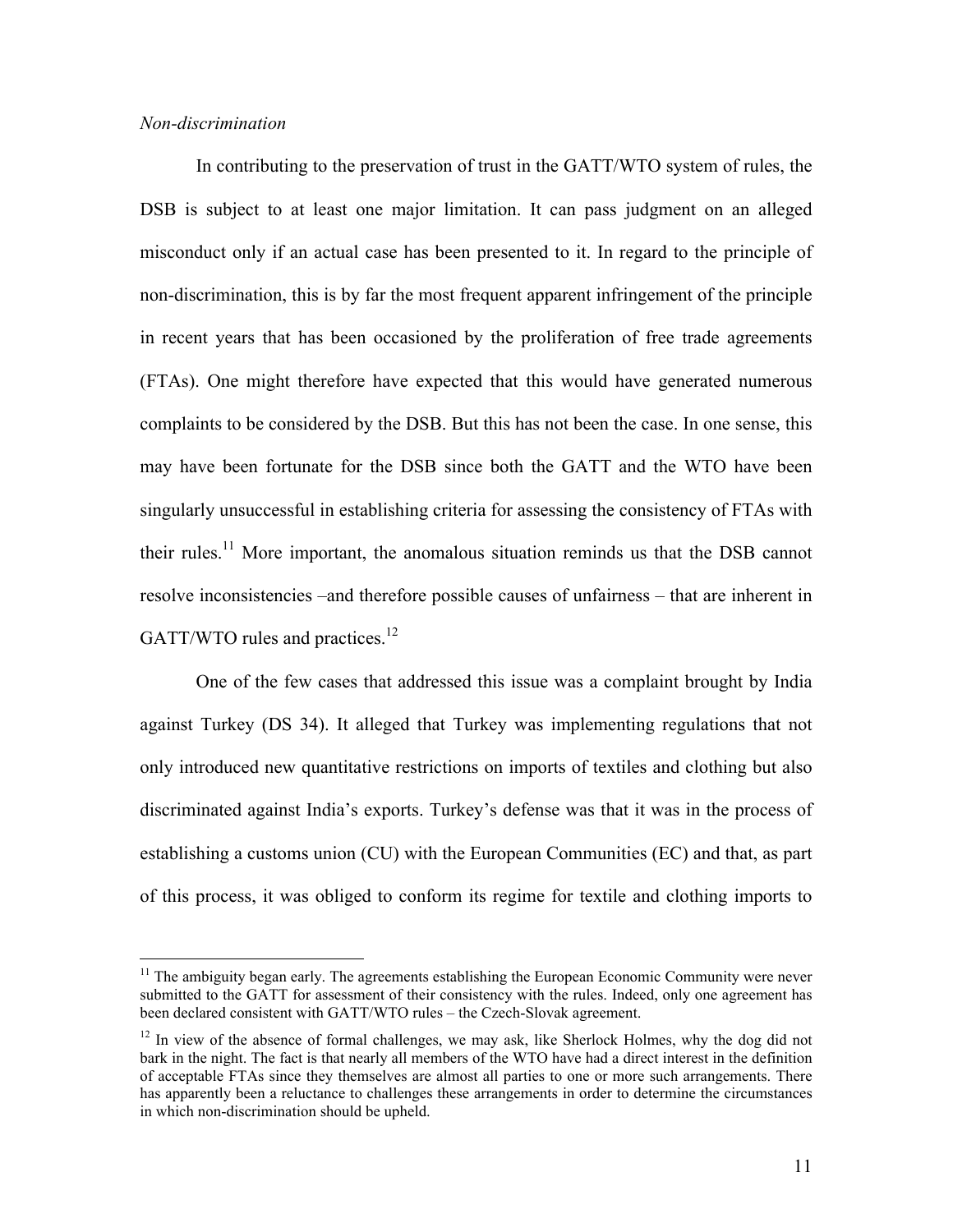that of the EC. The DSB ruled that the entry of Turkey into a CU did not exempt it from its obligation to conform to WTO rules. In introducing new quantitative restrictions and in applying them in a discriminatory way, Turkey was therefore in violation of these rules. (In this case, the DSB also gave precedence to the principle of non-discrimination over other international obligations of a member country.)

The GATT/WTO rules made an explicit exception to non-discrimination with the introduction of the Generalized System of Preferences (GSP); these preferences were expressly permitted in the GATT under its Enabling Clause. As the preferences granted under the GSP are determined by individual importing countries and are not part of any international commitment under the GATT/WTO, they are less subject to multilateral discipline. However, the DSB has placed some restrictions on the freedom of action of individual countries to broaden the use of these preferences. In a case brought against the EC, India complained that the tariff preferences granted by the EC under its Special Arrangements to Combat Drug Production and Trafficking were inconsistent with nondiscrimination. (DS 246) The EC treated these preferences, which were rewards for efforts to curtail drug production and trade, as part of its GSP scheme. The DSB ruled that these preferences could not be so justified and were therefore in violation of the principle of non-discrimination.

Some members have also appealed to the principle of non-discrimination in challenging waivers granted to member countries in the past for political or historical reasons. Undoubtedly, the best-known case on this score is the banana dispute between the EC on the one hand and the United States and some Latin American countries on the other. (DS 27) This arose out of the long standing preferential arrangements that EC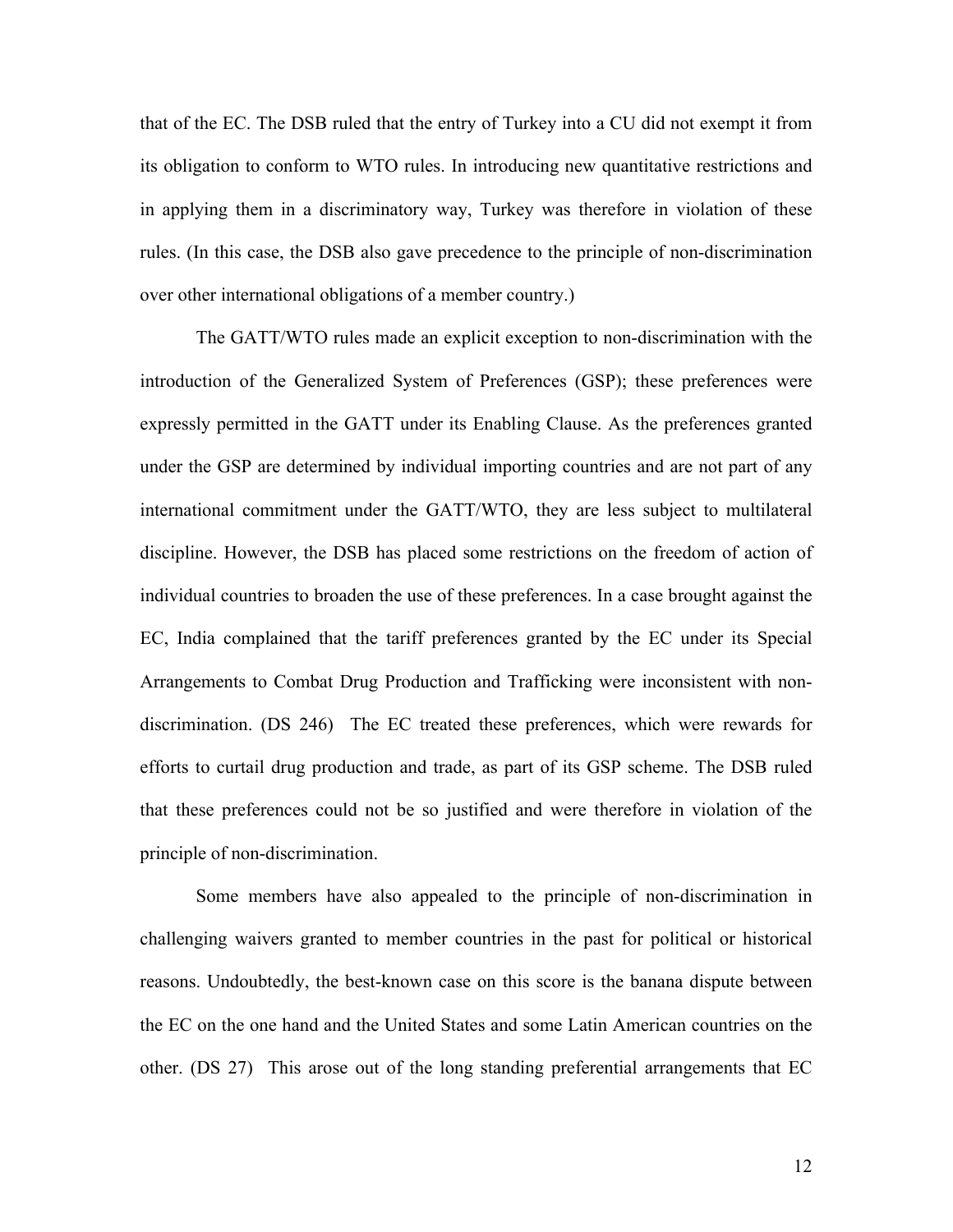member states have had with African, Caribbean and Pacific (ACP) countries under the Lomé Conventions. These Conventions provided for non-reciprocal preferential arrangements in line with the Enabling Clause of the GATT. In fact, before the WTO was established, the EC had sought and been granted a waiver from GATT on the application of non-discrimination to its trade with the ACP countries.<sup>13</sup>

The event that triggered the banana dispute was the drive by the EC in the late 1980s and early 1990s to establish a Single Market within its borders. As part of that program, it drew up a common regime for bananas in 1993. Previously, each member country had pursued its own policy. In Germany and the Scandinavian countries, there was free trade or virtually free trade in bananas, and much of their imports came from Latin American countries. In some other EC countries, quotas and licensing arrangements favored imports from ACP countries. Under the new EC-wide regime, preferential treatment was accorded to imports from the ACP countries. In economic terms, the new regime brought about a redistribution of gains in the banana trade. The new regime favored the EC distributors and, to some extent, the ACP producers.<sup>14</sup> This change was at the expense of consumers in the EC, of Latin American producers, and of particular multinational corporations in the United States and Latin America that were distributors in the EC.

When the banana dispute came before the DSB, it ruled that most of the quota and licensing arrangements established by the EC under its new regime were not consistent

<sup>&</sup>lt;sup>13</sup> The EC believed that this legitimized its preferences to ACP countries. Officials in the Office of the U.S. Trade Representative, while "willing to concede that the waiver sanctioned the tariff on Latin American imports… insisted that it left many additional trade violations unresolved." (Devereaux et al., 2006, p. 113)

 $14$  A World Bank study concluded that most of the excess profits arising from the quota system flowed not to the Caribbean producers but to the EC distributors who bought and marketed the bananas. (Borrell, 1994)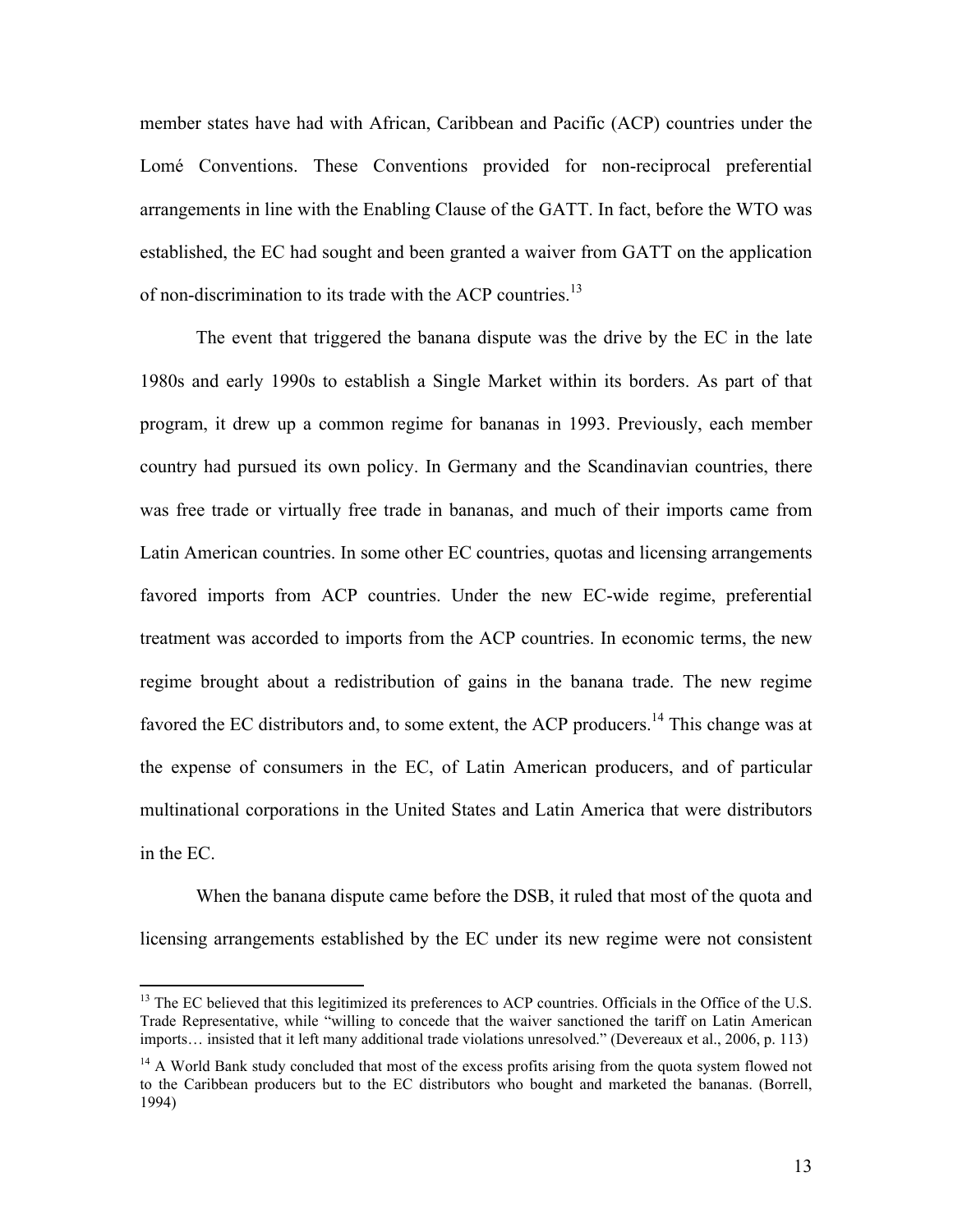with its obligations to respect non-discrimination and national treatment. In effect, the DSB did not question the waiver granted to the  $EC - it$  could accord a preferential tariff to the ACP countries – but it required that the system of quotas and licenses be as consistent as possible with the rule of non-discrimination. Even the allocation by the EC of specific quotas among individual countries within the ACP group was, for instance, a violation of non-discrimination. (As will be discussed later, EC compliance with the ruling presented substantial difficulties)

In sum, the DSB itself has held closely to the principle of non-discrimination in its rulings. This obviously does not mean that, from a wider viewpoint, nondiscrimination has been strictly observed in international trade relations. As noted, the trend has been toward the multiplication of preferential trading arrangements, justified mainly as FTAs. As a consequence, the non-discrimination rule, which was long a primary expression of fairness in international trade relations, has been losing its strength and clarity.

There is, moreover, still greater ambivalence about the fairness of the GATT/WTO system of rules when the concept is qualified by the notion of equity. Where new preferential arrangements by one major trading nation have adversely affected other large traders (by causing trade diversion), the latter have been able, for the most part, to offset the adverse effects by negotiating parallel FTAs themselves. Thus, it has tended to be poorer, third countries that have experienced the adverse consequences of these discriminatory arrangements. At the same time, the EC's preferential arrangements with ACP countries have been challenged in the WTO. Partly as a consequence, the EC has proposed to ACP countries that they forego their existing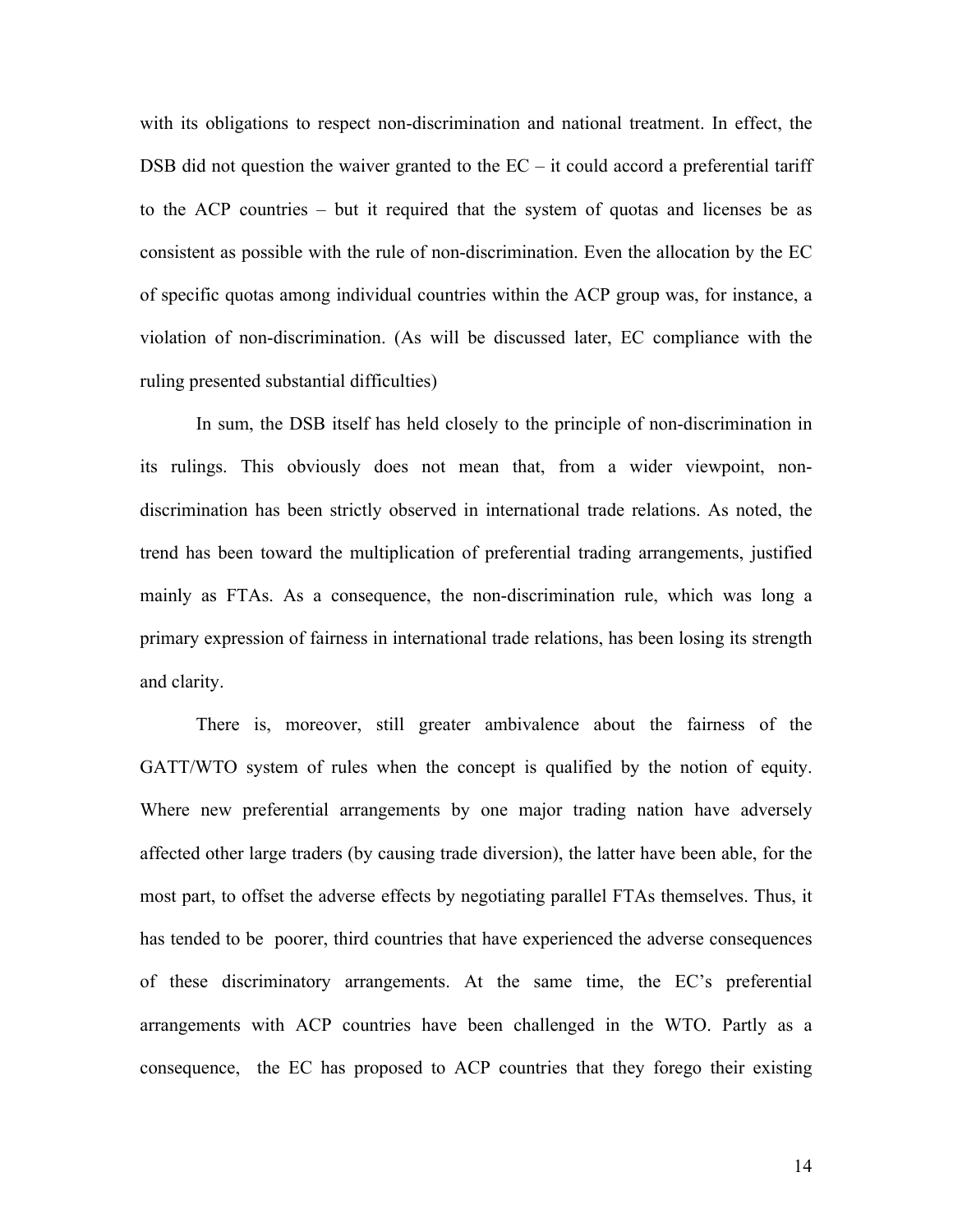preferential arrangements with it – which, in a recognition of their need for development, were based on non-reciprocity – and that the arrangements be converted into reciprocal FTAs consistent with WTO rules. These inconsistent trends seem inequitable to many.

It is difficult to say therefore that, in the multilateral trading system operating under GATT/WTO rules, non-discrimination, as an expression of fairness, has been firmly upheld. The fault, however, has not lain with the DSB.

#### *National Treatment*

Application of the national treatment rule appears to have been generally quite clear, and not many disputes have arisen on this score. Disputes have focused on domestic regulations that, intentionally or not, have differentiated between domestic and imported products. For instance, cases were brought against Chile, Japan and South Korea on the grounds that their internal taxes on liquor discriminated in favor of domestic products through regulatory differentiation such as the alcoholic content of the liquor. (DS 8,10,11,75, 84, 87,110) In these cases, the DSB found that the imported liquors were, in fact, "like products" that competed directly with domestic products, and that the tax differentiation was therefore inconsistent with the national treatment rule. In the same vein, the DSB found that a soft drink tax and a distribution tax that were imposed by Mexico on imported sweeteners, soft drinks and syrups, were inconsistent with national treatment. (DS 308) These appear to be fair applications of the rule.

Some developed country members have invoked the national treatment provision in quite another context. They have complained that certain emerging countries, in pursuing industrial policies that lay down conditions on foreign owned enterprises to utilize locally produced components or to meet certain export requirements, have violated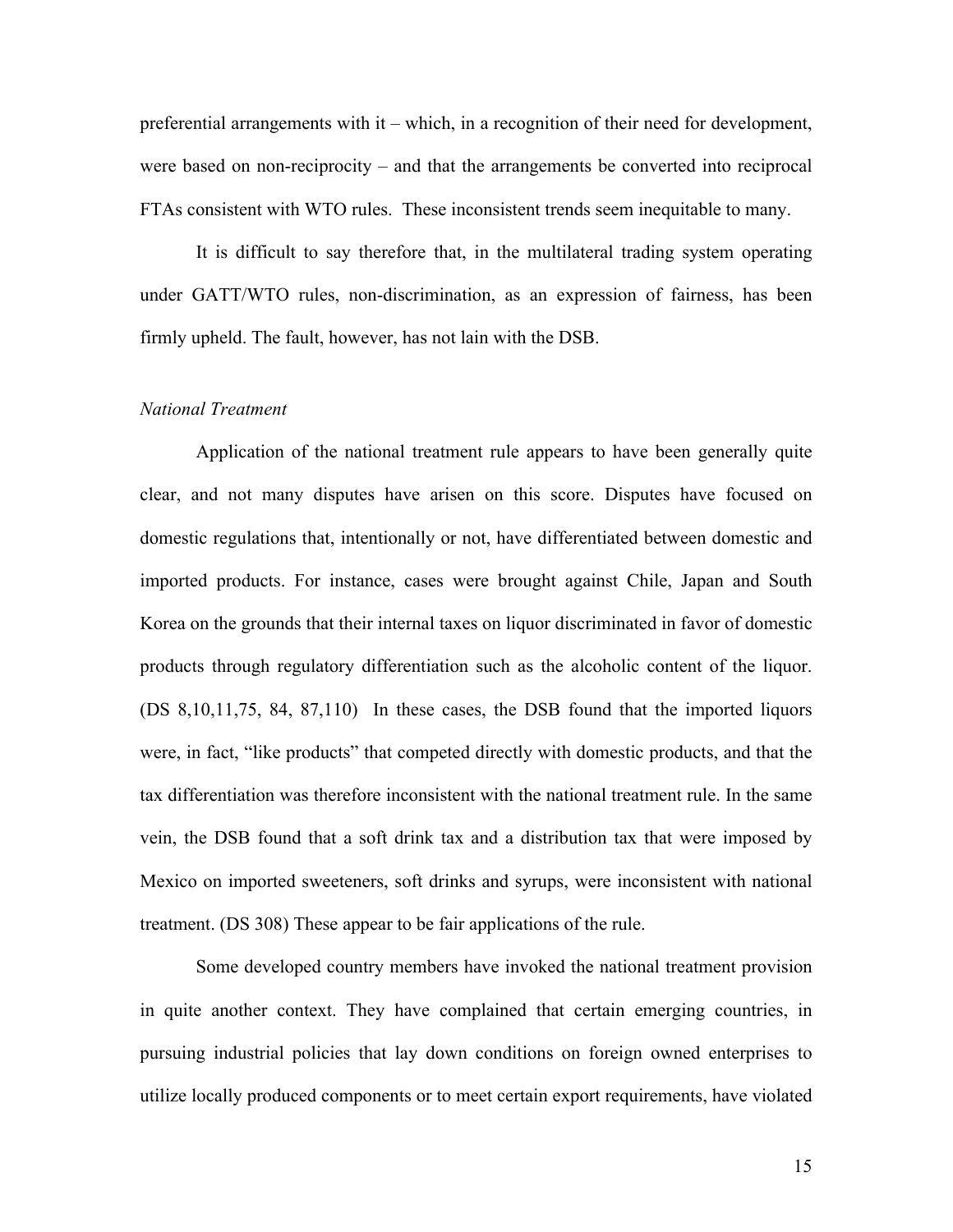the provision. In complaints brought against India by the EC and the U.S., for instance, Indian performance requirements in the automobile industry were argued to be inconsistent with national treatment as well as with the import licensing rules and TRIMS. (DS 146, 175) In line with the rules as they stand, the DSB found in favor of the complainants. From the viewpoint of fairness, however, many would argue that the rules fail to take account of equity. Poor countries seeking to rise out of poverty are intent on promoting the rapid indigenous development of new industry, and that legitimizes the use of the disputed measures as exceptions to the national treatment rule. This is an instance where the dominant norm of fairness hews too closely to the economists' static definition of efficiency as the optimal allocation of resources. A broader conception of fairness that was qualified by equity would recognize the relevance of a more growth-oriented model in which increasing returns played a central role. The same issue arises in a case relating to the Indonesian automobile industry, which is discussed below in the section on subsidies (DS 54,55,59, 64)

# *Subsidies*

Throughout the history of the GATT/WTO, subsidies have figured prominently among the allegations of unfair trade. International agreement on what constitutes unfair subsidies, however, has been slow to emerge. Some progress was made with the adoption of the Subsidy Code during the Tokyo Round. A much larger advance was made with the negotiation of the Subsidies and Countervailing Measures Agreement (SCM) during the Uruguay Round.

The SCM Agreement defined a subsidy in two ways: as a financial contribution by a government or a public body; and as any form of income or price support affecting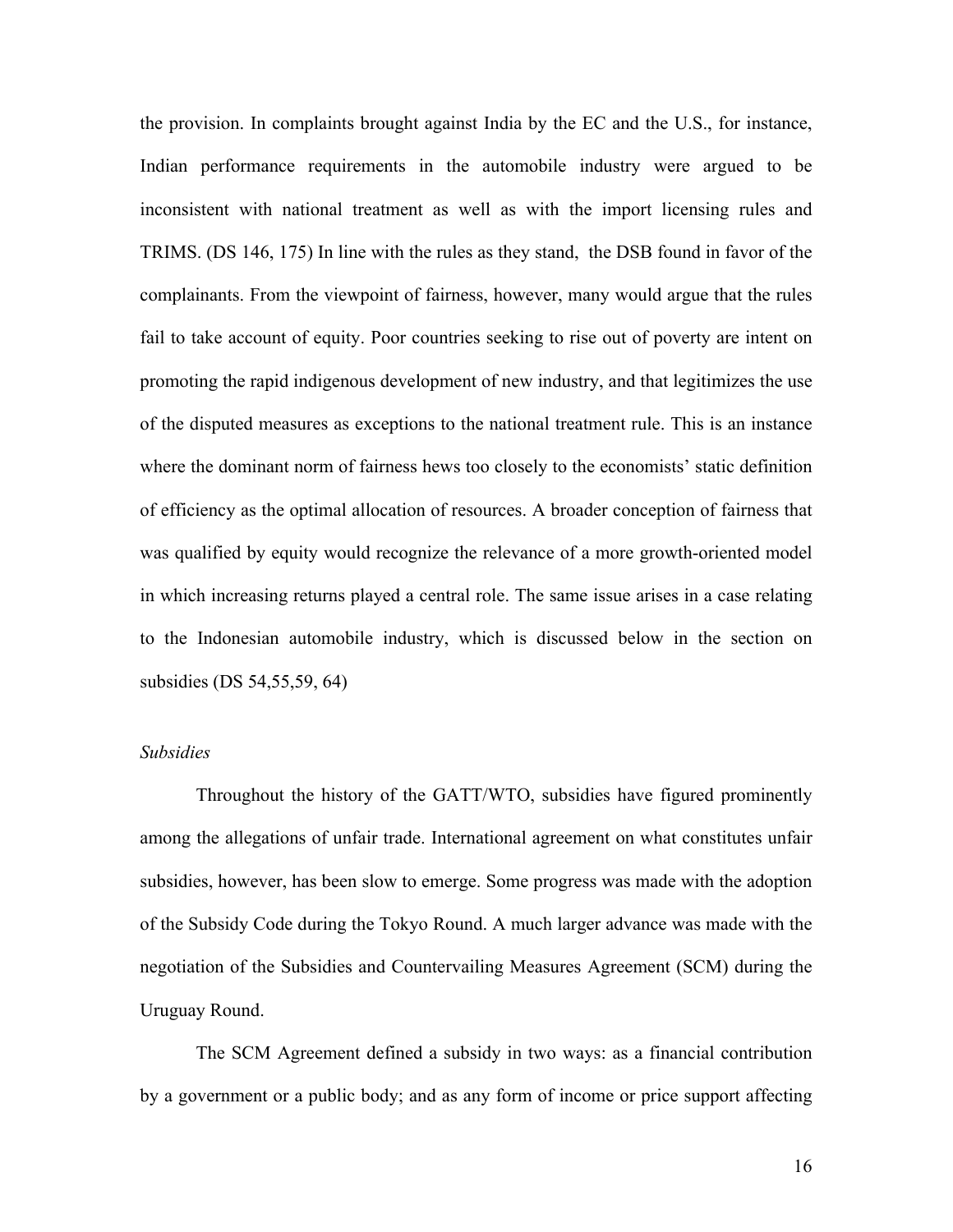imports or exports that conferred a benefit. It drew a distinction between those subsidies that are of no concern to other countries and other subsidies that are prohibited or "actionable" because they directly affect trade relations; and they confine the latter to those that apply to individual industries or enterprises. Most of the disputes about subsidies over the last ten years or so have, in fact, related to export subsidies. The SCM Agreement was quite explicit on this score: it prohibited export subsides of nonagricultural products. In addition, the Agricultural Agreement placed limits on their use in exports of agricultural products. A number of the disputes about subsidies have turned on the appropriate definition of the terms in these agreements, and in clarifying these terms, the DSB has played an influential role in shaping the position of the WTO on subsidies.

The interpretation of the definition of subsidies by the SCM has been quite expansive – with implications that may have surprised the original drafters. This has been true particularly of national regulations affecting agricultural products. A fairly straightforward case was that brought by New Zealand and the United States against Canada on exported dairy products. (DS103, 113) Since Canada's official milk marketing arrangements provided for the sale of milk to export processors at below cost, the DSB deemed that, although no financial payment took place, a subsidy was being given. A somewhat more complex case was that brought against the EC on the export subsidization of sugar. (DS 265, 266, 283) Under the EC regime regulating the production and sale of sugar, beet farmers were free to produce and sell sugar beyond their production quotas provided the sale was to export processors only (at unregulated prices). Although the EC made no payment to producers or processors and did not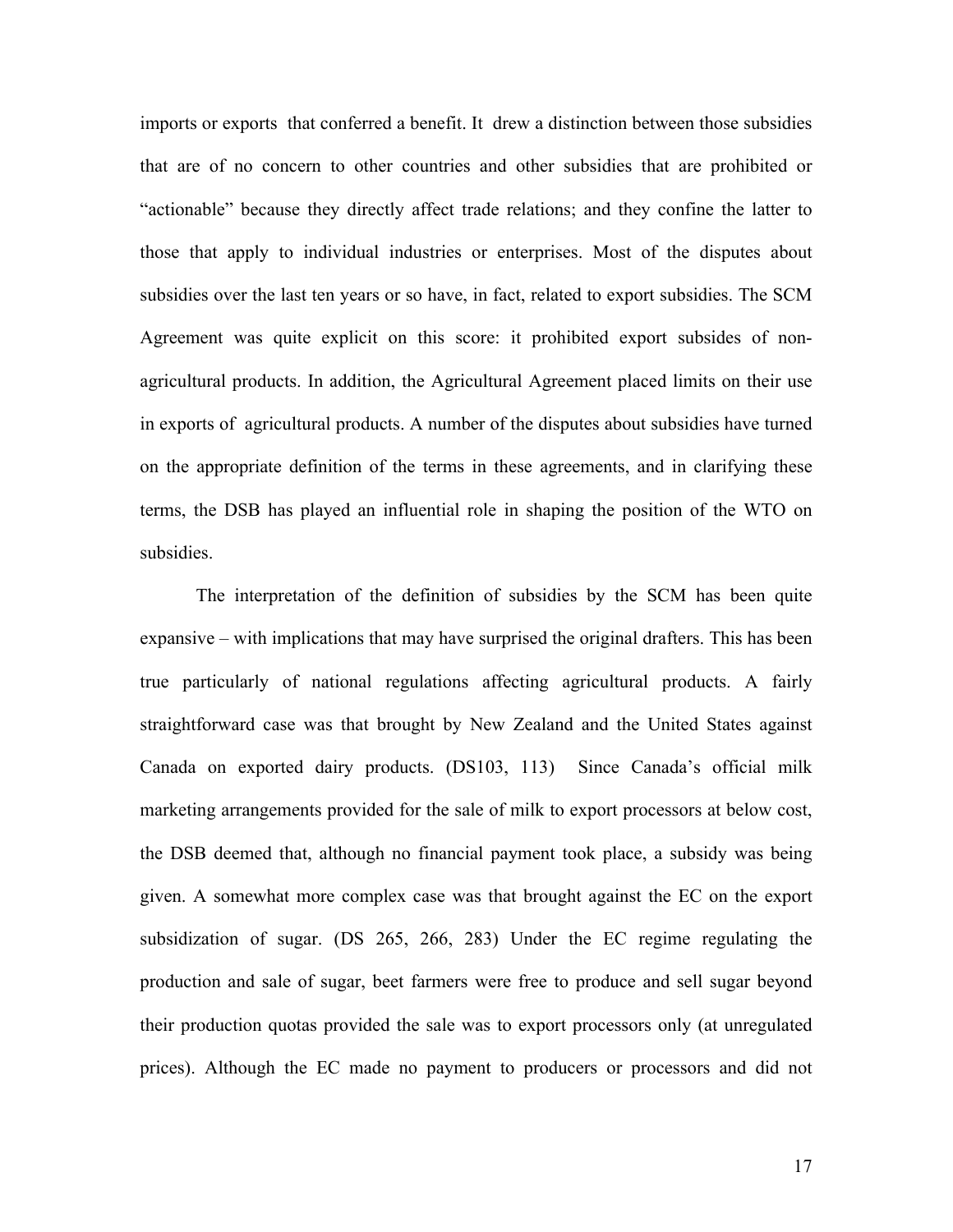regulate the prices of raw or refined sugar, the DSB nonetheless ruled that the sugar exports were subsidized. It reasoned that the exports were cross-subsidized by the high prices received by producers for their sales in the domestic market. Producers were able to cover their fixed costs from their domestic sales and only had to cover their variable costs in order to benefit from their export sales. This implied that any products sold on the world market might be deemed to be subsidized if they benefited from domestic agricultural support programs, perhaps not something that the original drafters intended. Indeed, the EC observed to the Appellate Body that the finding in this case "blurs the distinction between domestic support and export subsidies."<sup>15</sup>

In the upland cotton subsidy case brought against the United States by Brazil, the DSB went in the same direction. (DS 267) In effect, it questioned the consistency of some domestic agricultural support programs with WTO rules. Central to the dispute were two support programs. One consisted of direct payments to farmers that were not related to prices or production but which the DSB nonetheless found to be actionable subsidies because the farmers receiving the payments were restricted in the alternative uses to which they could put their land (thus indirectly affecting prices and production). The other was the counter-cyclical payments that were introduced in the late 1990s when cotton prices fell. Although intended solely as support for farm incomes, the DSB noted that the base price in the program was well above world market prices, thus affecting world prices and making the payments actionable subsidies. Further, the DSB found that, in suppressing world prices, the U.S. programs caused "serious prejudice" to the interests of the complainant, namely, Brazil. In this particular case, what gave rise to the dispute

<sup>&</sup>lt;sup>15</sup> The Appellate Body asserted that its interpretation was based on the specific facts and circumstances of the sugar case and in particular that the sugar had to be exported. (Powell and Schmitz, 2005, p. 37)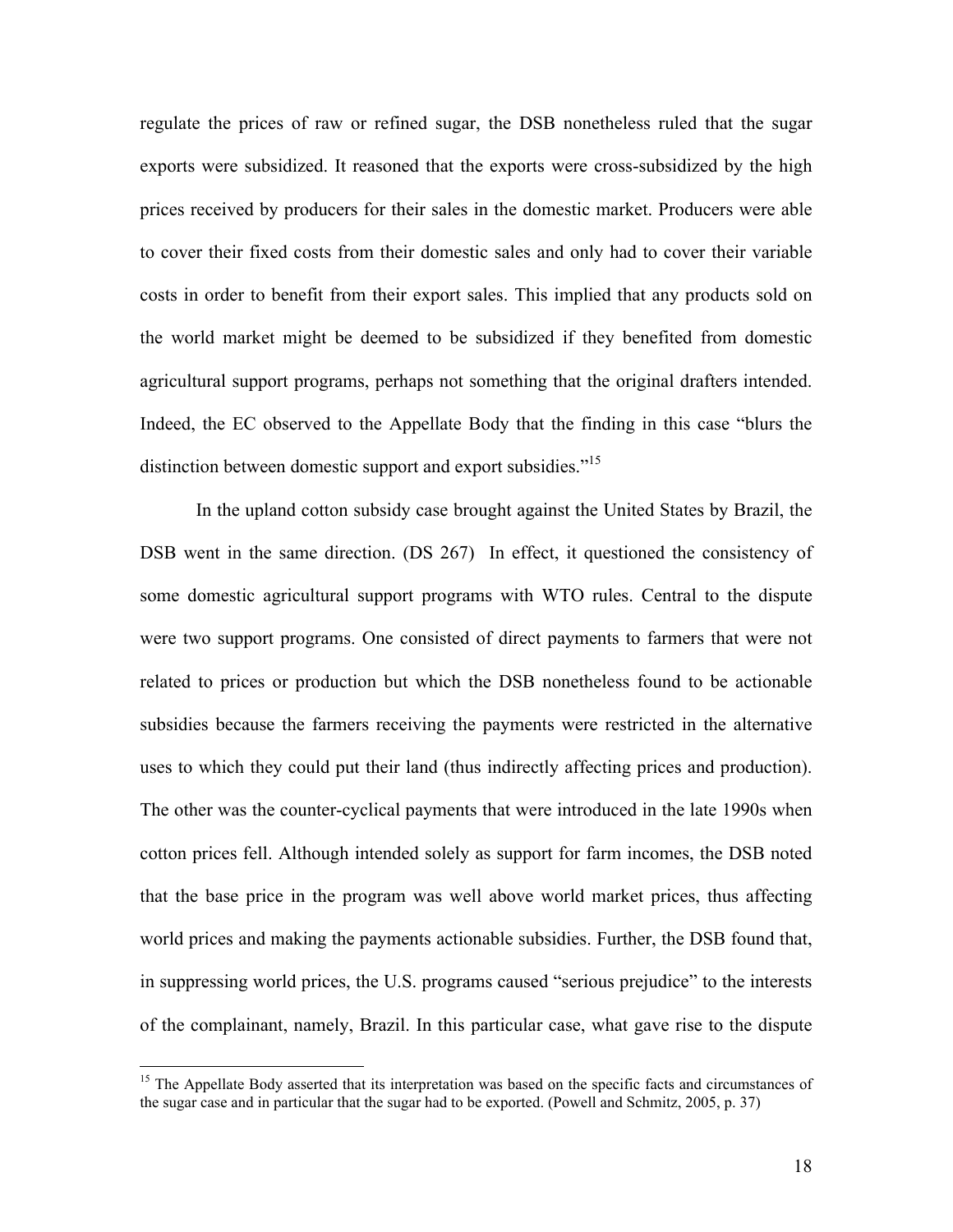was not so much a failure on the part of the original drafters of the Uruguay Round agreements to appreciate their implications as a shift in U.S. agricultural policies since the completion of the Round. With the collapse of cotton prices in the late 1990s, the balance of political forces had moved toward a partial reinstatement of the old policy of price supports, bringing support policy into conflict with WTO agreements accepted in the early  $1990s$ <sup>16</sup>

Analysis of the evidence rather than interpretation of the rules has been of primary importance in many cases. For instance, an important condition that the DSB has stipulated in its definition of export subsidies is that there should be a demonstrable link between the payment of a subsidy and actual export performance. The legal and institutional channels through which payments are made have therefore had to be studied. In a case brought by the EC against South Korea on the subsidization of commercial vessels, for instance, the complaint was that certain government agencies provided preferential financial terms to capital goods exporters. (DS 273) The DSB noted, however, that there was no "mandate" requiring these agencies to provide export subsidies, and it ruled that only certain of their loans and guarantees could be identified as directly linked to export performance.

Appraisal of the evidence can demand careful and detailed economic analysis of local circumstances. It may not be easy, for instance, to determine whether payments made by a government were actually on terms below market rates and therefore constituted subsidies. Making fair comparisons of publicly and privately provided finance has been important in the cases brought by Canada against Brazil and Brazil against

<sup>&</sup>lt;sup>16</sup> Canada has recently requested formation of a panel to settle a dispute about U.S. corn subsidies. Other cases may be in the wings, awaiting the outcome of the Doha Development Round.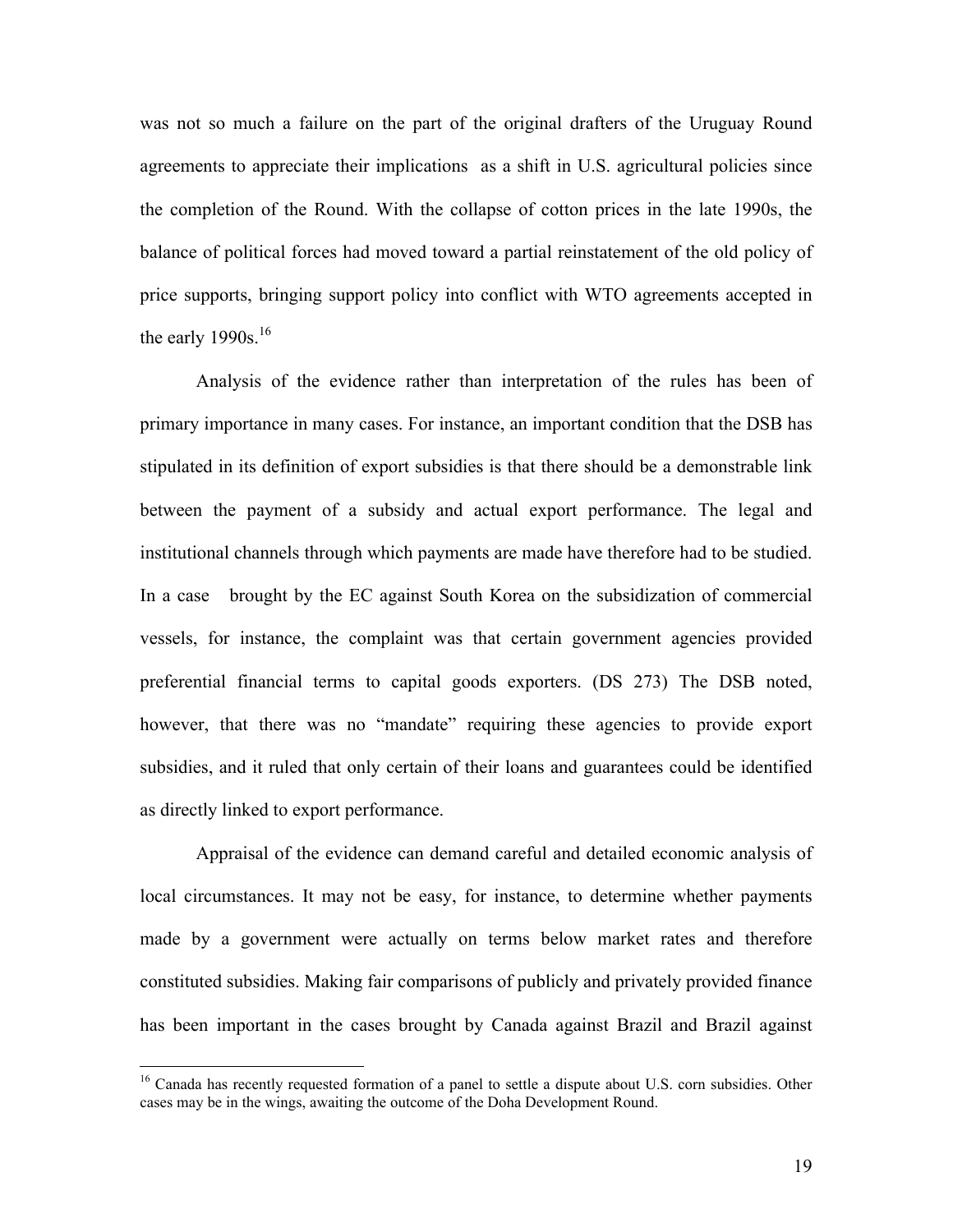Canada on regional aircraft. (DS 46, 70, 71, 222) Both countries are leading manufacturers of regional aircraft, have provided active governmental support to their manufacturers, and are close competitors. On both sides, the allegation was that financial arrangements made by governmental agencies in support of exports constituted prohibited export subsidies. In one phase of this long running dispute, it was asserted that the Export Development Corporation (EDC) of Canada provided finance on terms more favorable than the private market. The DSB rejected this view, however, on the grounds that the EDC was able to provide highly favorable terms partly because it had acquired substantial expertise in this segment of the financial market and partly because its large portfolio allowed it to diversify its risks. Further, it pointed to evidence of the competitiveness of the EDC; its net interest margin was better that that of some of the commercial banks.

On the Brazilian side, the initial complaint was that the government subsidized export financing through an interest-equalization account. (Brazil did not deny that this constituted a subsidy but argued that "payments are permitted in so far as they are not used to secure a material advantage in the field of export credit terms." The DSB rejected this reasoning, stating that the intention of the SCM Agreement was to impose a discipline on "subsidies which distort international trade.") In subsequent presentations, the focus shifted from broad complaints about the activities of governmental agencies to an analysis of the sources of financing in specific contracts negotiated with individual purchasers. Clearly, the DSB has required considerable data and analysis – some of which has been withheld on grounds of commercial sensitivity  $-$  in order to make informed judgments. Yet there may be no clear yardstick of fairness in such cases since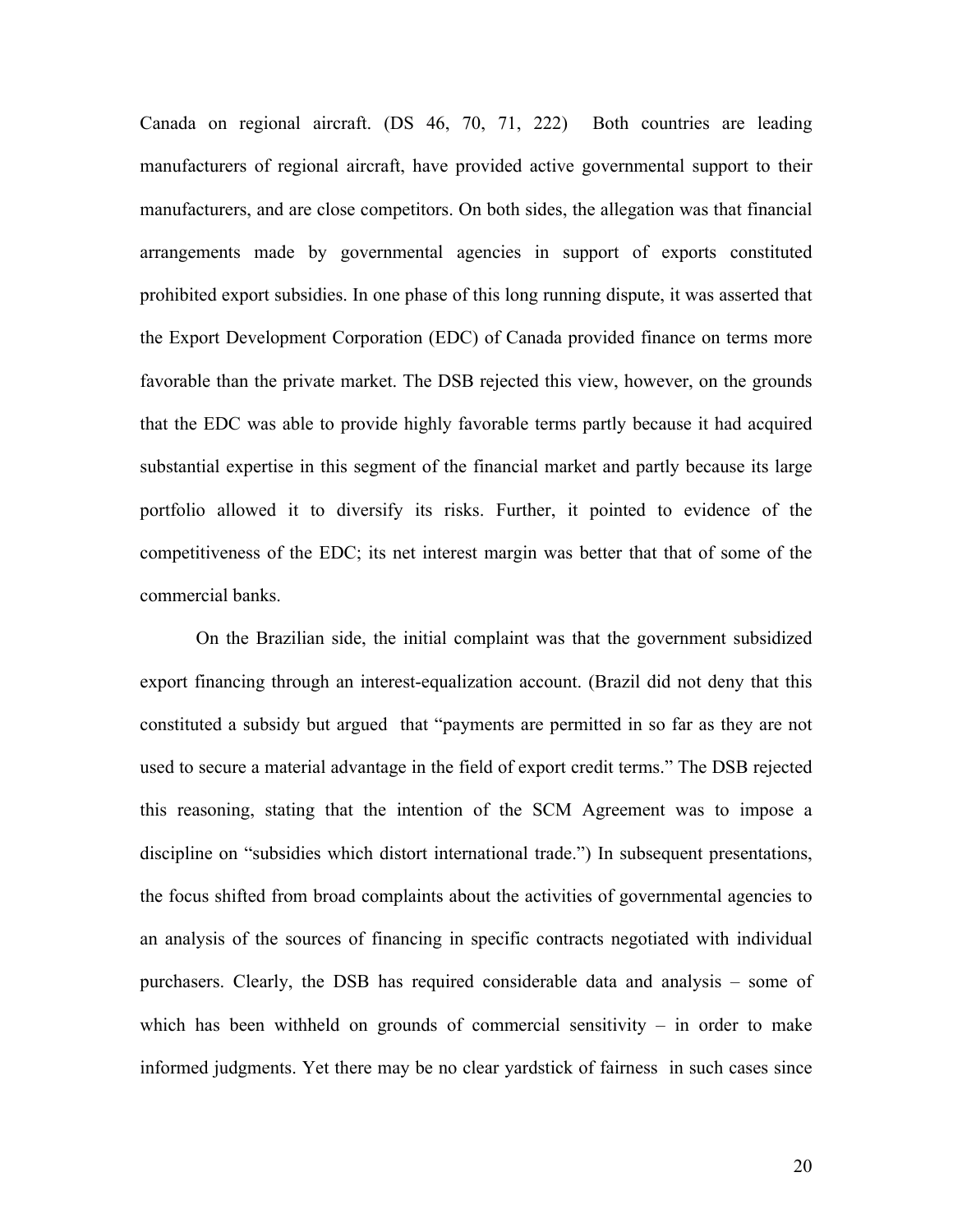specific circumstances keep changing and plausible alternative assessments are always possible.

As well as the factual evidence, the more theoretical assumptions underlying the economic or financial analysis may also affect the rulings of the DSB. In assessing the evidence in specific cases, the DSB has been guided, unsurprisingly, by the more conventionally accepted assumptions. The case brought by the EC against the United States on the Foreign Sales Corporation (and subsequent) legislation illustrates the role that such conventional beliefs may play in the interpretation and application of the rules. (DS108) The dispute raised the question whether certain national tax rebates or exemptions constituted export subsidies and therefore gave rise to unfair competition. Historically, some national tax measures have long been recognized as placing domestic producers or exporters at an unfair disadvantage in international trade. A manufacturer paying a sales tax on his product would, for instance, be at a competitive disadvantage if he were required to pay the same tax on his exports of the product; and it has been customary to exempt exports or to rebate the tax. Conversely, if imports did not attract the tax, domestic producers would be disadvantaged; and again, it has been customary to adjust border taxes to ensure national treatment of imported products. In brief, WTO rules have recognized indirect taxes as adjustable at the border. On the other hand, direct taxes like corporate taxes have remained outside the scope of the rules.

When the EC countries began to introduce value added taxes, these were treated as indirect taxes, an approach that was formally recognized in the Subsidy Code negotiated during the Tokyo Round in the 1970s. However, to U.S. producers and exporters, not working within a value-added tax system, it appeared that the European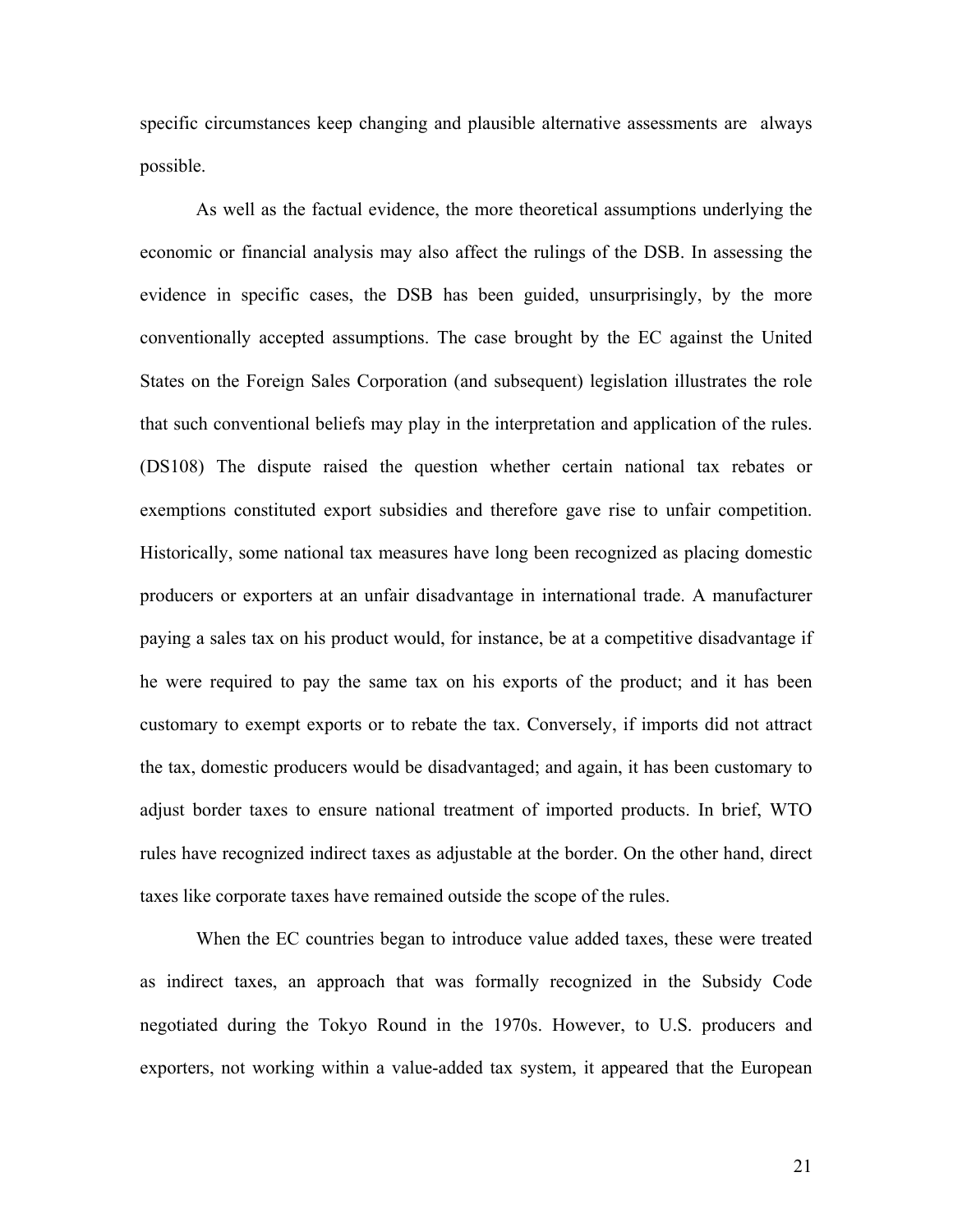exporters received a tax rebate on their exports while U.S. exports to the EC were subject to an additional tax. After the Tokyo Round, the United States introduced the Foreign Sales Corporation (FSC) legislation, which gave American producers a measure of tax relief on their exports. Exporters were permitted to set up foreign sales corporations through which their export earnings were channeled, and they were allowed to defer taxes on a portion of these earnings (Since deferment was for a number of years during which interest could be earned on the deferred taxes, the arrangement amounted to tax exemption). After the adoption of the SCM Agreement, however, the EC challenged the legislation and the DSB ruled that, by the terms of the SCM Agreement, the U.S. tax relief fitted the definition of a prohibited export subsidy: revenue was foregone by the government, a benefit was conferred on the exporter, and the subsidy was contingent on export performance. The United States abandoned the practice after first attempting unsuccessfully to comply through modification of the legislation.

It has been trenchantly argued (Hufbauer, 2002) that the conventional view of taxes on which this ruling was based rests on weak economic analysis. In simple theory, the burden of an indirect tax falls wholly on the consumers who purchase the taxed product; unlike a direct tax, it does not affect production costs and the competitiveness of firms. In the case of a value added tax, however, its incidence depends on several characteristics of the market and of the tax itself. Producers may find it difficult to pass on the tax and its incidence may fall mainly on their earnings – on the incomes of land, labor and capital – and would therefore constitute a direct tax.<sup>17</sup> Thus, the distinction

<sup>&</sup>lt;sup>17</sup> As Hufbauer observes, one of the characteristics that makes this more likely is whether or not adjustments are made at the border; a tax at the border would shift the incidence toward the income earners.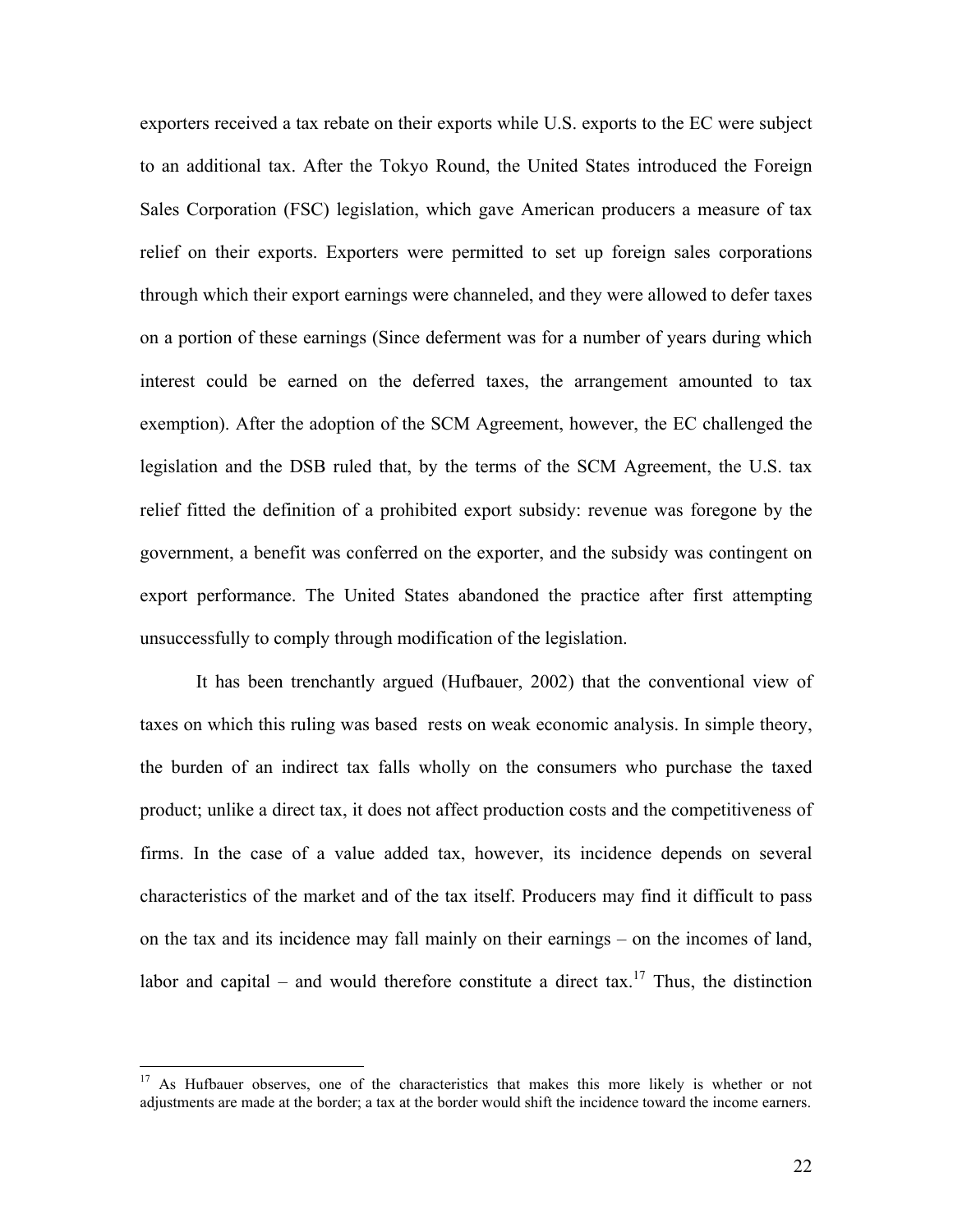between rebates of direct taxes on export earnings and rebates of value added taxes on exported products may be more blurred than conventionally assumed.<sup>18</sup>

The particular economic analysis brought to bear on the evidence may clearly affect the rulings of the DSB. We may quote another, more extreme case on this score – one that concerned, not the subsidization of exports, but of domestic production in competition with imports. This was the case brought against Indonesia regarding certain measures affecting domestic car and car part production. (DS 54, 55, 59, 64) Indonesia gave exemptions or rebates on import duties and sales taxes to companies that met certain local content requirements as well as to cars or car parts manufactured by Indonesian companies elsewhere and imported into Indonesia. The DSB found that the measures contravened several WTO rules, including non-discrimination, national treatment, and TRIMS. It also found that, under the terms of the SCM Agreement, the subsidies to domestic industry constituted actionable subsidies because they caused "serious prejudice" to the interests of the EC as an exporter. Thus, the ruling placed a restriction on Indonesian industrial policy, bearing out the criticism of many that the WTO rules and their interpretation were hostile to some of the developmental measures of poor countries. As in the case against India discussed in the section on national treatment., it appears that the economic model implicit in this judgment is one of comparative statics, not of economic growth. Had the judgment been backed by a more growth-oriented analysis,

<sup>&</sup>lt;sup>18</sup> As Hufbauer himself notes, the economic logic critical of the accepted convention can be taken even further. As other have argued, it does not matter in the end whether or not the tax policy subsidizes exports. In a regime of freely floating exchange rates, any advantage that a subsidizing country may obtain will be washed away by the effect of an improving trade balance in causing the currency to appreciate. However, as we know, this process takes time and, moreover, other forces affecting the capital account may cause contrary movements in the exchange rate. The link is abstruse and uncertain. In the meantime, exporters are grumbling about the tax advantage of competitors and, in their world of more partial analysis, see the governmentally engineered tax advantage as unfair. It is with this more immediate world of national sentiment that the formal trading system must cope.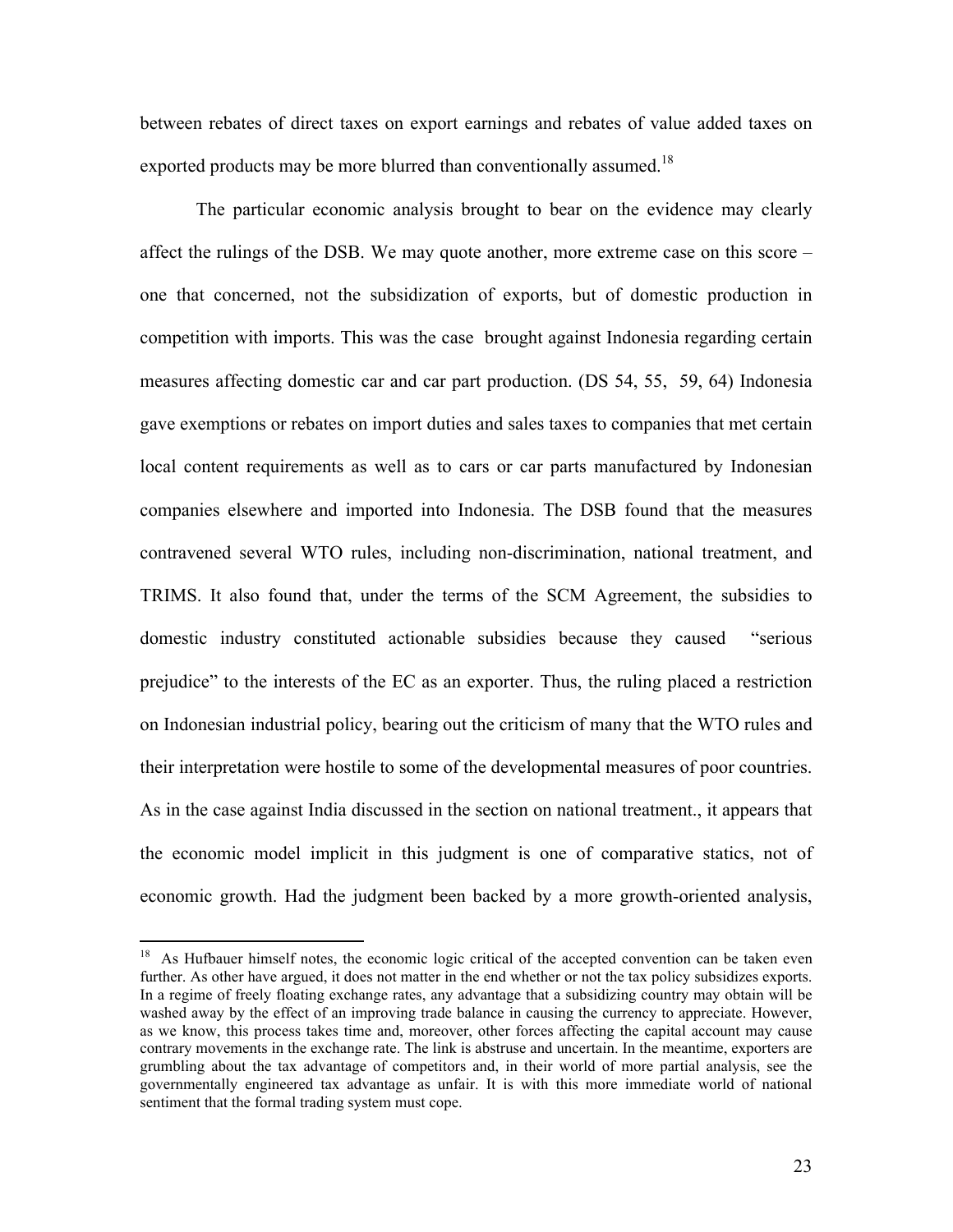where development is seen as a succession of innovative investments that are actively supported by public policy interventions, it might well have been different. However, the DSB was probably reluctant to ask whether a subsidy was consistent with a member's development needs. The DSB panel in the case of Brazil's export subsidies of regional aircraft had noted that such was "an inquiry of a peculiarly economic and political nature, and notably ill-suited to a review by a panel whose function is fundamentally legal." (DS 46)

In the various subsidy cases brought before the DSB, there has evidently been scope for differences of opinion about the fairness of its specific rulings. While the DSB has interpreted the definition of subsidies quite broadly, it has certainly remained within the terms of the SCM Agreement. However, in the analysis of the evidence in specific cases, there has been room for differences of opinion, deriving particularly from the assumptions underlying the economic reasoning. In assessing fairness, we have to recognize, therefore, that different but equally defensible constructions can be put upon the evidence.

# *Restrictive Business Practices*

Restrictive business practices are also widely seen as another source of unfair competition. While there is no multilateral agreement under the WTO that covers these practices, they have been indirectly challenged through the dispute settlement process. The closest to a direct challenge came in the Kodak-Fuji complaint that the United States brought against Japan. (DS 44) The complaint was that governmental measures and business practices in Japan impeded foreign competition in the market for photographic film. Three sets of measures were criticized: distribution measures that allegedly created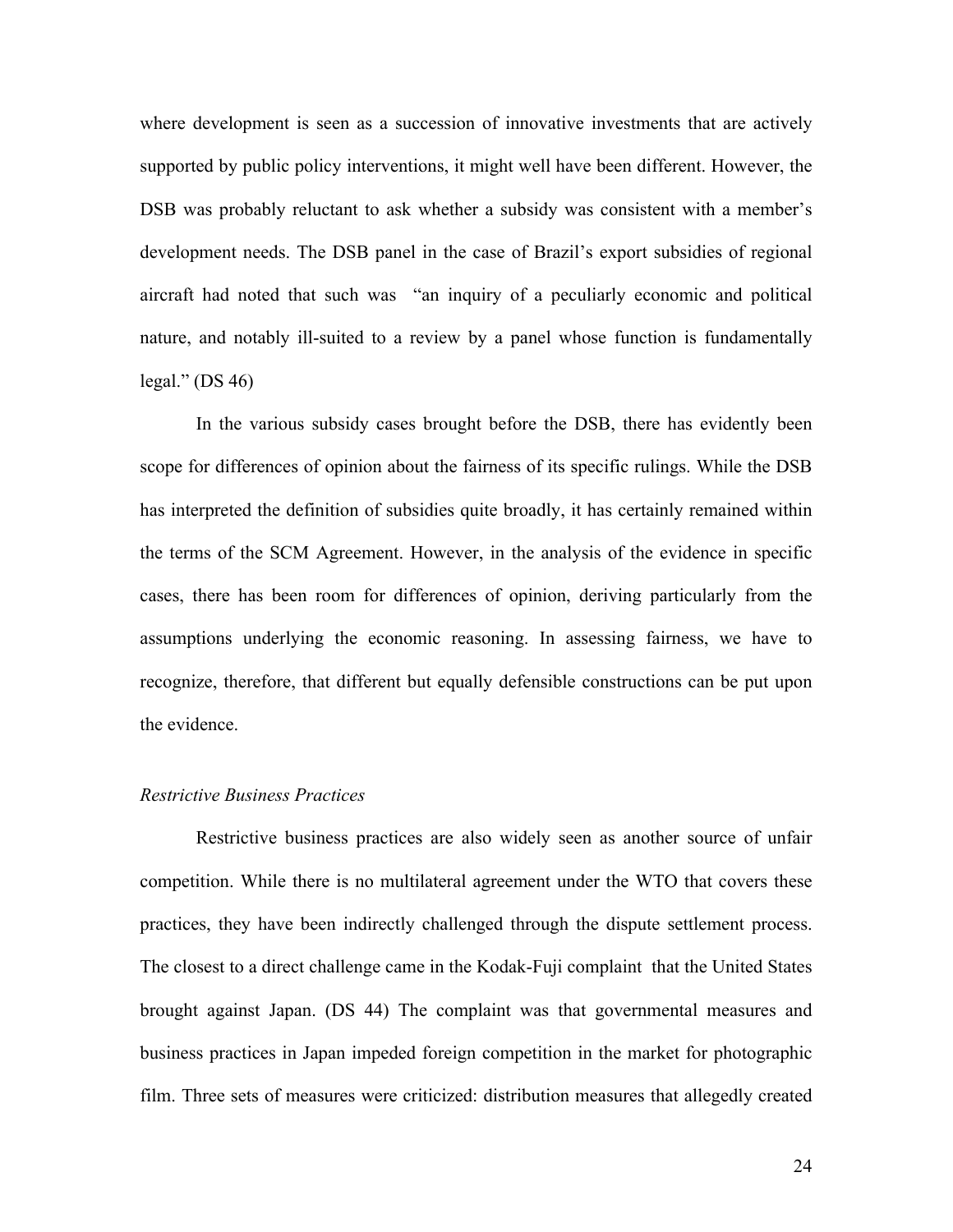a market structure that prevented the access of foreign producers to traditional distribution channels; restrictions on the operation of large retail stores that allegedly prevented the growth of alternative distribution channels; and measures that restricted the use of sales-promotion techniques. Thus, the complaint was, in essence, directed at alleged deficiencies in Japanese competition policy.

In the absence of WTO rules relating to restrictive business practices, the complainant made the broad argument that its benefits under the WTO Agreements were being nullified or impaired by the measures (Article XXIII of GATT), and in addition, that the Japanese distribution measures violated the national treatment provision. Some have said that, in this case, the United States was testing the boundaries of WTO jurisprudence. The nullification or impairment clause in the GATT provides a possible means of challenging measures of trading partners that are not specifically covered in the existing agreements; it accommodates "non-violation" complaints.

In the event, the DSB did not accept such a broad interpretation of the nullification or impairment clause. Nor did it directly address the absence of competition rules in the WTO. The DSB judged that the United States had failed to demonstrate that the Japanese measures had actually nullified or impaired its benefits under the WTO or that the measure conflicted with the national treatment provision. It thus assessed the complaint against the terms of the existing agreements, and did not pass judgment on national laws or regulations that lay outside these agreements. To have done so would have been unfair since members of the WTO had not consented to any rules in the field of competition policy.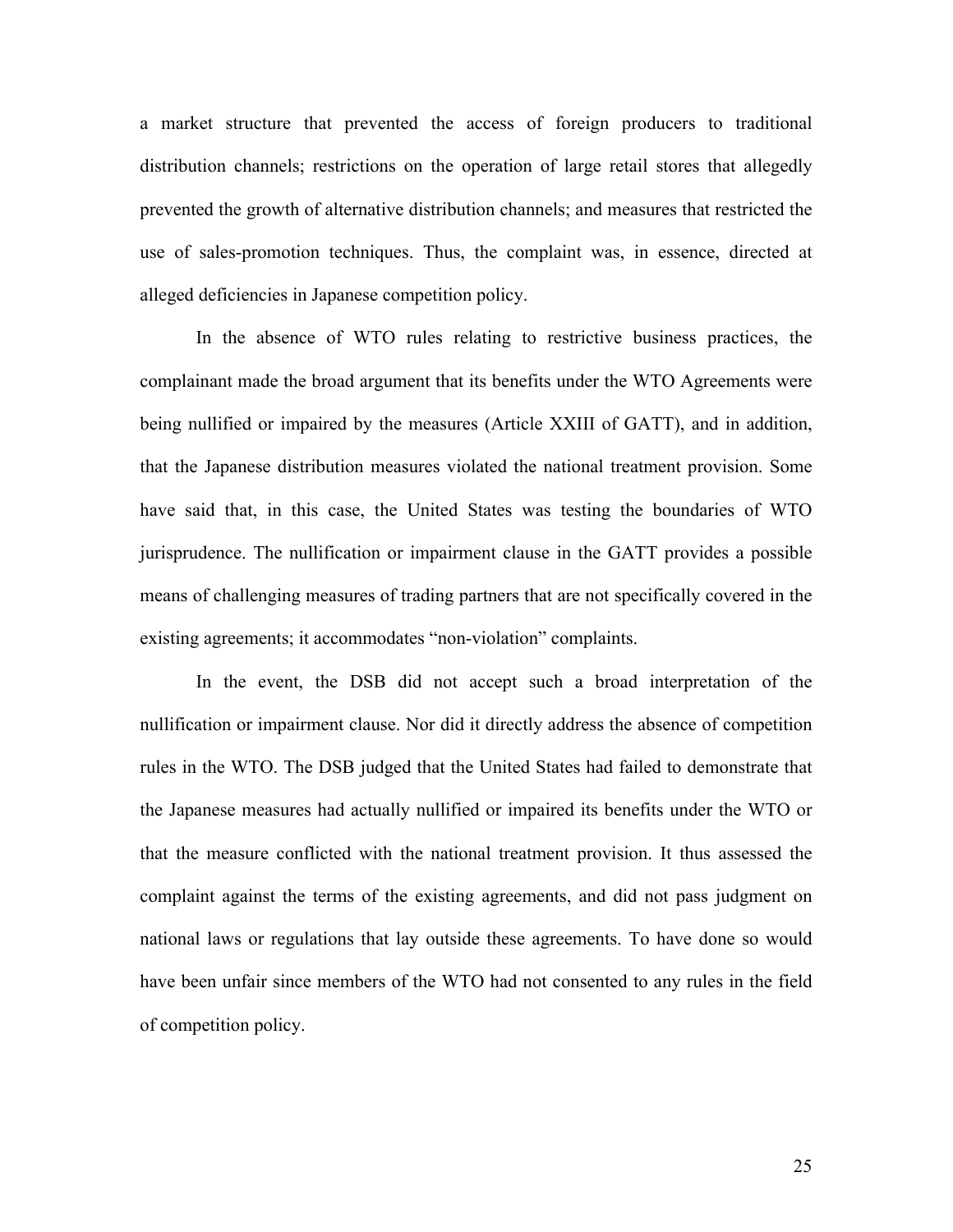The story was quite different in the complaint brought by the United States against Mexico on telecommunications services. (DS 204) The complaint was that Mexico maintained anti-competitive and discriminatory measures, tolerated certain market barriers employed in the private sector, and failed to take the needed regulatory measures. Since the matter concerned a service industry, the rules of the General Agreement on Trade in Services (GATS) applied, and it contains provisions that specifically relate to the measures being complained about. The DSB found that the measures were in violation of the GATS.

#### **Contingent Trade Remedy Measures and WTO Rules**

Our second cluster of disputes concerns contingent trade remedy measures. Three types of measures are provided for in the WTO Agreement: anti-dumping, countervailing, and safeguards measures. A WTO member is authorized, when certain contingencies are fulfilled, to impose such measures that might otherwise be inconsistent with the WTO Agreement. That is, under Article VI of the GATT 1994 and the Uruguay Round Anti-Dumping Agreement, anti-dumping duties can be imposed on a non-MFN basis on a producer or exporter and at levels in excess of WTO bindings in cases in which "dumped" imports cause or threaten "material" injury to a domestic industry. Under GATT Article VI and the Uruguay Round Agreement on Subsidies and Countervailing Measures (SCM), countervailing duties can be used to offset a subsidy that benefits export producers and that is found to cause or threaten "material" injury to a domestic industry. Safeguards measures can be imposed in excess of bound rates or equivalent quantitative restrictions under GATT Article XIX and the WTO Agreement on Safeguards in the event of unforeseen developments in which imports cause or threaten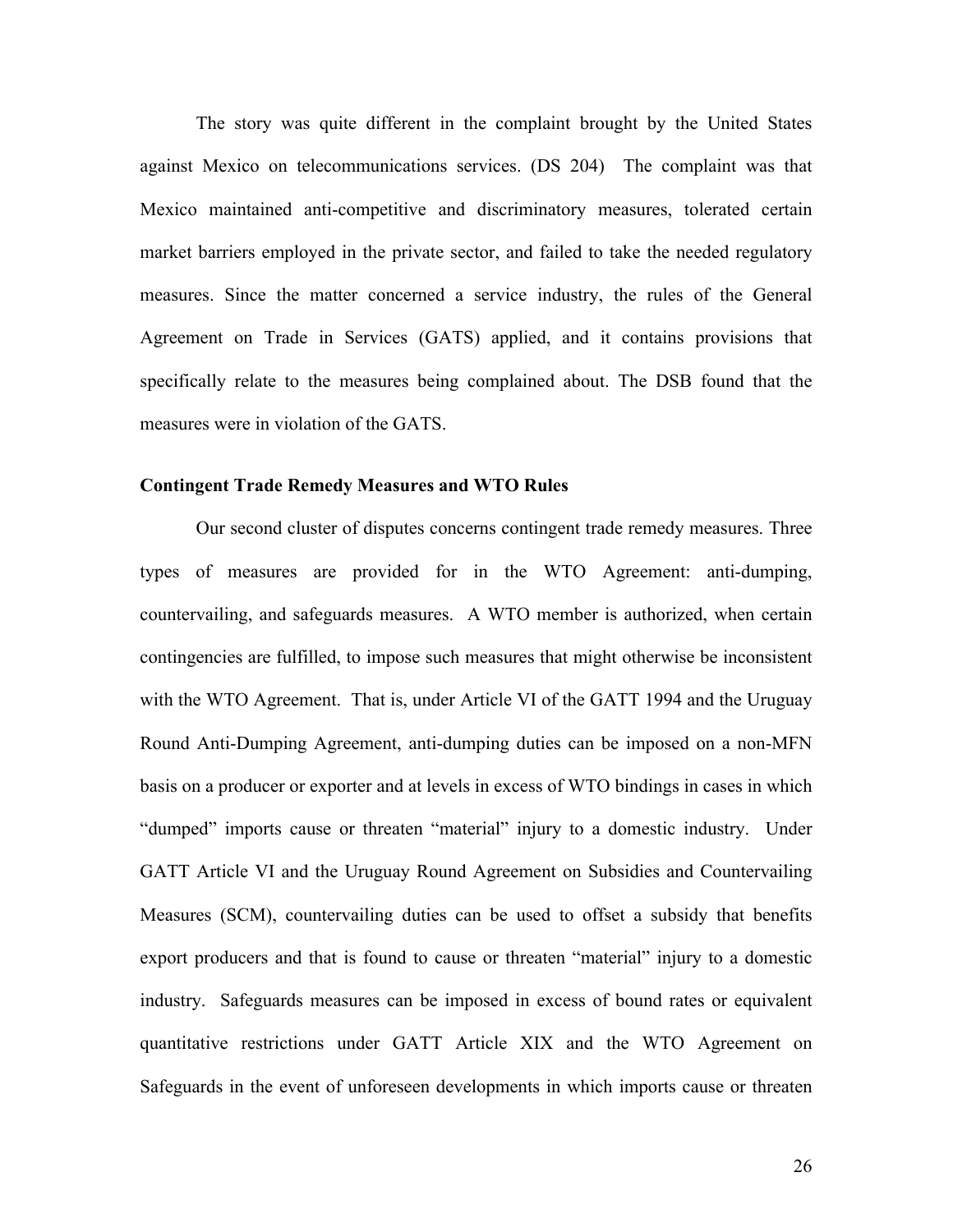"serious" injury to a domestic industry. Each type of contingent measure is subject to review at specified times. There is a "sunset" clause in the Anti-dumping and SCM Agreements that specifies that the measures should be terminated not later than five years after their imposition or the date of their most recent review, subject to determination that the expiration of the measures might likely lead to a continuation or recurrence of the injury involved. Safeguards are not to remain in effect for longer than four years although exceptions can be made for measures for up to eight years,

What distinguishes contingent trade remedies is that they are imposed initially by the importing country and without any form of advance authorization. As a consequence, as Kreier notes (2005, p. 48), the discipline of dispute settlement in these cases tends to focus on the *processes* by which the determination of the trade remedy is carried out by the national authorities. For anti-dumping and countervailing measures, this involves (p.49): "…the process by which investigations are initiated, transparency, due process and participatory rights of interested parties, public notice and explanation of determinations and judicial review." Similar, though less detailed provisions, apply to safeguards. Dispute settlement panels thus are not initial finders of fact, but rather are mainly concerned with how the investigations have been carried out.

#### Anti*-Dumping*

In commenting on the rulings and recommendations of the DSB throughout this paper, our primary interest has been to ask whether the DSB has interpreted and applied the rules of the WTO fairly. The underlying assumption is that the rules themselves are accepted as reflecting a broad consensus about fair conduct in trade relations. As regards the Anti-Dumping Agreement, however, it is stretching belief to say that the anti-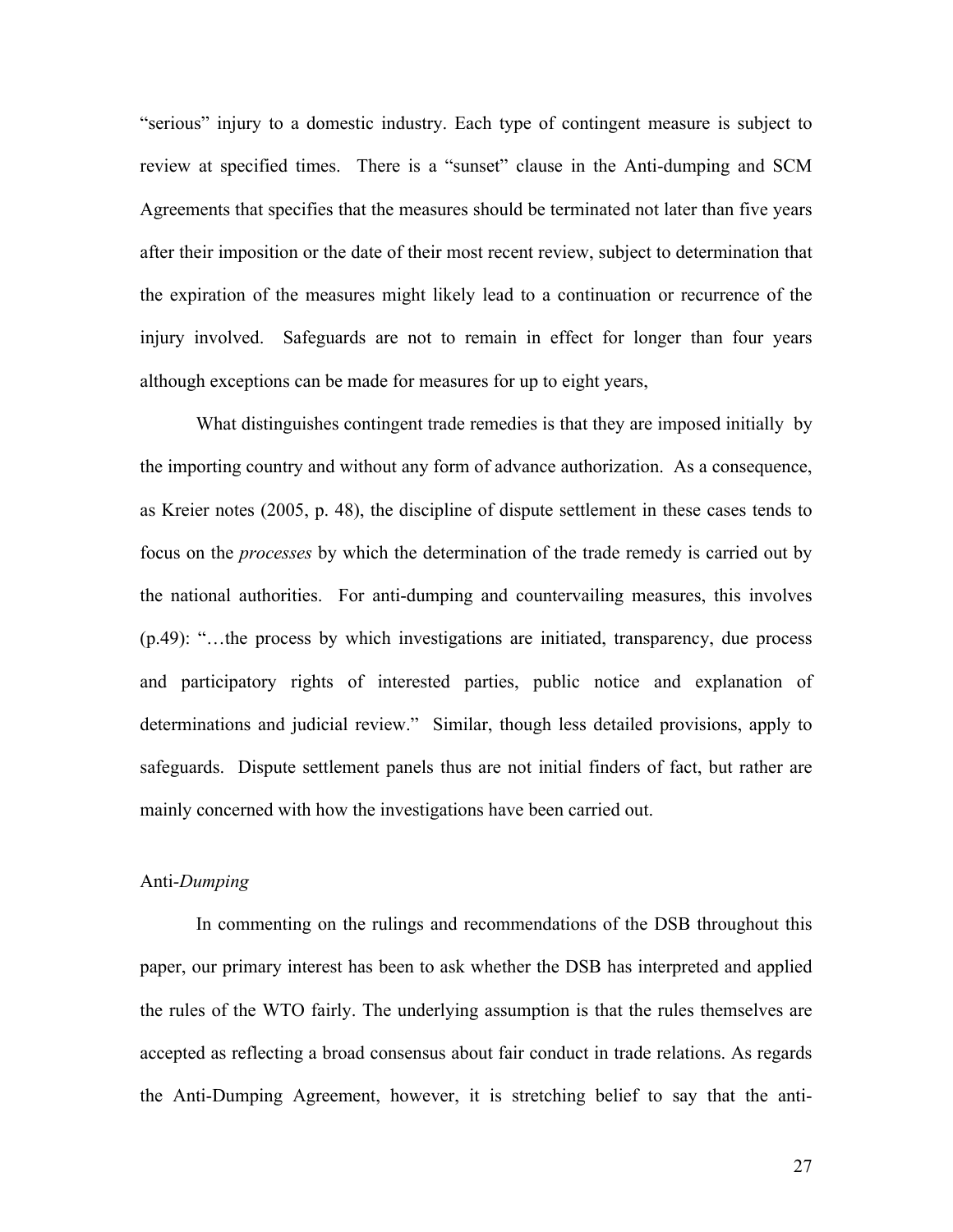dumping practices allowed by the WTO rules are widely regarded as fair; they have been the subject of unrelenting criticism, particularly from economists. Anti-dumping provisions had been incorporated in the trade laws of a number of industrial countries long before WW2 and the anti-dumping rules of GATT and the WTO have largely been built around such legislation. The formal justification for the national laws has been the need for measures to counter "unfair trade" practices. However, the central criterion of "unfair trade" employed in the legislation is that the export price of a product is below the "normal" price in the home country; if this causes injury or threat of injury to producers in the importing country, it becomes the basis for justifying an anti-dumping duty.

There are many reasons why the export price may be below the "normal" price (which include the method of how these prices are measured) and a divergence may not be indicative of an "unfair trade" practice. The pricing strategies of firms within countries often use below-cost pricing for specific product lines, and the practice is regarded as quite consistent with national competition laws. It is only when an exporting firm operates from a "sanctuary" home market – one so protected that the firm can sell at a higher price at home – that the case for "unfair trade " can be argued. Such conditions are probably quite uncommon. Where they do not prevail, anti-dumping measures become no more than politically expedient measures to protect producers in the importing country.

Given the nature of the WTO rules, its dispute settlement process is severely limited in its ability to make rulings and recommendations that would be widely regarded as fair. It is confined to assessing whether national practices are consistent with the WTO rules, particularly in regard to the procedures and methodologies used by governments in arriving at decisions on the application of anti-dumping duties.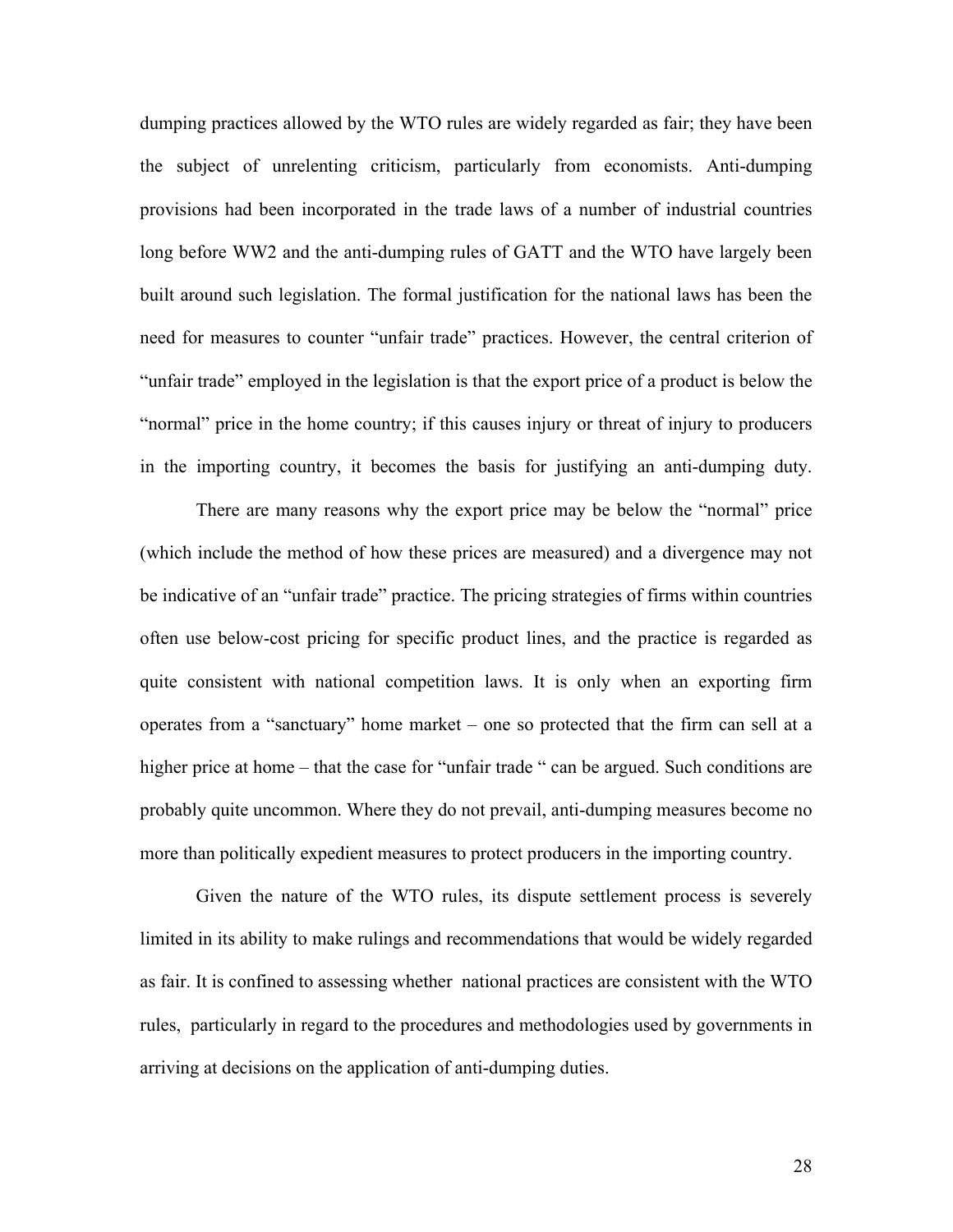Since the inception of the WTO, 62 complaints about anti-dumping measures have been referred to the Dispute Settlement Body. Respondents have been equally divided between industrial countries on the one hand and emerging market economies/developing countries on the other. The majority of cases against the latter have been settled through consultations or there was no settlement notified to the WTO. In contrast, many of the cases involving the EC and United States have been much more drawn out through time in the panel and appellate process and in the implementation of the decisions handed down. The different experiences suggest that the anti-dumping issues involving the EC and United States may be more complex, politically more sensitive, subject to different legal interpretations or given to delays in changing national laws and institutional practices to conform to WTO anti-dumping regulations. Yet the evidence suggests that the EC and United States have finally responded when they are found in violation of WTO regulations.

Among the most troublesome cases that have resulted in protracted litigation are those involving the use of "zeroing" in calculating dumping margins, conflicts posed by U.S. laws, implementation of sunset reviews, and special circumstances in dispute settlement arising from the North American Free Trade Agreement (NAFTA).

"Zeroing" is a patently unfair practice used by some governments in determining anti-dumping duties. In the case brought by India against anti-dumping duties in the EC on bed linen, the practice was challenged. (DS141) It involves the establishment of a set of categories in the product under question. Within each category, a weighted average normal value is calculated by reference to home-country sales, third-country sales, or a constructed value. This normal value is then compared with a weighted average export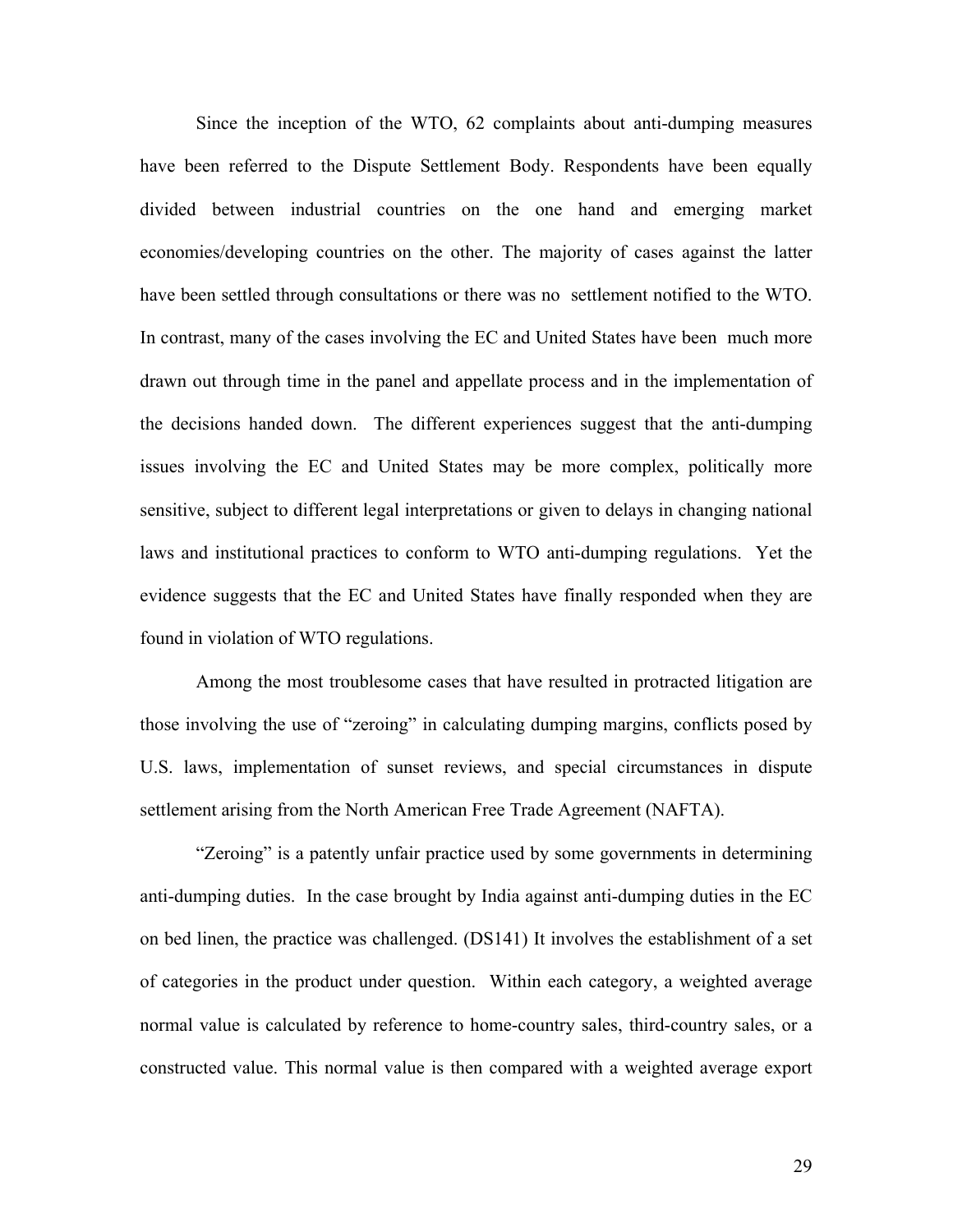price for that category. If the normal value is higher, the difference is treated as a positive dumping margin, that is, the goods are being exported at less than their normal value. If the normal value is lower than the export price, a negative dumping margin would exist. However, under EC practice, in calculating a total weighted average for all categories of the product under investigation, the negative dumping margins are changed to zero. As a result, the calculated dumping margin may be significantly overstated. The DSB ruled against the EC and in favor of India in this case. The U.S. has also been challenged successfully in a number of cases for its use of "zeroing." (DS282, 294, 322,  $325, 239$ <sup>19</sup>

The consistency of national legislation with WTO rules has been another source of complaints. One such complaint was brought by the EC and Japan against the U.S. (DS 136,162) This sought to invalidate the 1916 Act of the U.S., which was an antitrustbased statute that addressed foreign-based predatory pricing (i.e., dumping) and made it a criminal offense that could result in the imposition of fines or imprisonment or recovery of treble damages. The United States argued that the 1916 Act was an internal matter, and that it targeted predatory pricing more broadly, requiring that there be an intent to destroy, injure, or prevent the establishment of a U.S. industry, or to restrain or monopolize trade. However, the DSB ruled that the Act violated the pertinent provisions of the GATT/WTO anti-dumping agreements. The U.S. subsequently repealed the 1916 Act in December 2004.

<sup>&</sup>lt;sup>19</sup> See Ikenson (2005, esp. p. 10-11), for an illustration of how antidumping margins can be inflated using zeroing, and (pp. 20-21) for a discussion of some of the WTO cases challenging the U.S. Import Administration's (IA) use of zeroing. He notes that the IA "...is adamantly opposed to changing its zeroing practice...," presumably "...to serve its mission of safeguarding American industries and jobs."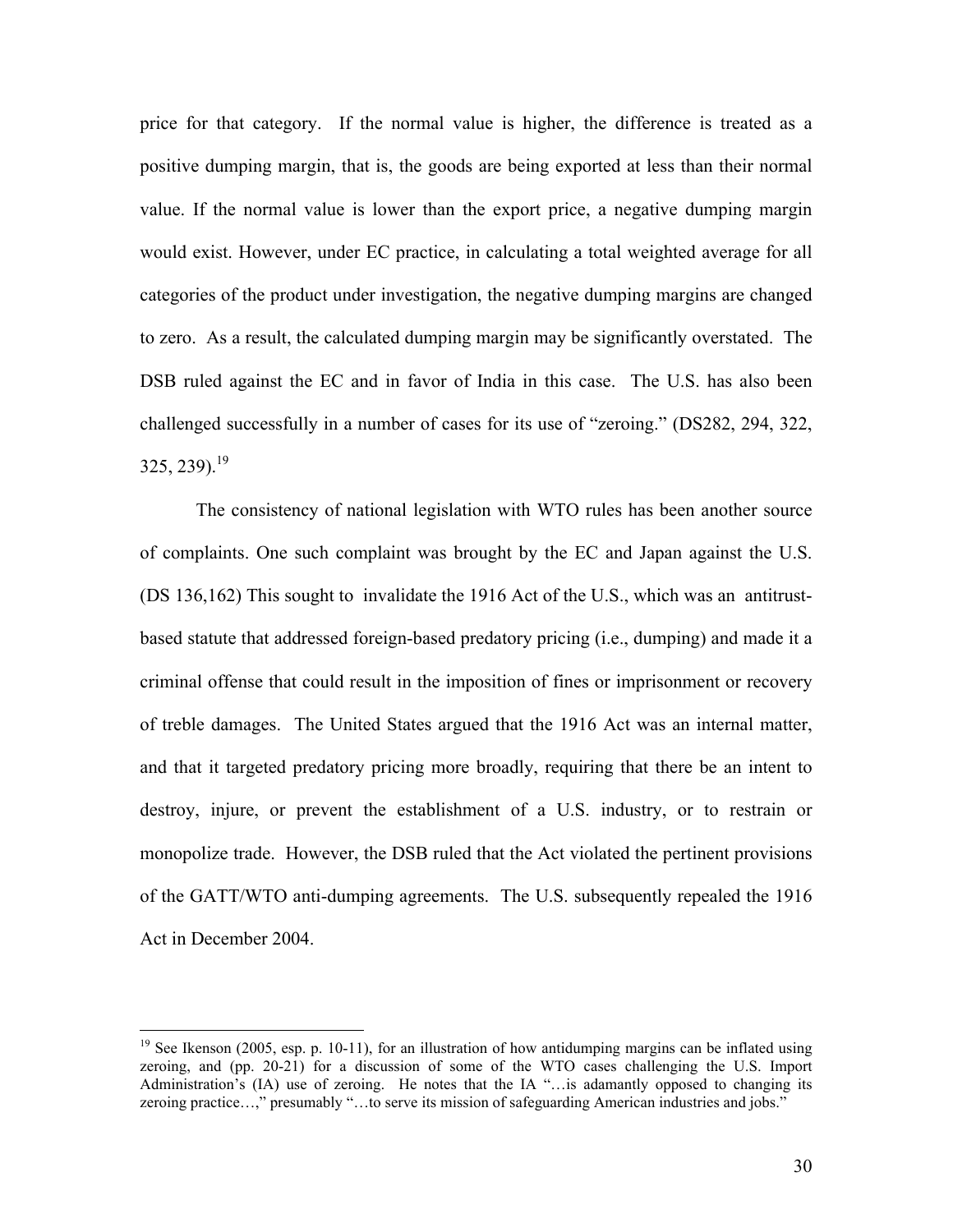Several countries challenged another piece of U.S. legislation, best known as the Byrd Amendment. (DS 217, 234). This complaint was lodged against the *Continued Dumping and Subsidy Offset Act of 2000.* This act changed the disposition of funds raised from duties on imports that the U.S. government determined to be dumped domestically. Prior to the Act, those funds were incorporated into the U.S. budget. The Act specified that the funds be distributed to the U.S. companies that filed pricing complaints. This meant that non-U.S. firms allegedly engaged in dumping could be fined and the funds given to the U.S. companies that made the complaint initially. The duties could no longer be ostensibly argued as restoring fair price competition and, indeed, they provided firms with a monetary incentive to initiate anti-dumping cases. The Byrd Amendment was ruled to be illegal in 2002. Following the imposition of sanctions on imports of selected U.S. goods by some of the complainants, the Byrd Amendment was repealed in January 2006, although the Act's provisions were to remain place until October 1, 2007 and the funds could continue to be redirected to the U.S. filing companies during this time.

As noted, according to the Anti-dumping Agreement, measures should be terminated not later than five years after their imposition or the date of their most recent review, subject to determination that the expiration of the measures might likely lead to a continuation or recurrence of the injury involved. There have been several cases in which the implementation of the U.S. sunset procedures has been challenged. (DS281, 282, 244, 99, 268, 89, 225, 262).<sup>20</sup>

<sup>&</sup>lt;sup>20</sup> Ikenson (2005, p. 21) suggests that the U.S. Import Administration (IA) has been reluctant to bring U.S. sunset policy into conformity with the WTO Anti-dumping Agreement, and that the IA "…has turned what should be a temporary remedial measure into permanent protection."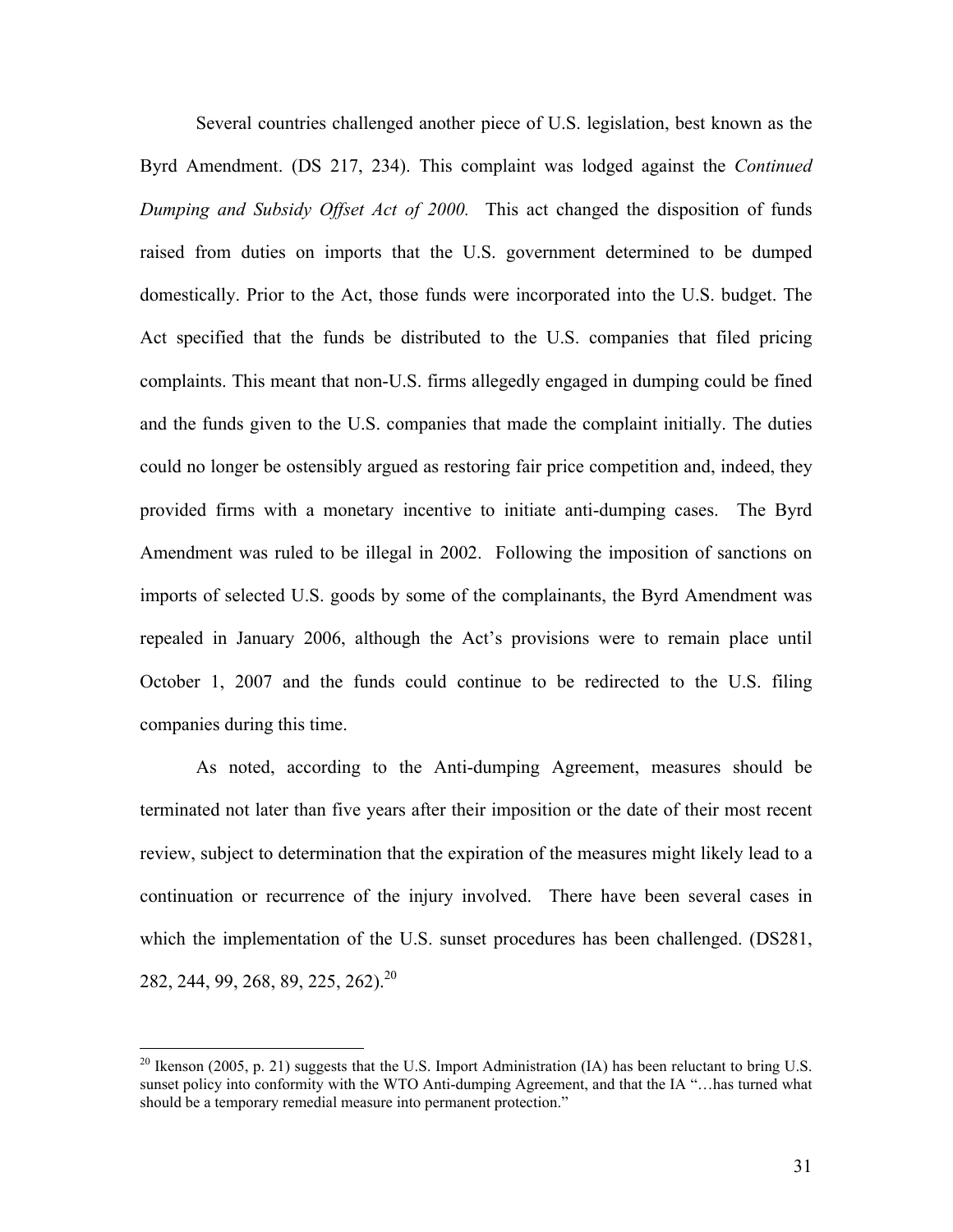In at least two cases, differences in the dispute settlement mechanisms of the WTO and NAFTA have created some confusion and conflicts in coverage and interpretations. The U.S.-Canadian softwood lumber dispute is discussed more fully in a later section but we may note here that, in addition to countervailing duties, the U.S. imposed anti-dumping duties on Canadian lumber. Canada challenged both the countervailing duties and the anti-dumping duties under Chapter 19 of NAFTA and in dispute settlement proceedings in the WTO. Canadian producers also filed claims against the U.S. government under the investor-state dispute settlement provisions of Chapter 11 of NAFTA. This extensive litigation resulted in a state of confusion. That is, on November 15, 2005, a WTO panel *accepted* a U.S. finding that Canadian imports of softwood lumber threatened to cause material injury to U.S firms. But, on August 10, 2005, a NAFTA Extraordinary Challenge Committee had confirmed an earlier NAFTA (Chapter 19) panel conclusion that did not support a finding of threat of material injury. The situation was further complicated by the claim filed under Chapter 11 of NAFTA. In the end, the lumber dispute, as we note later, was settled bilaterally.

A dispute between Mexico and the U.S. took much the same character. The issue was an anti-dumping duty imposed by Mexico on imports from the U.S. of high-fructose corn syrup. (DS 101, 132). Each government had filed trade dispute cases before NAFTA and the WTO challenging the other's handling of the dispute. Again, in the end, the dispute was resolved bilaterally.

In the context of a discussion of fairness in dispute settlement, it is worth noting that two different dispute settlement bodies may arrive at opposite rulings on the same legal claims. How far this may be due to differences in the texts of the relevant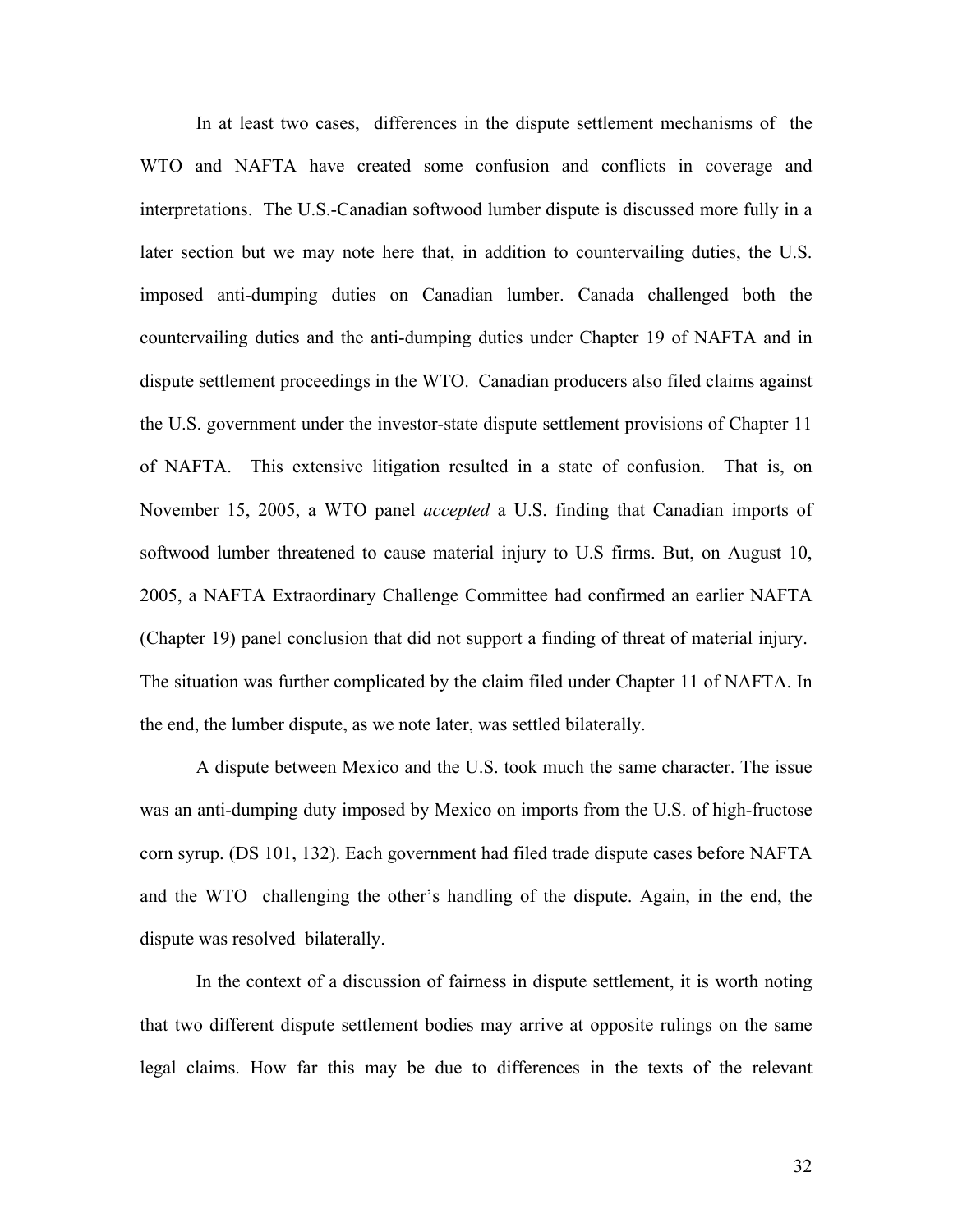agreements or in procedures or in the assessments of the evidence, we do not know. It does appear, however, that once a dispute settlement procedure has been initiated in either NAFTA or the WTO, one or the other forum is thereby excluded from further examining the issues at stake and there may be no interaction between them.

More generally, the most we can say about the fairness of the WTO dispute settlement process in the area of anti-dumping measures, is in applying the Anti-dumping Agreement, the DSB has worked to remove some of the most egregiously unfair national practices.

#### *Countervailing Duties*

The Subsidies and Countervailing Measures Agreement requires that, before imposing a countervailing duty, member countries must undertake investigations that meet certain conditions: There must be sufficient evidence of the existence of a subsidy, of injury to the domestic industry, and of a causal link between the subsidized imports and the injury. Some of the key issues have been documented in the *European Journal of International Law* by Trachtman (2007) and others.

In one case of definition of a subsidy, Canada complained that the U.S. charged a countervailing duty on certain products on the grounds that Canada had imposed an export restraint on a product that was used in the production of the exported products. (DS 194). The reasoning of the U.S. was that the restraint depressed the domestic price of the product and thus subsidized the exported products. The DSB panel, however, was of the opinion that the export restraint did not constitute a financial contribution and therefore did not qualify as a subsidy within the meaning of the SCM Agreement. (For other reasons, however, the DSB did not rule on this case.) In another such case of rule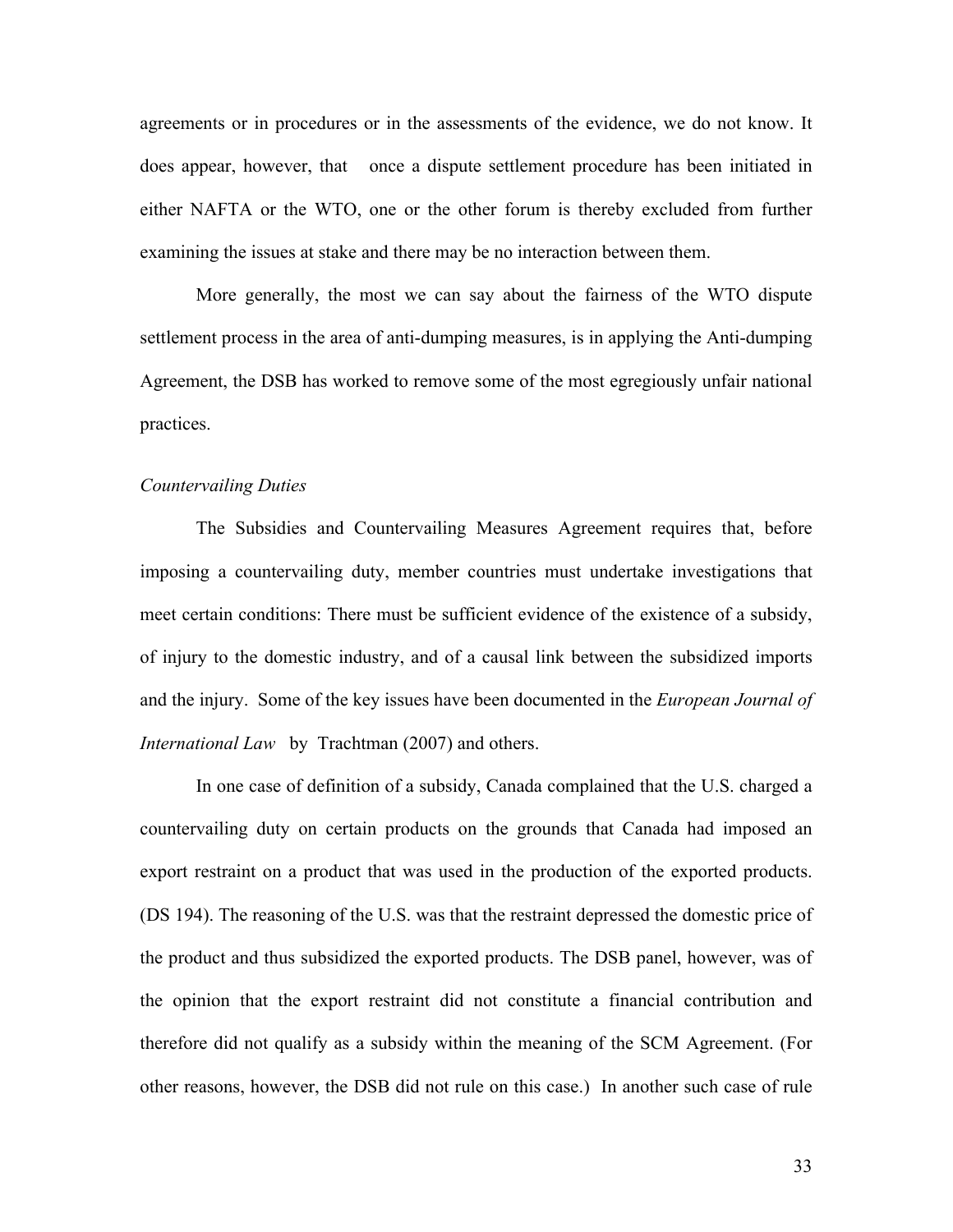interpretation, the EC complained that, in a sunset review of a countervailing duty on certain steel products, the U.S. had failed to apply a *de minimis* standard as required by the SCM Agreement. (DS 213). The interpretation of the DSB was that the Agreement did not require application of the standard.

Complaints about the imposition of countervailing duties have more often challenged the evidence presented in support of the duty. In at least two cases, the issue was whether, on privatization of a state-owned company, some part of the subsidies formerly granted to the state-owned company had been passed through to the new private firm. In the case of the countervailing duties imposed by the U.S. on certain steel products from the UK, the DSB ruled that the privatization extinguished the subsidy; the privatization had been carried out at arm's length and at fair market prices. (DS138) The conclusion was similar in a comparable case brought against the U.S. by the EC. (DS 212)

Two complaints brought by South Korea against the U.S. and the EC concerned the imposition of countervailing duties on dynamic random access memory semiconductors or chips. (DS296, 299) While approached differently by the DSB panels, the two cases turned similarly on whether the analysis of the factual evidence justified the duties. In both cases, the DSB found that a subsidy existed but that the analysis had failed to establish a link between the subsidized imports and injury to the domestic industry.

In the long running dispute between Canada and the U.S. on softwood lumber that we have already mentioned, Canada initiated several complaints concerning the countervailing duties imposed by the U.S. (DS 236, 247, 257, 264, 277, 311) These cases dealt with different methodological and procedural aspects of the U.S. determination of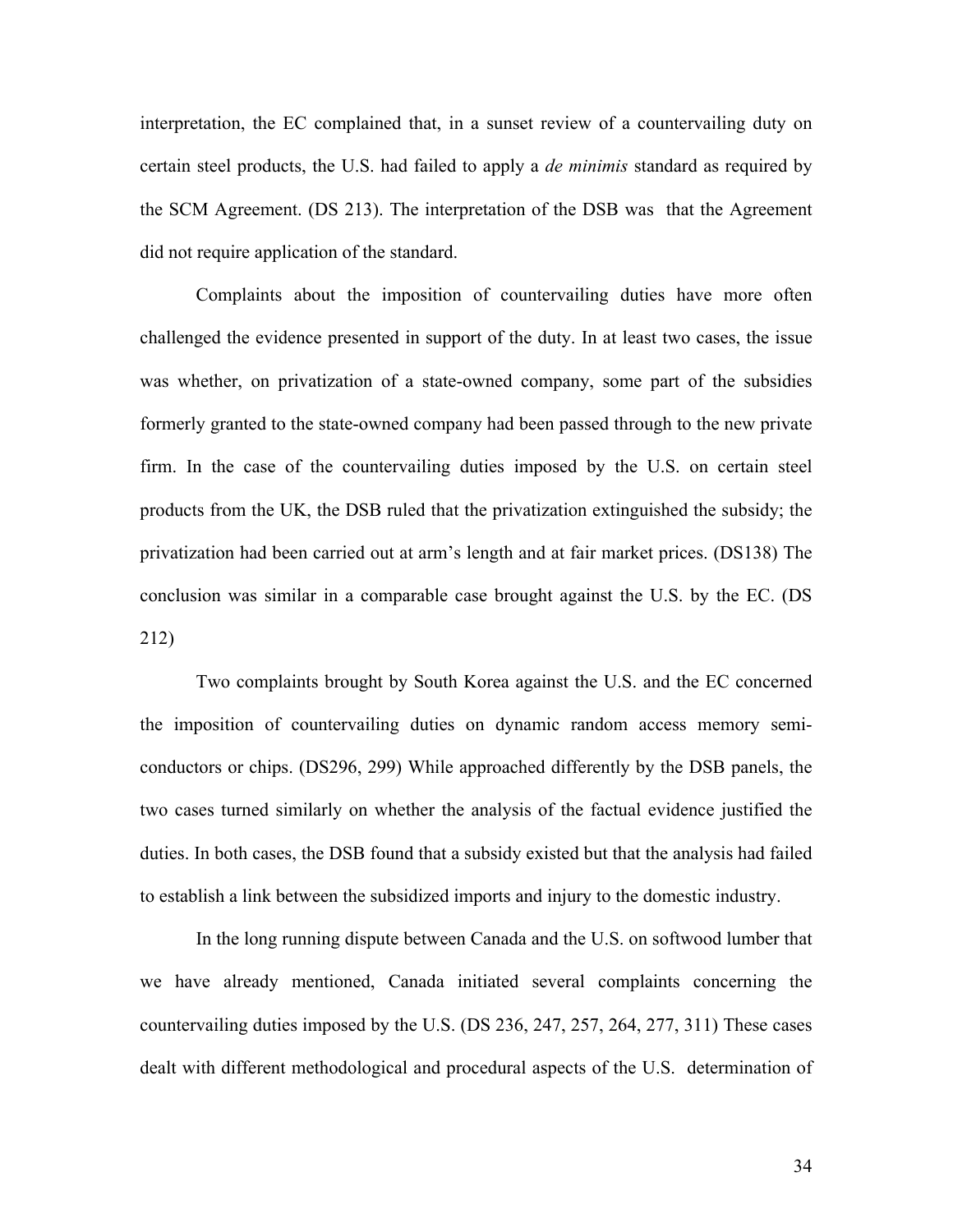the duties. In DS 257, for example, the DSB concluded that that it was unable to determine whether the U.S. had correctly assessed the benefit accruing to Canadian industry from the recognized subsidy. The issue was how to treat a subsidy on primary goods that was passed on to further stages of processing. The DSB ruled in this case that a pass-through analysis was required in connection with sales of logs by tenured harvesters to unrelated sawmills. In DS 277, the DSB found that the U.S. had failed to demonstrate that the rise in imports was "substantial" or that there was a causal link between the imports and injury to the domestic industry. These cases were overtaken by events when, in October 2006, as discussed later, Canada and the U.S. signed a comprehensive bilateral agreement on softwood lumber that closed the dispute.

These cases in countervailing measures are a sub-category of the cases on subsidies and, for the viewpoint of fairness, much the same can be said about them. The issue of fairness has turned, for the most part, on the analysis of the evidence, and there has been room for differences of opinion about whether the evidence has been sufficiently or correctly assessed.

# *Safeguards*

Safeguards measures differ from anti-dumping or countervailing measures in that they are not justified as a response to "unfair trade." These measures, which may take the form of increased tariffs or quotas, are designed to deal with unforeseen import surges resulting from earlier trade concessions that can be demonstrated to have "caused" serious injury in the importing country. They are intended to allow time for adjustment by an industry to a new trading situation. The justification of safeguards measures, which are permitted under Article XIX of the GATT and the Uruguay Round Agreement on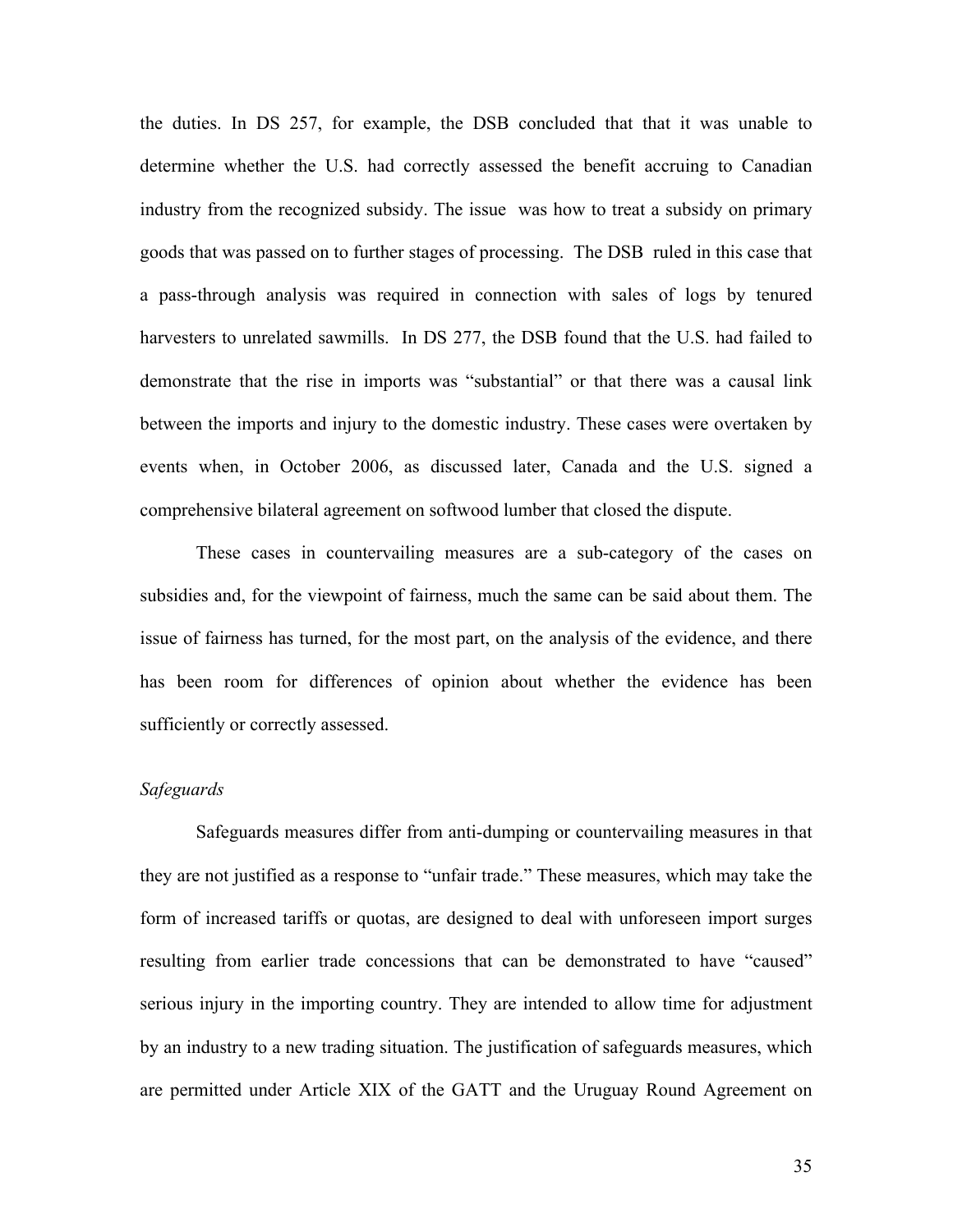Safeguards, is consequently expected to meet a higher standard (particularly of injury) than in the case of the other measures. Safeguards measures are also applied on an MFN basis on all imports of like products; and there may be compensation measures that are applied under special circumstances to exporting countries that are harmed by the imposition of safeguards.

 Since 1995, there have been 31 safeguards actions filed in dispute settlement. Of these, 16 have been the subject of DSB reports (eight of these were complainant cases involved in settling the U.S. steel safeguards dispute). As with other measures, our particular interest is in whether the DSB – through its panels and Appellate body – has interpreted and applied the rules fairly. In the case of safeguards measures, however, the language of the GATT Article and the Safeguards Agreement leaves notably large uncertainties about what the rules are. Sykes (2003) and Trachtman (2007, pp. 20-24) have noted a number of difficult interpretative issues that have arisen. Sykes has discussed these issues in the context of specific cases that have reached the Appellate Body of the DSB.

One source of difficulty is that, in accordance with GATT Article XIX, member countries may introduce safeguard measures to counter a larger than expected rise in imports if it takes place "as a result of unforeseen developments and of the effects of the obligations incurred" by a member, but it is unclear what constitute "unforeseen developments" and which obligations are relevant. Even though the Safeguards Agreement does not contain such language, the Appellate Body ruled in a case brought against South Korea relating to safeguard measures on imports of cotton and dairy products that the phrases remained a binding obligation. (DS98) Similar rulings were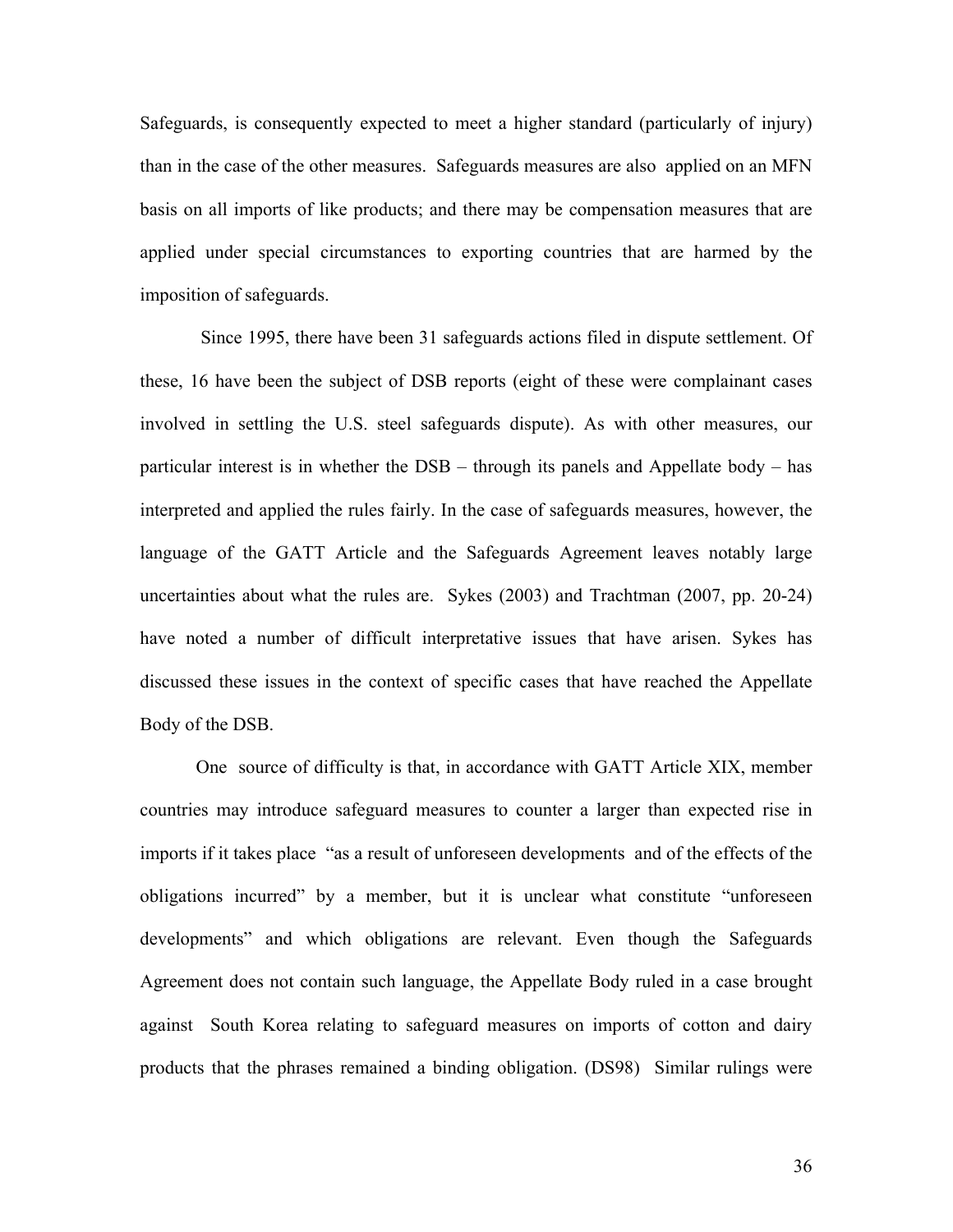made in cases against Argentina on footwear *(*DS121)*,* and against the U.S. on lamb meat *(*DS178)*.* Sykes notes that the Appellate Body has not offered any meaningful guidance on how countries can satisfy the outmoded Article XIX requirements.

There is also a problem of measurement in defining what constitutes an import surge, which arose in the just mentioned case against Argentina. Sykes again notes that the Appellate Body has not provided guidance on the baseline to be used in measuring the "increased quantities".

There is a further problem in the definition of "serious injury." Sykes notes that the Appellate Body has not defined "serious injury" with any precision, and has referred to the text of the Safeguard Agreement that states that "…the competent authorities shall evaluate all relevant factors of an objective and quantifiable nature having a bearing on the situation of that industry….". Thus, in the Argentina footwear case and in the case against the U.S. on wheat gluten *(*DS166)*,* the Appellate Body found that the safeguard measures implemented had not met the "all relevant factors" requirement. More broadly, the Appellate Body has ruled that serious injury should reflect "significant overall impairment," a condition that was found to be lacking in the Argentine footwear and the U.S. frozen lamb meat cases*.* 

The causal relationship between increased quantities of imports and serious injury has figured in several cases. It can be very difficult to determine the causes of injury to an industry since there may be other factors, such as changes in demand patterns rather than increased imports, that give rise to serious injury. In the aforementioned cases of Argentine footwear, U.S. frozen lamb meat and wheat gluten, as well as the case against the U.S. on carbon quality line pipes *(*DS202), the Appellate Body did not address the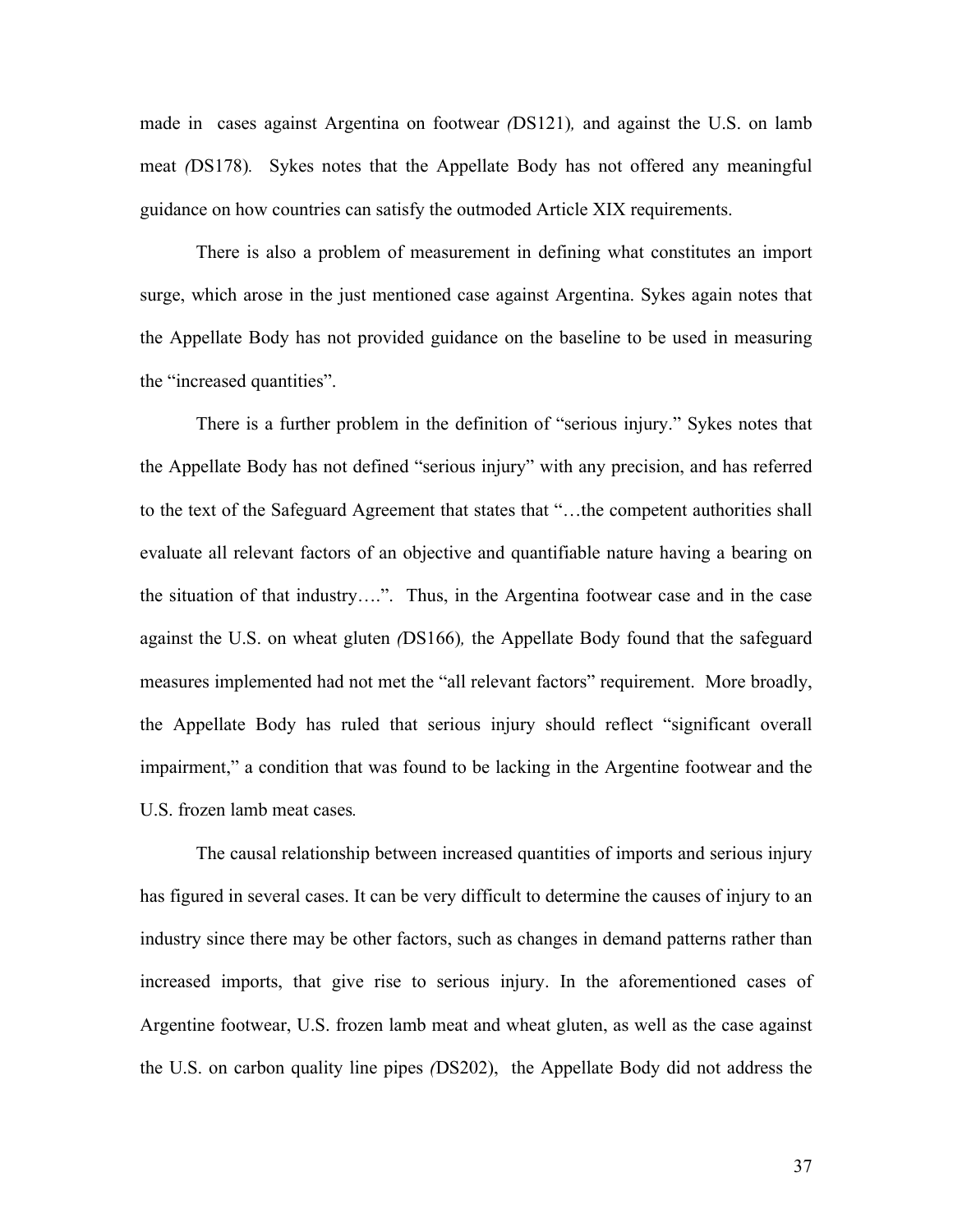conceptual issues involved in treating imports as a causal variable. Sykes thus concludes that: "…the Appellate Body offers no coherent guidance as to when safeguards are permissible and when they are not."<sup>21</sup>

The case against the U.S. on steel safeguards warrants separate attention. (DS248,249,250,251,252,253,254,258,259) This case involved 10 safeguard measures that were applied and that were challenged by Brazil, China, European Communities, Japan, Korea, New Zealand, Norway, and Switzerland, with several additional countries requesting third-party representation. The Appellate Body ruled that all of the measures were inconsistent with U.S. obligations under Article XIX and the Safeguards Agreement, and all of the claims were consolidated. This case has been discussed at length in Deveraux et al. (2006, Vol. 2), who note that the steel safeguards tariffs were imposed in response to the intense lobbying pressures of the domestic steel producers and union representatives to deal with the problems posed by the alleged surge of imported steel resulting from the foreign financial crises of the late 1990s.

The facts of this case were in dispute, and there was no clear evidence of substantial injury for the steel firms and workers involved. Yet the action was taken even though the Bush Administration knew that it would be challenged in the WTO, which turned out to be the case. The rationale for the Bush Administration appears to have been that, while WTO-inconsistent, the imposition of the safeguards tariffs would buy time for the aid to benefit the U.S. steel producers and workers. This is because of the various steps involved in implementing a dispute settlement action. It turned out that the Bush Administration removed the tariffs in the face of potential retaliation especially by the

<sup>&</sup>lt;sup>21</sup> See Irwin (2003) for a review of WTO decisions involving causation and injury attribution in U.S. escape clause cases and for a methodology for attributing injury to various factors that could be used to enable U.S. safeguards decisions to conform to the requirements specified in the WTO Safeguards Agreement.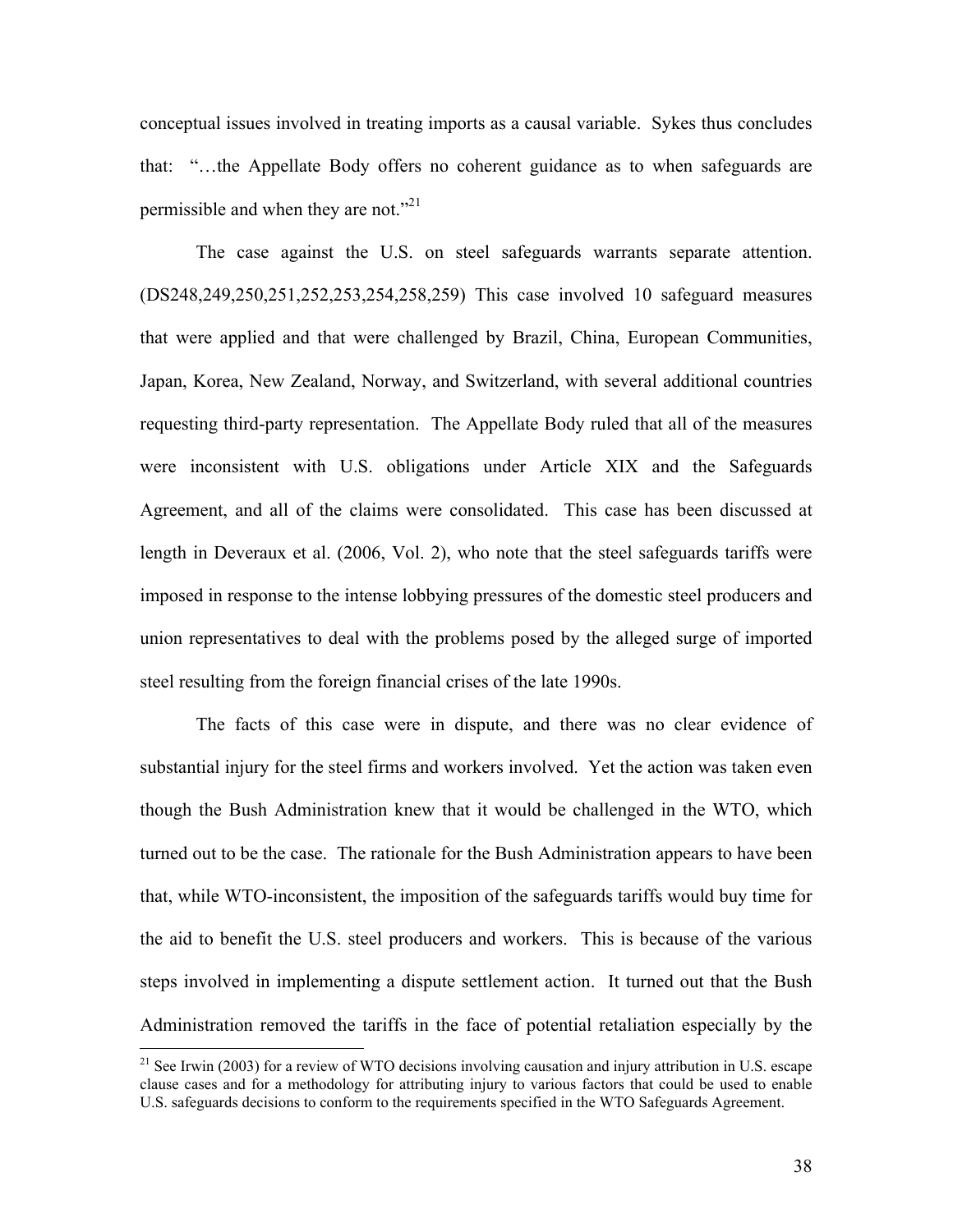European Communities. This case thus illustrates how a country can "game" the WTO dispute settlement system at least for a while, but in the final analysis the WTO system becomes effective.

The WTO safeguards cases are significant in so far as practically every safeguards measure that has been challenged in the panel/Appellate Body process has been overturned. WTO member countries may thus be at a loss when it comes to designing safeguards actions that can meet panel/Appellate Body approval. What is needed therefore is recognition of this impasse and efforts to design guidelines and criteria that WTO members can attempt to follow without encountering the dead ends that they have experienced thus  $far<sup>22</sup>$  If WTO member countries are reluctant to use safeguard measures for fear of their being overturned, it is quite likely that they may resort to other trade-remedy measures, in particular anti-dumping actions that do not have the same constraints as safeguard measures.<sup>23</sup> It is also possible that countries may decide to game the system to gain time in protecting domestic industries along the same lines as in the U.S. steel safeguards case noted above.

The vagueness in the rules relating to safeguards measures leaves open the question of whether the DSB has interpreted and applied the rules fairly.

#### **National Preferences and WTO Rules**

Another cluster of dispute cases arises from disagreements about how WTO rules should be reconciled with the many non-commercial regulations that nations apply domestically. While these regulations may impinge on external trade and affect the

 $^{22}$  For suggested actions, see Sykes (2003, 2004) and for a critique of Sykes's views, Jones (2004).

 $^{23}$  For an analysis along these lines, see Bown (2002).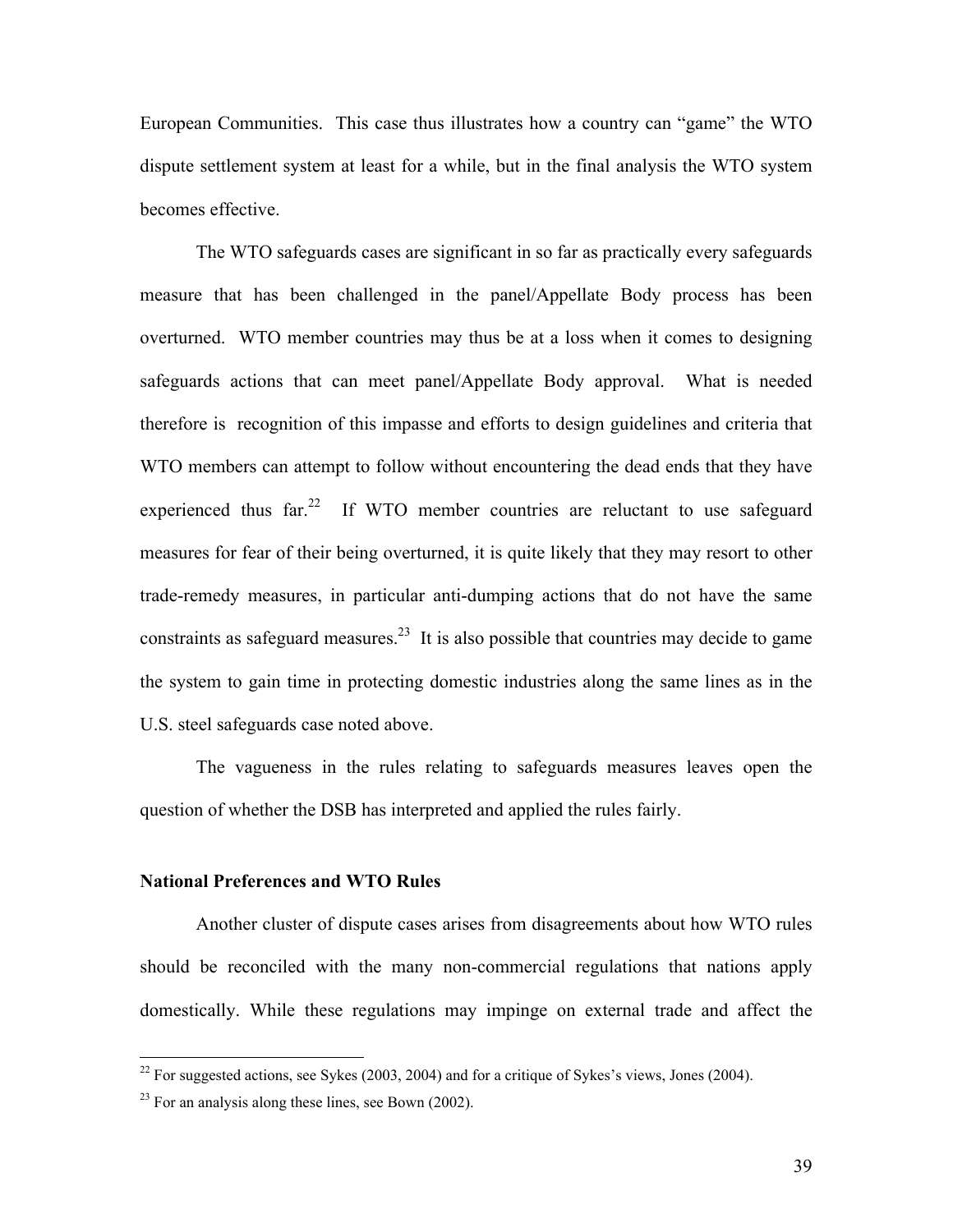interests of trading partners, they also express social preferences that governments may view as overriding commercial concerns. This was recognized when the GATT was first drawn up in 1947. Members have always understood that they may claim exemption for their GATT/WTO obligations on certain non-commercial grounds – the most relevant in the present context being the protection of public morals, of the environment, and of the life and health of humans, animals, and plants. At the same time, they have been concerned that trading partners should not exploit such exemptions as a means of evading their trade obligations. The DSB has sometimes been called upon to define more precisely where the line lies between national preferences and WTO obligations.

The DSB has insisted that it does not question the right of members to determine their own domestic policies in these matters. However, it has usually maintained that, in application of these policies, members should respect the WTO rules about nondiscrimination and national treatment. A recent example is in the case brought against the United States by Antigua and Baruda in regard to gambling and betting services. (DS 258) The complaint arose out of restrictions that the United States had imposed on internet gambling. The DSB found that, while the United States was certainly not barred from implementing measures that were deemed "necessary to protect public morals or to maintain public order," it was obliged to do so in a way that was consistent with its obligations under the WTO. The DSB noted that the commitments made in regard to these services by the United States under the GATS Agreement provided for full market access. Moreover, the U.S. regulations permitted certain exceptions like interstate bets on horseracing and remote gambling conducted by Native American tribal entities, and these were not consistent with the obligation to apply measures in a non-discriminatory way.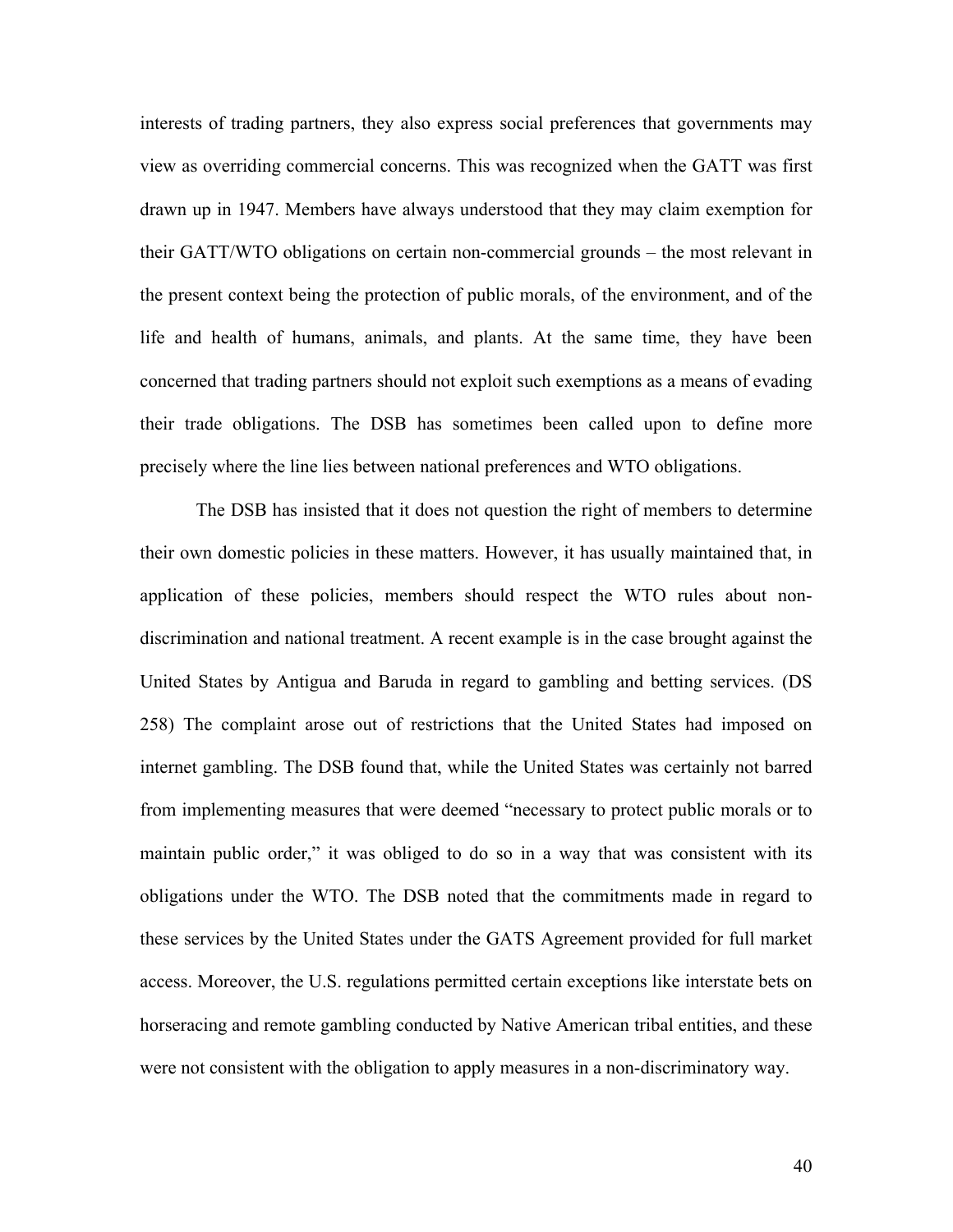Similar reasoning was applied in a complaint against the United States that its environmental regulations discriminated against imports of gasoline from Brazil and Venezuela. (DS 2,4) Regulations adopted by the United States to implement a 1990 amendment to its Clean Air Act required domestic producers and importers of gasoline to meet certain standards that would reduce vehicle emissions of toxic air pollutants and ozone-forming compounds in the most air-polluted areas of the country. The regulations called for the establishment of certain baselines regarding the quality of the gasoline produced in 1990. The complaint was that the method used to determine baselines had the effect of discriminating against imported supplies. The DSB did not question the right of the United States to take measures to control air pollution. Clean air was an "exhaustible natural resource" whose protection justified an exception from WTO obligations. However, the DSB found that the measure violated WTO obligations because it was applied in a way that resulted in "unjustifiable discrimination" against imports from Brazil and Venezuela. Accordingly, it constituted "a disguised restriction of international trade" (the language in the chapeau to Article XX of GATT on general exceptions).

These cases were relatively straightforward applications of the idea of fairness expressed in non-discrimination and national treatment. In the more famous shrimp/sea turtle case brought by the United States against Thailand, the DSB entered more difficult terrain. (DS 58) The case raised the question whether national regulations could override WTO obligations when the issue at stake was production methods used in foreign countries; this appeared to be unfair since it implied that the national preferences of one country could override those of another country.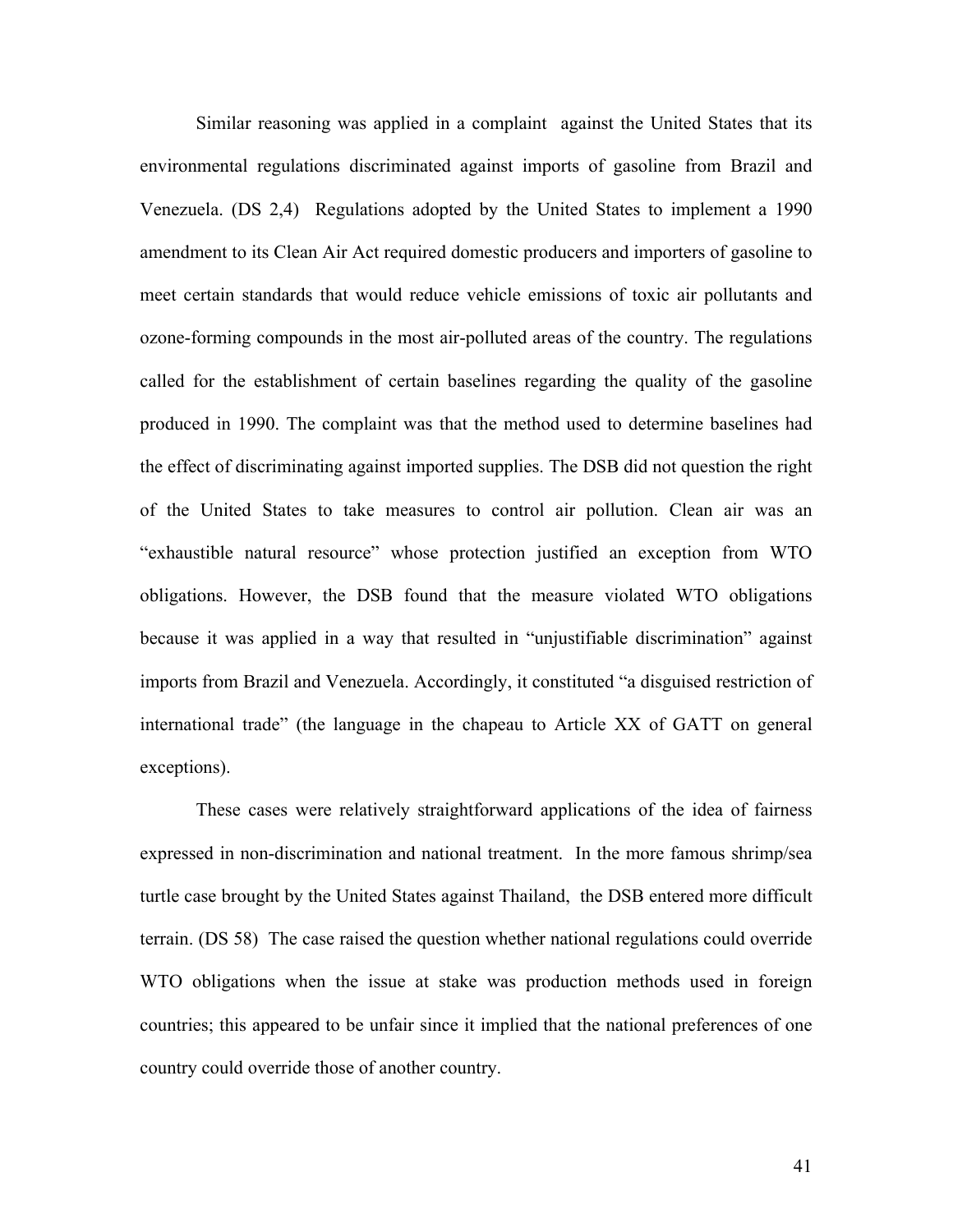The specific issue was a U.S. prohibition of shrimp imports from countries where the method of fishing endangered sea turtles since sea turtles were a protected species in the United States. As a general position, the DSB explicitly accepted that the international trading system should be wholly consistent with sustainable development. In this particular case, the United States could rightly seek an exception from its WTO obligations on the grounds that it was protecting an "exhaustible natural resource" (even though the resource being protected was beyond its territorial waters). However, the DSB questioned the U.S. regulation because it prescribed that domestic and foreign shrimpers had to use a particular production method – nets with a turtle extruder device – as a condition of being certified as suppliers to the U.S. market. This method of implementing the regulation was deemed to be both arbitrary and discriminatory, and was therefore – as in the other environmental cases – in violation of WTO rules.

The DSB, however, went further, addressing the issue of the national preferences of one country overriding those of another. It stated that, as a condition of claiming an exception from WTO obligations, the United States should make good faith efforts to negotiate a bilateral or multilateral environmental agreement (MEA) that would protect sea turtles. In stipulating this condition, the DSB was apparently seeking a justification for encroachment on the sovereignty of the shrimp-exporting members. It found grounds in the text of the Marrakech Decision that established the WTO Committee on Trade and the Environment. The DSB maintained that trade-related measures not based on international consensus were not the "…most appropriate means of enforcing environmental measures" … and could lead to the "…imposition of unwanted constraints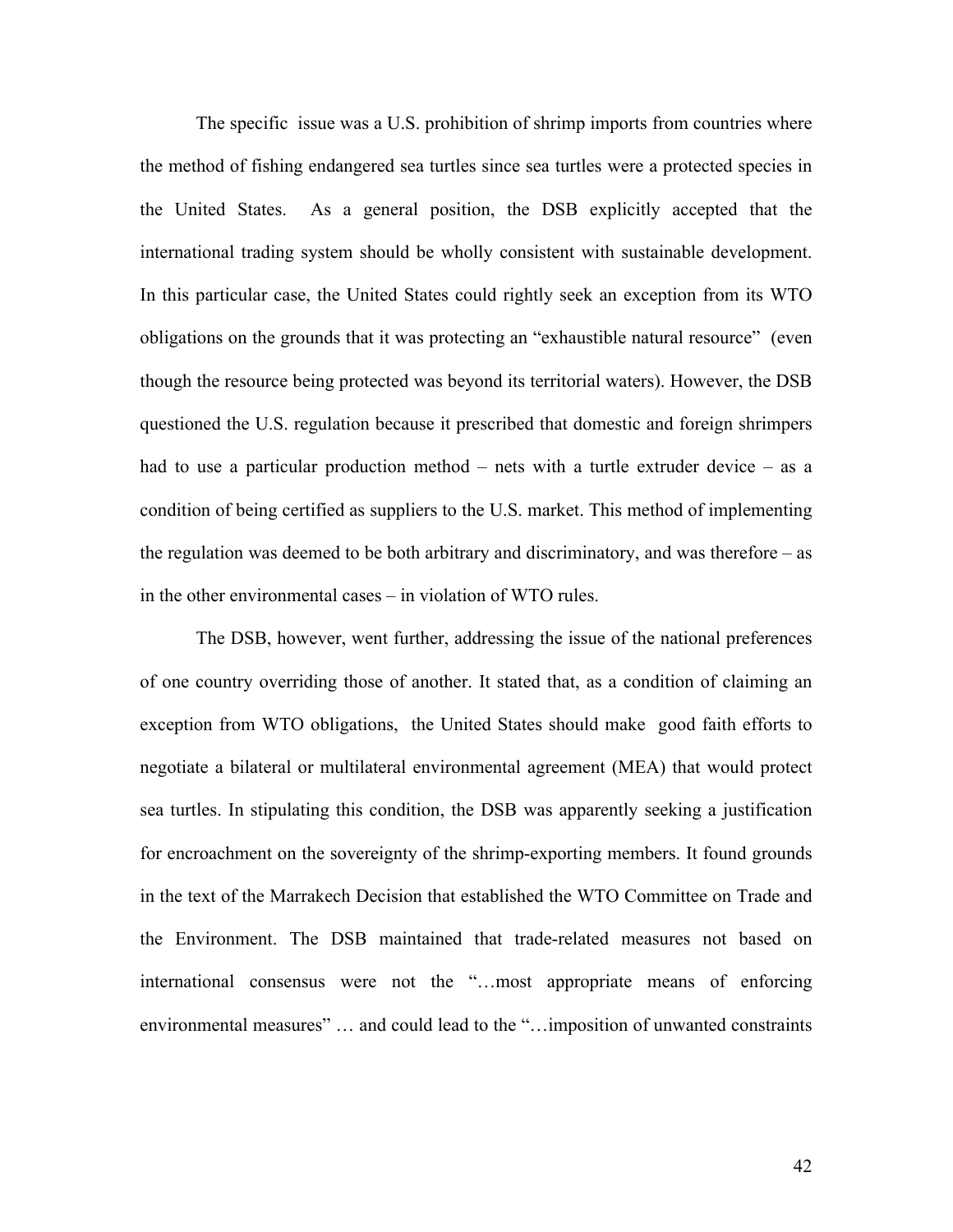on the multilateral trading system."<sup>24</sup> In principle, the expression of national preferences in a multilateral environmental agreement made the decision fair in the sense that all the trading partners had voluntarily consented to the action.

These interpretations of the rules as they relate to environmental measures have been careful to respect the ability of each member country to decide its own standards. However, when disputes have concerned exceptions to WTO obligations on the grounds of protecting human, animal or plant life and health, the same has not been so. In these disputes, the DSB has been guided by a distinctly more stringent set of rules. Before national regulations for the protection of human, animal or plant life and health may qualify as a legitimate exception to WTO obligations, they must clear the hurdle set in the Sanitary and Phytosanitary Agreement (SPS). It specifies that the need for regulation has to be justified by the scientific evidence, including an adequate assessment of risk. Members are expected to assess risk on the basis of the scientific evidence – as well as of other factors – while determining for themselves the level of risk that is acceptable. The Agreement, however, urges members to make use, so far as possible, of common international standards. $^{25}$ 

A complaint brought by the United States against Japan illustrates the application of the main terms of the SPS Agreement. (DS 245) The complaint concerned the quarantine restrictions that Japan imposed on imported apples to protect against the introduction of a disease known as fire blight. The DSB found that the restrictions were

 $24$  The DSB later found the United States to be in compliance after it had taken several steps. Besides providing technical assistance to foreign shrimpers, the United States modified its regulations to remove reference to a specific production method and to make its certification process non-discriminatory; and it initiated good faith efforts to negotiate bilateral or multilateral environmental agreements to protect sea turtles.

 $25$  Defining such standards is the work of the international Codex Alimentarius Commission, a scientific committee of FAO/WHO that assists it.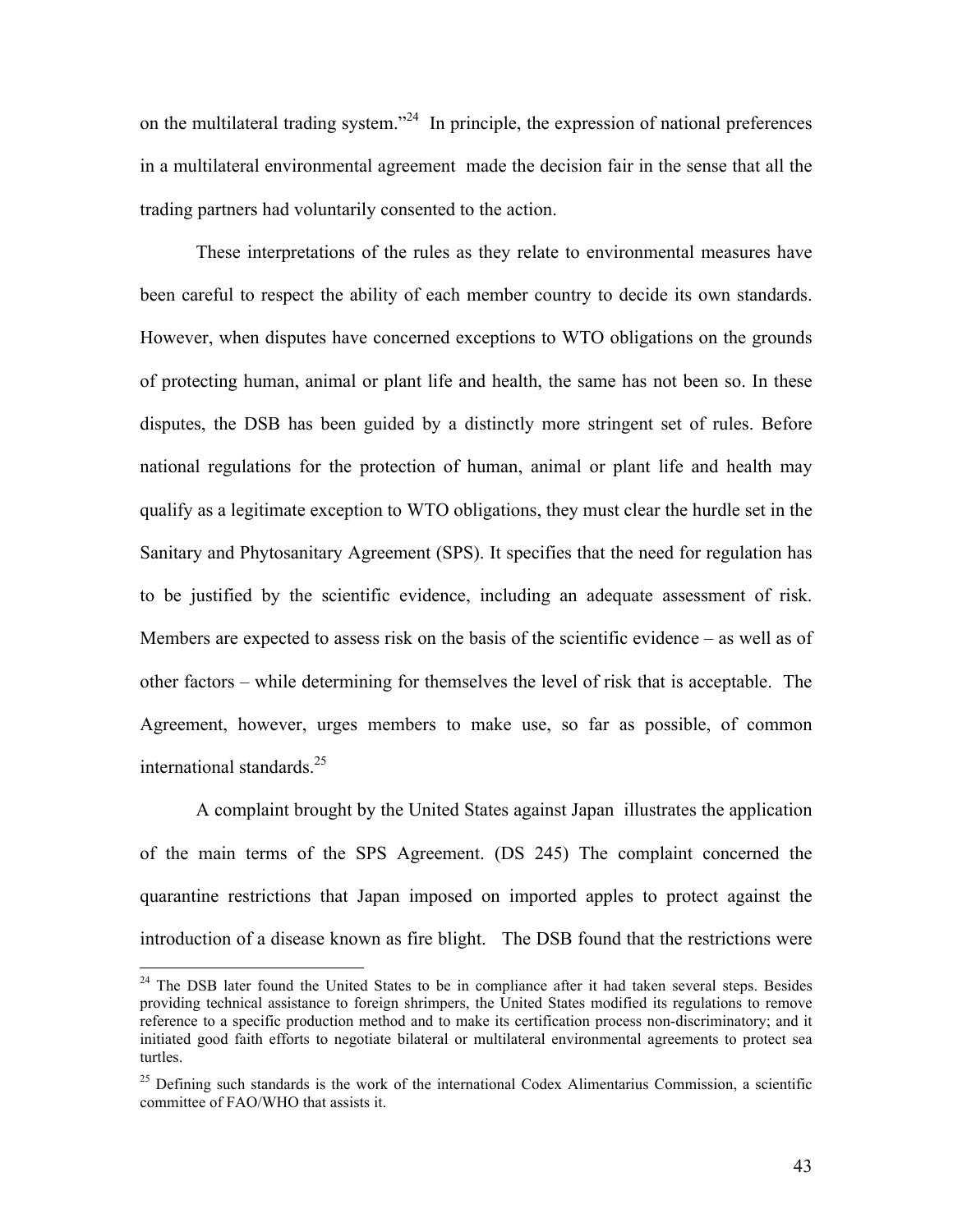maintained in the absence of sufficient scientific evidence of their need. In addition, the DSB held that Japan had not undertaken an adequate risk assessment. Further, Japan could not defend the restrictions on the grounds that they were provisionally necessary because the scientific evidence presently available was insufficient. (Japan complied with the ruling by introducing less rigorous standards.)

The complaint by Canada about Australia's prohibition of certain salmon imports was similar in key respects. (DS18) The DSB again found that the scientific evidence in support of the need for restrictions was insufficient and that an appropriate risk assessment had not been made. Further, it found that arbitrary and unjustifiable distinctions were made in different salmon products to which the restrictions applied. Australia stated that it would comply with the rulings. However, though the case was first adjudicated in 1998, there has as yet been no satisfactory resolution. Australia has made successive adjustments to its regulations, but these have not been deemed sufficient by Canada or the DSB. There apparently remain differences of views between the Canadian and Australian authorities on a valid interpretation of the scientific evidence.

In both the Japanese and Australian cases, the application of the rules by the DSB appeared straightforward. It judged the scientific evidence insufficient and the assessment of risk inadequate. In the well-known hormone-fed beef case, however, the uncertainties surrounding scientific evidence came very much to the fore. The complaint brought by the United States and Canada was that the EC imposed a ban on imports of hormone-fed beef. (DS 26, 48) The import prohibition was an extension of an internal ban that the EC had introduced in 1989 on the use of growth-promoting hormones in fattening cattle. If the DSB had taken the same approach as in the environmental cases, this fact would have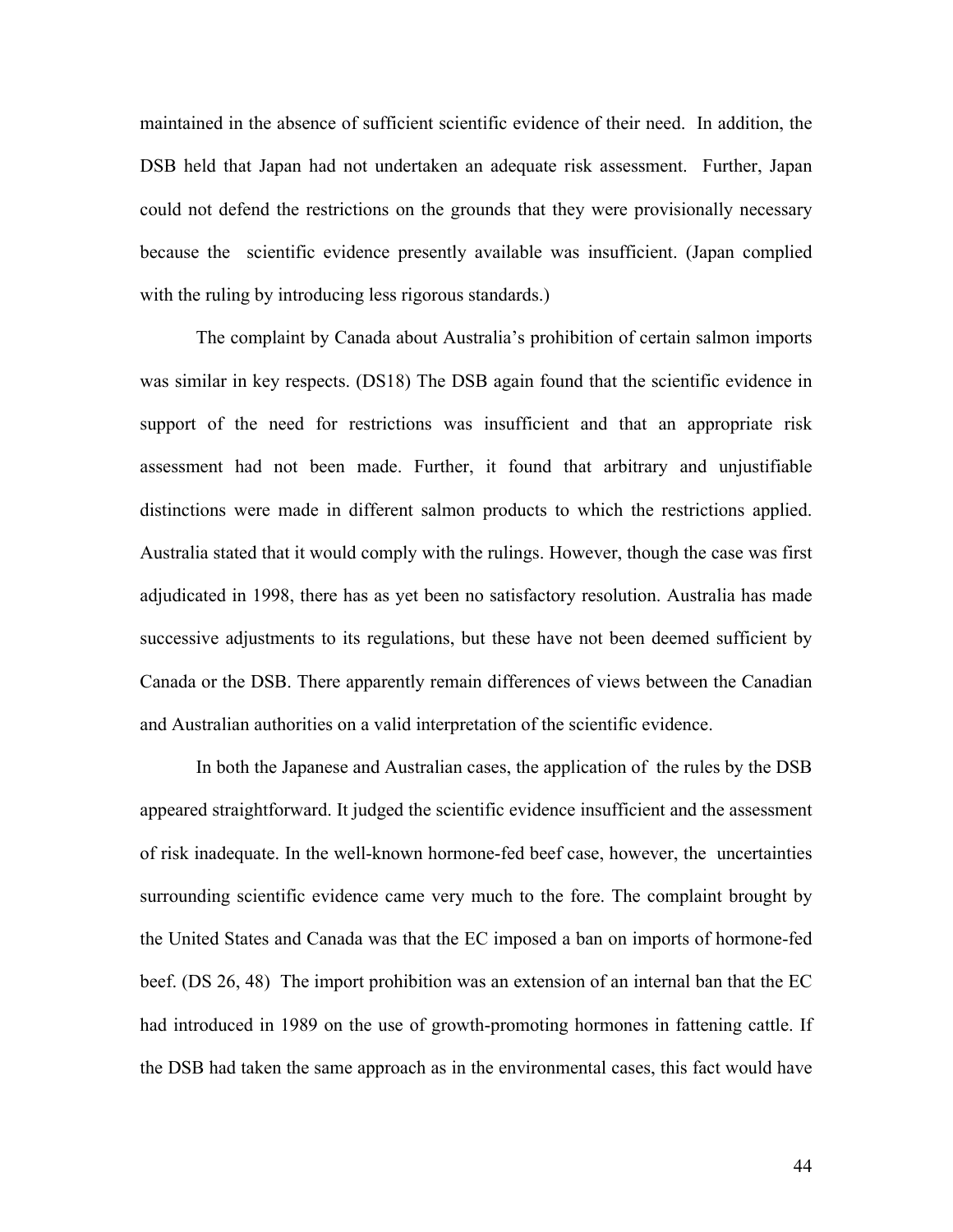been highly relevant since the key question would have been whether the regulations discriminated between domestic and imported products. However, the rules relevant to this case were those embodied in the SPS Agreement. While the Agreement stated that a higher standard than the international standard was permissible, there had to be some scientific evidence to justify it. In the event, the DSB focused on whether the assessment of the health risk associated with the use of the hormones was adequate; and it judged that this was not so. Therefore, the EC import prohibition was in violation of its WTO obligations. (We return to the subsequent history of this case in the section on compliance.)

At the heart of this dispute have been the different views on the assessment of risk that the complainants and respondent held (and still hold). The United States has taken the position that hormone-fed beef, which had been on the North American market for a number of years, should be deemed to be virtually risk free so long as there was no evidence to the contrary. The EC has taken the more cautious view that a new product should be assumed to be unsafe until all reasonable concerns about its safety had been proven false. Known as the precautionary principle, this latter view has wide application in the EC.26 One possible contributory explanation for this divergence in risk assessment derives from the difference in political structures of the EC and the United States. The

<sup>&</sup>lt;sup>26</sup> In defining the precautionary principle, the EC has stated that the introduction of new products or processes is subject to review in "cases where scientific evidence is insufficient, inconclusive, or uncertain and preliminary scientific evaluation indicates that there are reasonable grounds for concern that the potential dangerous effects on the environment, human, animal or plant life, may be inconsistent with the high level of protection chosen by the EU." (Quoted in Rifkin, 2004, p. 327)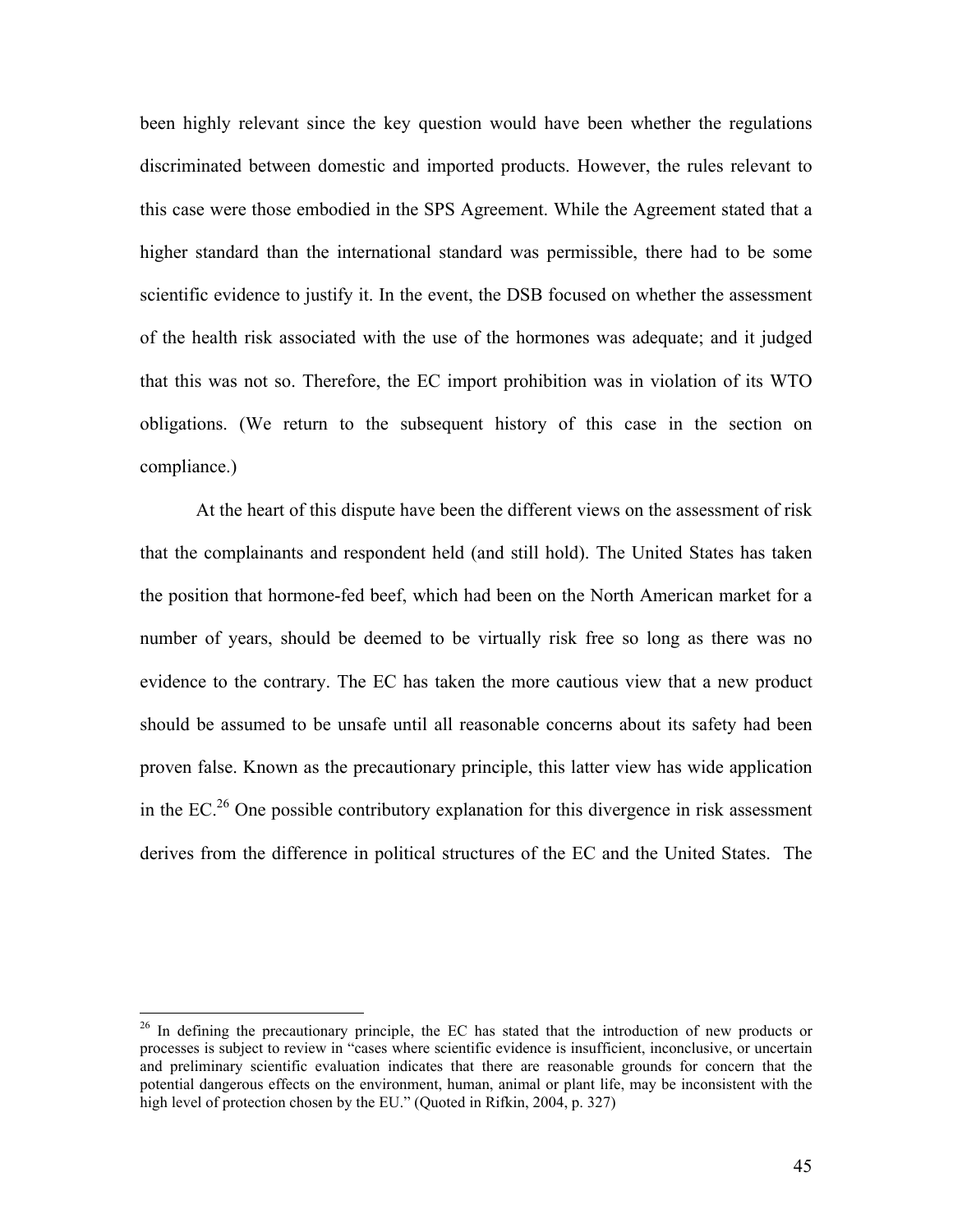EC allows lobbies representing consumer safety and environmental interests greater political influence while producers' lobbies hold greater sway in the United States.<sup>27</sup>

The same clash over risk assessment arose in the dispute over bio-technical products. The complaint (DS 291, 292, 293) made by the United States and others was that the EC was unreasonably delaying the importation of genetically modified (GM) products and had, in effect, imposed a moratorium on them. Public concern in EC countries about the possible environmental impact of introducing genetically modified organisms (GMOs) as well as of the possible harmful effects of GM foods on human health, had led the European Council in 1990 to introduce a complicated approval process before any GM crop or GM food could be sold on the market. In 1997, the regulations were further tightened, provoking the complaint. The DSB found that the de facto moratorium was in violation of the SPS Agreement; it was unreasonably delaying approvals. Interestingly enough, the DSB did not pass judgment on "whether biotech products in general are safe or not," instead stating only that the EC was engaging in procedural delay. (The EC stated that it would comply with the findings of the DSB and was given until November 2007 to do so.)

In both the beef hormone and GM organisms cases, the DSB has evidently been reluctant to pass any judgment itself on the scientific evaluations. The SPS Agreement, however, sought to reduce the abuse of health and safety regulations as a protectionist device by invoking scientific evidence as a more objective criterion for their justification. The problem is that risk assessment is an important element in the scientific evidence and

<sup>&</sup>lt;sup>27</sup> The clash in viewpoint about the assessment of risk has surfaced in other international bodies. The Codex Alimentarius Commission adopted the U.S. approach. On the other hand, the UN Protocol on Bio-Safety (the Cartagena Protocol) recognized the precautionary principle: a "lack of scientific certainty" could justify a refusal to allow the importation of genetically modified organisms. (Article 10)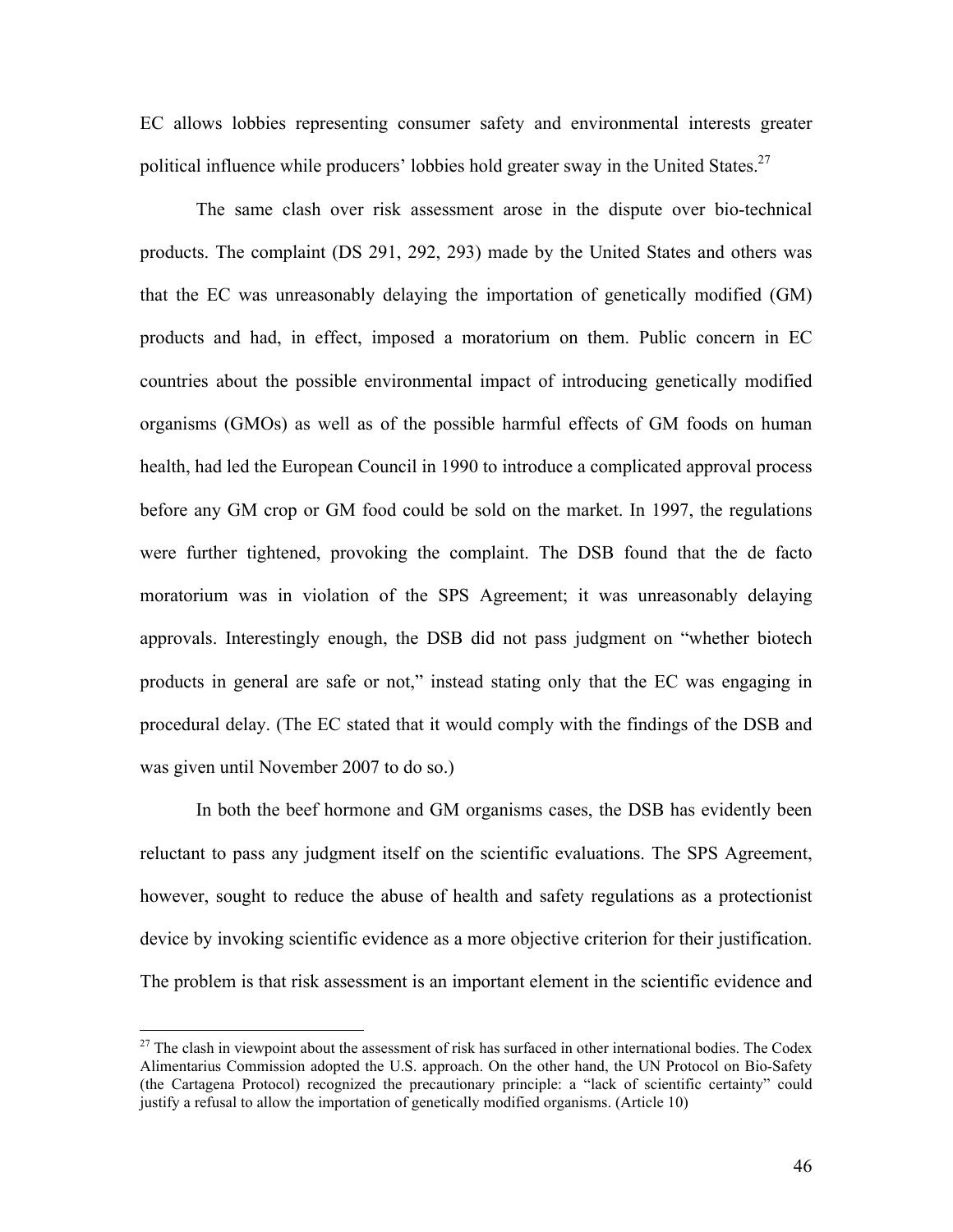that necessarily contains a subjective component. In a world where technological innovations are many and rapid, where there are consequences for human life, and the ecology and the larger natural environment are not readily foreseen, different degrees of risk assessment may be equally rational. From the viewpoint of fairness, it is difficult to say whether the rulings of the DSB were fair. On the SPS Agreement itself, it can be argued that, if its intent was to prevent protectionist abuse of health regulations while respecting national preferences, the rulings appear unfair. Accepting a more literal interpretation of the Agreement, however, the panels and the Appellate Body stayed within its terms and, in that sense, acted fairly. However, the crux of the matter in both cases was the assessment of the scientific evidence and the associated risk, and on these scores, there was room for differences in assessments that could all be defended as reasonable. It is not possible to express a consensus view of what is fair.

# **IV. Compliance with DSB Rulings and Recommendations**

In assessing the fairness of the dispute settlement process, we also have to consider the record of members in complying with the rulings of the DSB. If we believe that the DSB has ruled fairly in most disputes and if members have complied with the rulings in a timely way, then the dispute settlement process as a whole has been operating fairly. In fact, the record of compliance has so far been good. Between 1995 and March 2007, the DSB ruled on 109 dispute cases, and it found violations of WTO rules in nearly 90 per cent of these cases. (Wilson, 2007). Almost all members declared their intention to comply with the rulings, and most did so within a reasonable time. In a number of cases, however, the complainant challenged the corrective action taken by the violating member as insufficient, and this set off a further lengthy round of adjudication. (Such delay could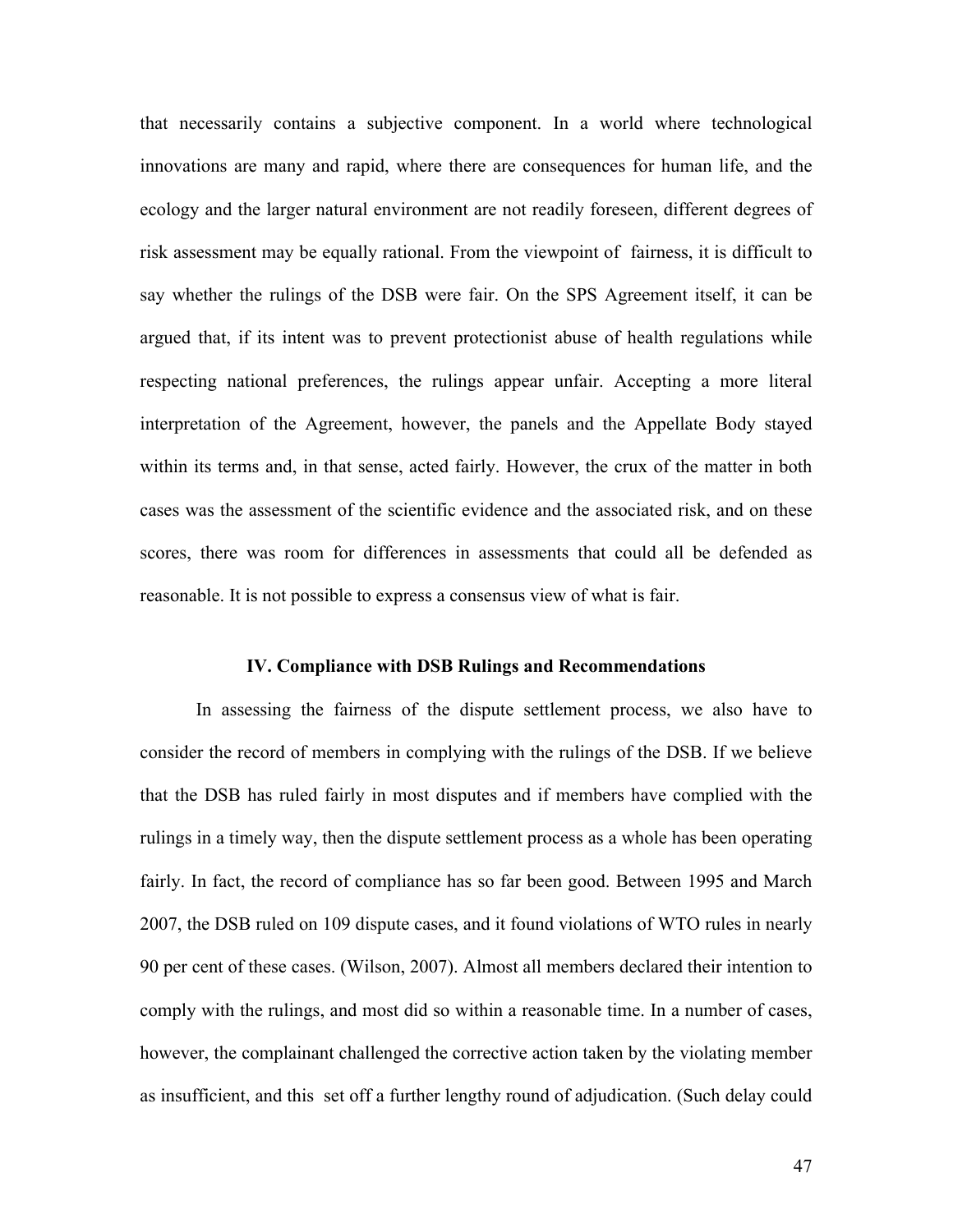cause considerable financial loss to the complainant and be a source of unfairness). When the violating members have sooner or later brought their laws and regulations into conformity with the DSB findings, the disputes have been settled.

Not all disputes that have come before the panels or the Appellate Body of the DSB have been successfully resolved by their rulings. In a few cases, the parties to the dispute have finally taken the matter out of the WTO process and resolved it through bilateral negotiation. In others, the complainant has felt compelled to resort to counter measures in order to induce compliance. Up to March 2007, the DSB has authorized the complainants in some eight cases to take counter measures in the form of withdrawal of concessions; and in five of these cases, the countermeasures were implemented. While, as discussed in the next section, the countermeasures can be seen as a deterrent to "cheating", the need to resort to these measures may also be symptomatic of an honest reluctance on the part of the violator to comply. This would suggest that some disputes might not be expeditiously or fairly resolved within the rigid legalistic framework established by the Dispute Settlement Understanding. Compliance with the terms of the DSB rulings, however fair they appear to be within the restricted remit of the DSB, may not always seem fair when seen in a broader context.

One dispute that the DSB was not able to resolve through conclusive rulings and that was eventually settled through bilateral negotiation, was that between Canada and the United States on softwood lumber. (DS 257, 277) The background to the case was that the effects of Canadian imports on the U.S. lumber industry had long been a source of political concern in the United States, and various measures had been taken over the years to restrict competition. After the WTO rules had come into force, the U.S. imposed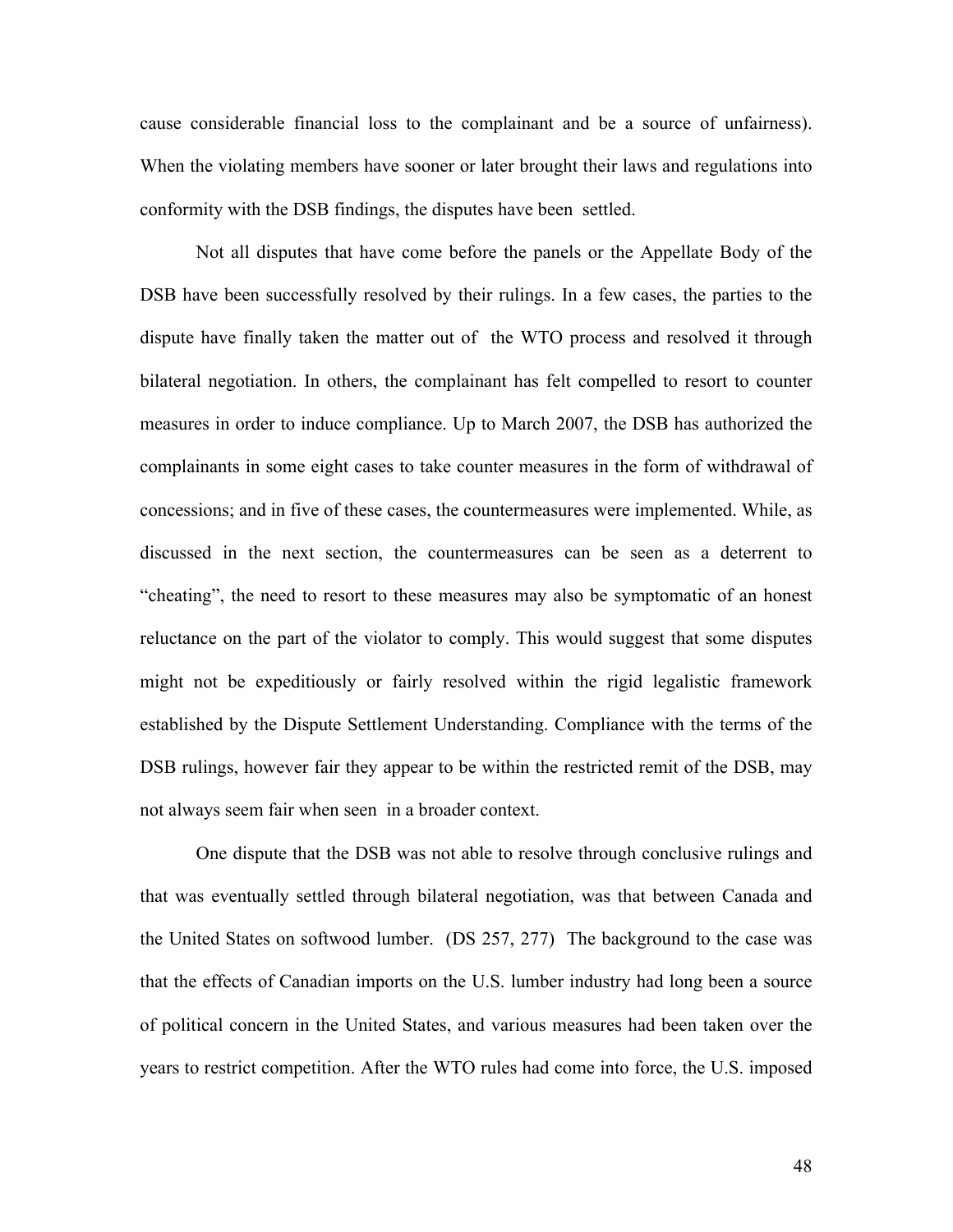countervailing duties (and later, anti-dumping duties). At the core of the U.S. case was the stumpage fees paid by Canadian sawmills for lumber. Since the timberland was mostly publicly owned, the fees were paid to the government, and, it was argued, since these were below market rates, they constituted a subsidy. Canada challenged the U.S. action both in the WTO and in NAFTA. In the WTO, Canada brought two main cases against the United States. One contested the U.S. claim that Canadian lumber exports were subsidized and caused injury to the U.S. industry (thereby qualifying as an actionable subsidy.) The other challenged the methodological and factual grounds that the United States used in assessing the duties. While the DSB accepted the U.S. arguments that production was subsidized, it failed to determine whether there was also injury to the U.S. industry. It also found merit in the Canadian criticisms of U.S. methodology but, after the United States had modified its approach, ruled that on this score the United States was in compliance with WTO requirements. Over the four years of the formal dispute, however, the verbal exchanges between Canada and the U.S. had become increasingly acrimonious and were souring broader political and economic relations. After it had become a source of political embarrassment to both governments, the dispute was finally settled through bilateral negotiations. Under the Softwood Lumber Agreement, Canada undertook to impose an export tax, optionally combined with export quotas, in the event that prices fell below a specified level, and the United States agreed to revoke the existing countervailing and anti-dumping duty orders and to refund duty deposits held by the U.S, customs authorities. Though the agreed solution was not necessarily consistent with WTO rules, it was at least regarded as sufficiently fair to restore good relations between the trading partners.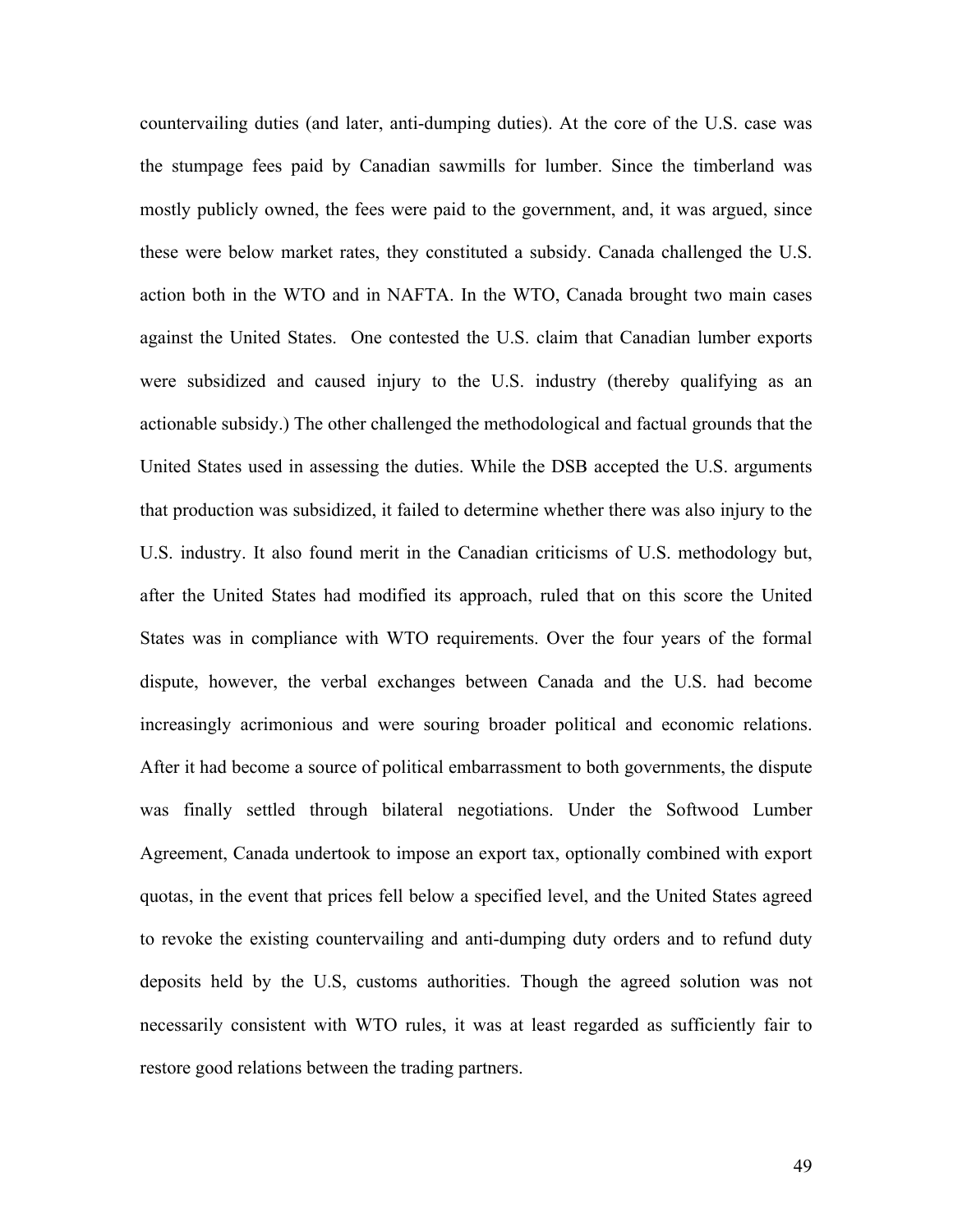Resolution of the banana dispute between the EC and the United States was similar. (DS 27) It will be recalled that, as discussed earlier, the DSB had been insistent on as close adherence as possible to non-discrimination in the preferential access that the EC accorded the banana producers of the ACP countries. The EC, however, faced substantial difficulties in devising a revised regime that was acceptable to all its member governments, to the EC banana distributors, and to the ACP banana producing countries, while also meeting the conditions laid down by the DSB. On the other side, the EC's long delay in moving toward compliance provoked the United States into seeking approval for, and introducing, counter measures.

In the end, the dispute was settled in  $2001 - at$  least for the time being  $-$  through bilateral negotiations. The violator and the complainant bargained with each other to arrive at a distribution of benefits from the revised regime that both found politically acceptable. The EC undertook to introduce a tariff-quota regime for non-ACP suppliers under which licenses would be granted according to historical shares in the EC market – and this favored the traditional U.S. multinational distributor. At the same time, the United States agreed that the EC could set aside a proportion of licenses for "newcomers" – and these included non-traditional EC distributors. Though the outcome in the banana dispute was consistent with DSB rulings, it could not have been determined by the DSB. What triggered the negotiated settlement was the mounting fear of an appreciable worsening in trade relations between the two major traders. The U.S. Congress was threatening to call upon the U.S. administration to rotate the products subject to retaliation on a six-monthly basis.<sup>28</sup> Such action might have provoked the EC to put into

<sup>&</sup>lt;sup>28</sup> In 2000, the U.S. Congress passed a trade bill that included the so-called carousel provision.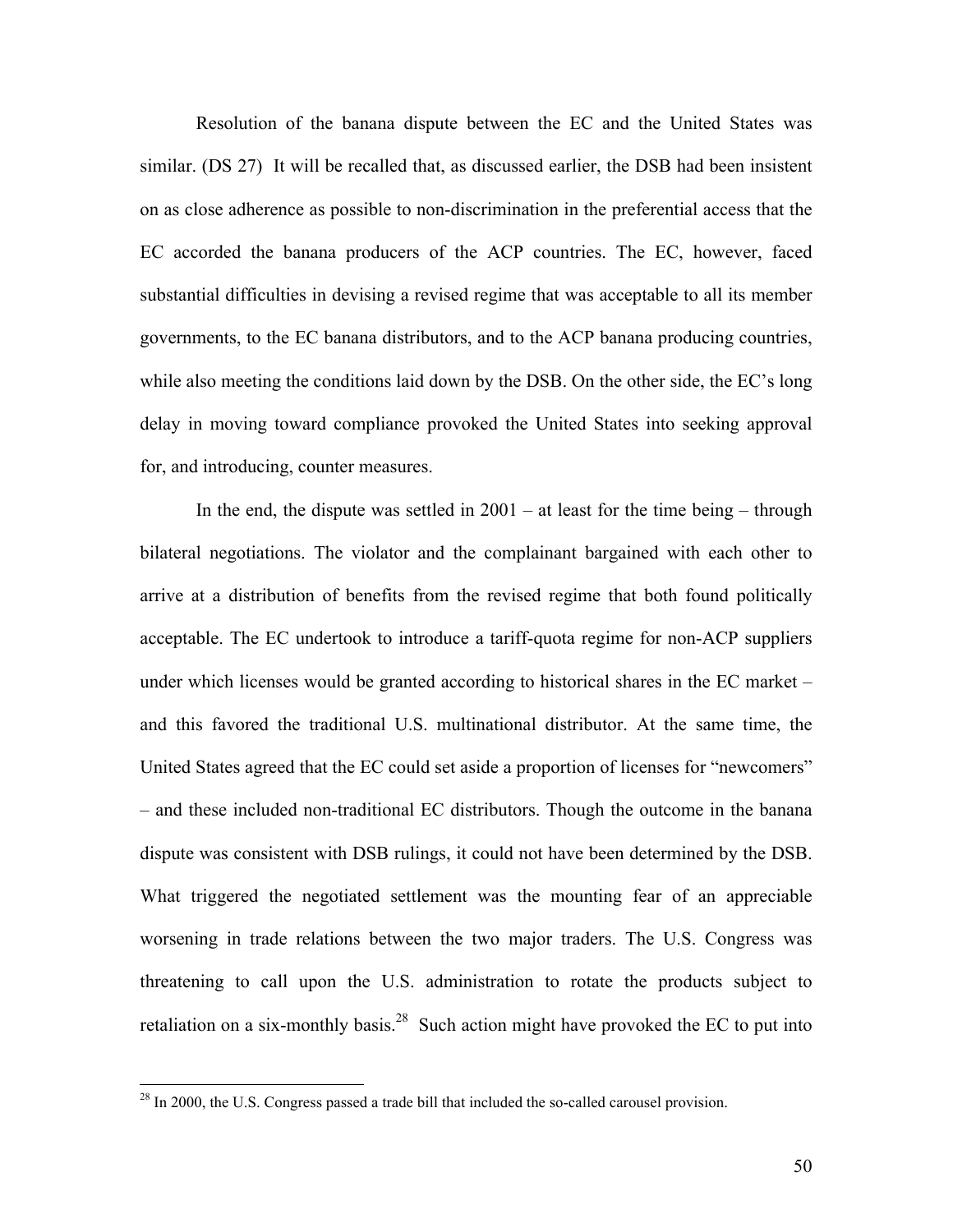effect the counter measures it had been authorized to apply in the FSC case but had so far refrained from acting upon.<sup>29</sup>

The continuing nature of some disputes – usually rooted in a lasting political need to defend highly valued constituent interests – suggests that they may not always lend them to resolution through the formal, semi-legal process of the Dispute Settlement Understanding. When one or both parties are reluctant to abandon practices that may violate the rules, they may resort to the dispute settlement process, less to seek a resolution, than to defend their competing positions. The cases brought by Canada and Brazil against each other with regard to the export subsidization of regional aircraft took on some of this coloration. (DS 46, 70, 71, 222) The DSB found that both provided prohibited export subsidies to their manufacturers. Both modified their regulations and financial practices, and both thereafter challenged whether the other was yet complying with the WTO rules. At one stage, both governments were authorized to use counter measures against the other.

The history of these cases is one in which the DSB has been called upon to make repeated judgments about whether the successive arrangements for financing exports constituted prohibited subsidies. Both parties have seen the actions of the other as commercially unfair. The legalistic interplay, however, has not appeared to resolve the dispute; it has been no substitute for a more pragmatic understanding between the two governments on what constitutes mutually acceptable financial relations that each government may have with its producers. A similar pattern of behavior could appear in

<sup>&</sup>lt;sup>29</sup>We should note that the dispute was revived in 2005 when the EC proposed to introduce new MFN. tariffs and new quotas for ACP countries. In 2007, in response to requests from Ecuador and the United States, the DSB agreed to consider again whether the new EC regime was in conformity with its rulings.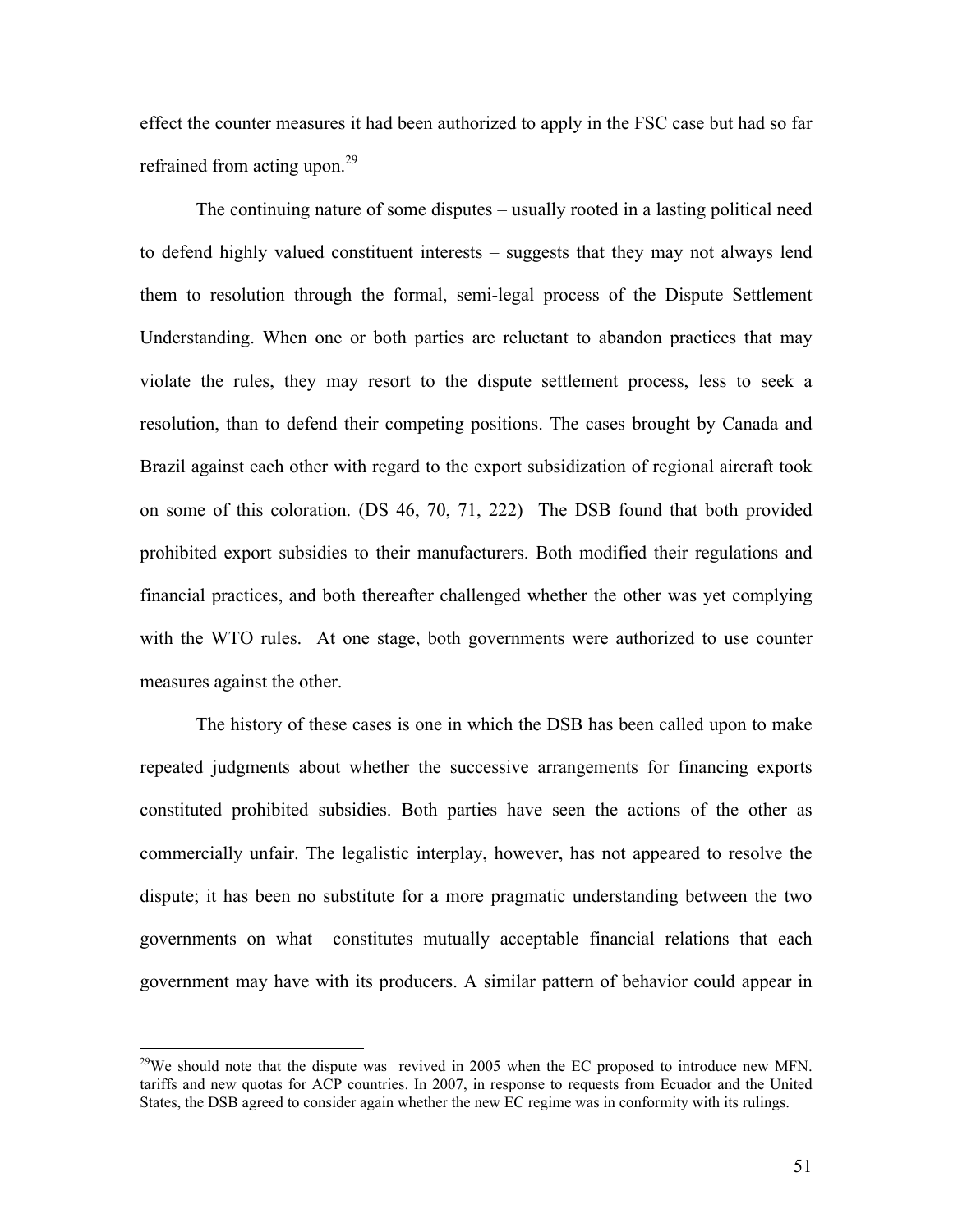the recently initiated Boeing-Airbus cases brought by the EC and the United States against each other on the same issue of subsidies to a key export industry. (DS 316, 317)

A more intractable reason for the failure of the dispute settlement process to resolve a dispute is when both parties apply quite different conceptions of fairness to the case. That is, the ruling of the DSB may conflict with strongly held social preferences on the part of the violator. This has been at work in the hormone-fed beef case (DS 26, 48). As discussed earlier, the DSB found in favor of the United States and Canada and against the EC in its banning of the importation of hormone–fed beef. Following the failure of the EC to comply, the United States and Canada in 1999 put into effect duly authorized counter measures. In 2003, the EC returned to the DSB arguing that these measures should be lifted as it was now in compliance with the DSB rulings (DS 320, 321) It claimed that the ban on five of the six hormones used in fattening cattle was "provisional" pending further scientific research, a designation that was consistent with the SPS Agreement; and it stated that its ban on the sixth hormone – oestradiol 17 beta – had been made permanent, since a group of scientists had concluded that the hormone was potentially a carcinogen.<sup>30</sup> At the time of writing, the case is still under adjudication. At the root of the EC position is a conception of fairness holding that every person should be free to act provided the action does not harm anyone else. The conception applied by Canada and the U.S. is that everyone is bound by the "rules of the game" as embodied in the negotiated agreements of the GATT/ WTO.

<sup>&</sup>lt;sup>30</sup> The EC argued that one reason why the DSB had found it to be non-compliant was that it had failed to carry out a risk assessment within the meaning of Articles 5.1 and 5.2 of the SPS Agreement. It stated that an assessment had now been done by an independent scientific committee whose findings indicated that hormones posed a risk to consumers.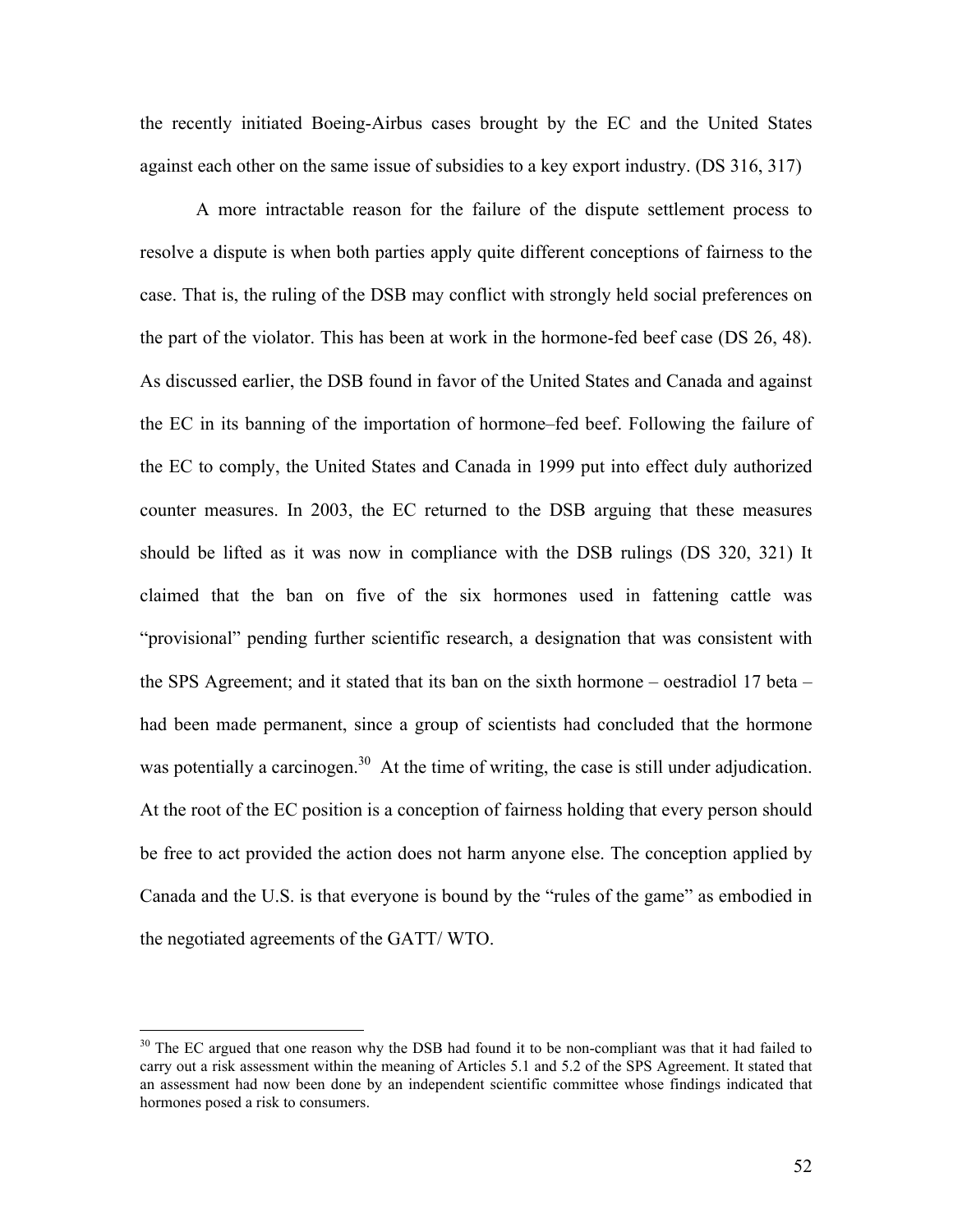What do we infer from the several cases that we have just reviewed? Not all disputes can be resolved within the rather rigid, semi-legalistic framework of the DSU. In some, a more fruitful path is bilateral negotiations because these are not confined to the question of conformity with specific rules but can encompass broader concerns; and the resolution of the dispute may consequently be fairer. In others, disagreement about interpretation of the rules may be so profound that no resolution is possible, and the complainant is left with the only recourse of imposing counter measures.

#### **V. The Use of Counter Measures**

In most cases, as we have already noted, countries have complied in a timely way with the rulings of the DSB. In our view, they have generally done so in order to preserve their reputation as reliable trading partners. As with participants in national markets, they recognize the value for long-lasting commercial relations of mutual trust exercised within a framework of common rules of conduct. Of course, there are always the possible participants who seek to advance their interest at the expense of others by disobeying the rules, and so countries have invariably wanted to threaten retaliatory measures in order to deter such transgressors. Under the GATT regime, retaliatory measures could nominally be authorized but, as the alleged violator of a rule could veto their use, they were never actually employed. Despite this fact, according to Hudec (2002), the record of compliance during the GATT years from 1947 to 1994 was rather good. In the Dispute Settlement Understanding (DSU) of the WTO, the scope for use of counter measures was nevertheless strengthened. Violators could no longer block the authorization of counter measures. Since 1994, as just noted, the DSB has authorized the use of such measures in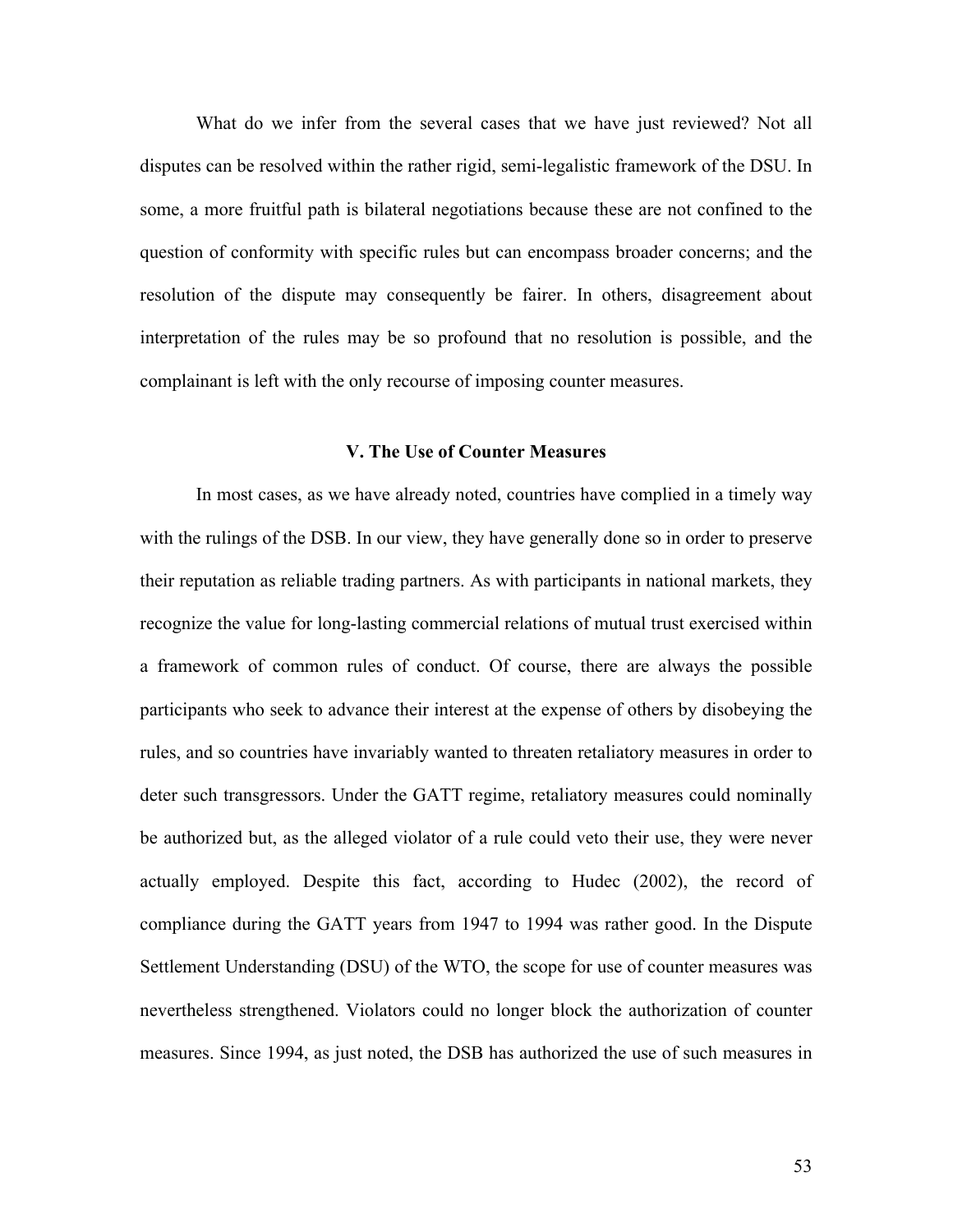several cases. It is an open question whether the greater use of such measures has enhanced the fairness of the dispute settlement process.

Under the terms of the DSU, authorized counter measures may take the form of the withdrawal of concessions unless the complainant has agreed to accept compensation. Almost all complainants have opted for the withdrawal of concessions. On the face of it, these should work in favor of inducing compliance, at least so long as the complainant is not a small country and the violator is a large country. Provided the products affected are chosen with care so that the incidence of the measure falls heavily on politically articulate producers or consumers in the violating country, internal pressure may be brought on its government to comply. At least in the hormone-fed beef case, however, the counter measures have evidently failed to weaken the reluctance of the violator to comply with the DSB ruling. In other cases that we have reviewed where the withdrawal of concessions has been authorized, it is difficult to say how influential the threat of withdrawal or actual withdrawal has been in advancing compliance. In the banana and FSC disputes, the actual or threatened withdrawal may well have reinforced more general concerns about national reputation in abiding by the WTO agreements. However, as noted earlier, the fear of both the EC and the United States that the use of counter measures was deteriorating into a tit-for-tat game of retaliation and counter retaliation may have been more influential than the counter measures themselves in bringing about compliance.

In one respect, a larger role for counter measures to induce compliance with the rules clearly makes for greater unfairness in the dispute settlement process. Developing countries have long pointed out that when the complainant is a small country and the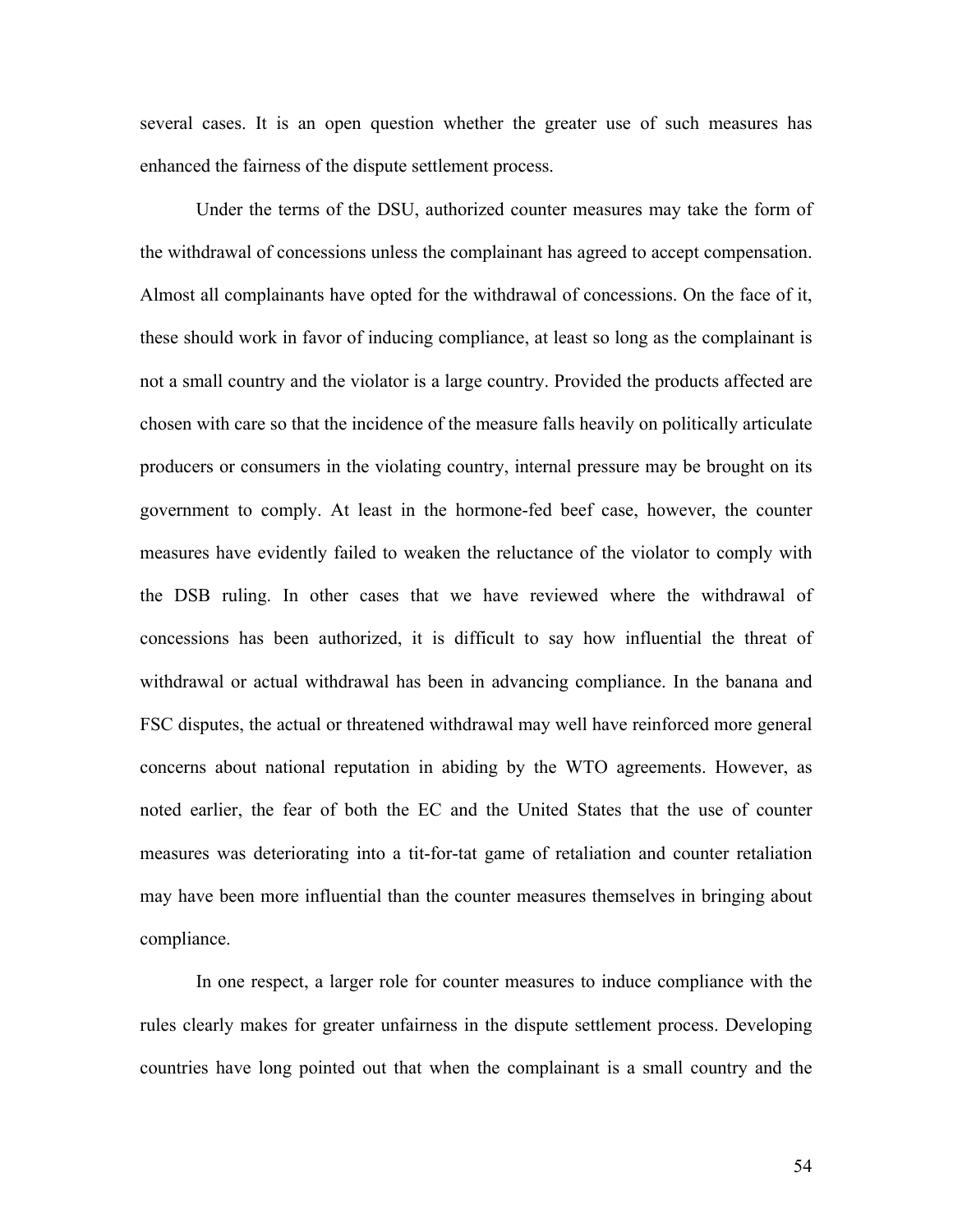violator is large, familiar counter measures like raising tariffs on imports from the violating country may have little or no effect on the latter's behavior. Again, there is a bias in the process that works against small countries. This said, however, we should note that, in some circumstances, it may be possible for a small country to punch above its weight. In its case against the United States on on-line gambling, Antigua and Baruda proposed to rescind their commitments under the TRIPS Agreement to recognize U.S. trademarks and copyrights; and this could make Antigua and Baruda a safe haven for copiers of motion pictures and software.<sup>31</sup> The United States has objected to this proposed measure and the issue is, at the time of writing, in the hands of an arbitrator.

It is unfortunate that counter measures are so often cast in the role of a punishment intended to deter non-compliance. The Dispute Settlement Understanding is itself not explicit about the purpose of these measures; it only describes them as temporary measures applied in the expectation of full compliance. However, the DSB has been more forthcoming. In one case, it noted that "there is nothing (in the relevant provisions of the DSU) that could be read as justification for counter measures of a punitive nature." (DS 27) Fairness would probably be better served if countermeasures were seen in a different light.

Some scholars have argued that the set of WTO agreements can appropriately be seen as a contract among members in which each accepts a balance of rights and obligations.<sup>32</sup> Like most contracts, however, it is incomplete in the sense that there are many uncertainties about future circumstances that cannot be spelled out at the time when

<sup>&</sup>lt;sup>31</sup> The EC and Japan joined Antigua and Baruda in pressing the case against the United States, but they later withdrew their support after the United States offered them concessions in other service sectors. (*Financial Times*, December 18, 2007)

 $32$  For a full exposition of this approach, see Schwartz and Sykes (2002).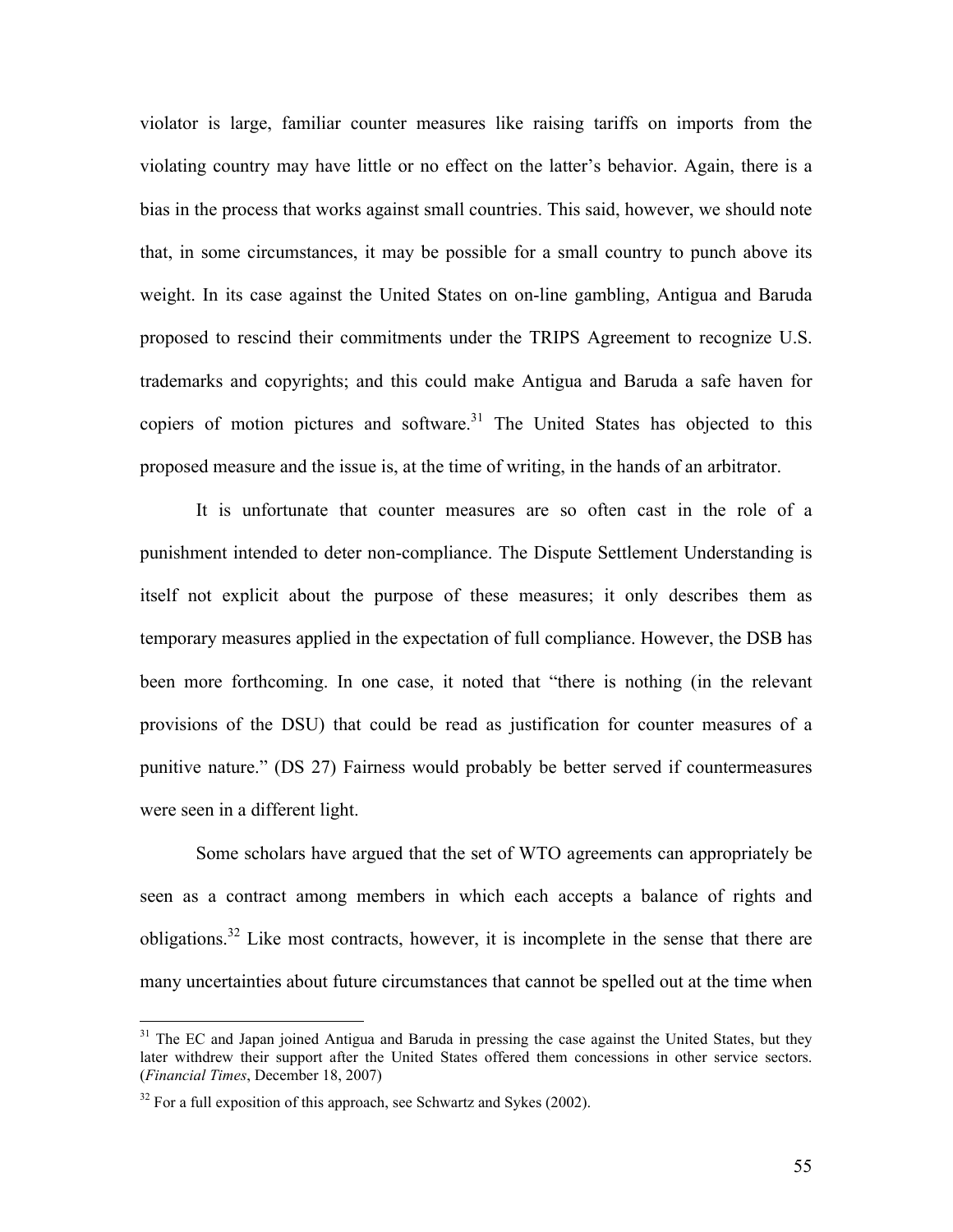the contract is drawn up. In the theory of contracts, if one party to a contract comes to find a particular obligation too onerous and if the cost of compliance is greater than the benefit to the other party, it may propose an efficient breach of contract, offering full compensation for the lost benefit. In the WTO, such compensation – whether in the form of a financial payment or a revision of concessions – can be seen as restoring the balance between rights and obligations that members negotiated in the first place. This view of counter measures introduces some flexibility into the obligation of compliance; these measures can be seen as compensation for efficient breaches of contract and as a deterrent only to inefficient breaches.

#### **VI. Conclusions**

We have asked whether the dispute settlement process in the WTO has so far operated fairly. In so doing, we have – for the most part – not taken up the issue of whether the GATT/WTO rules applied in the dispute settlement process are themselves fair, though views on the rules must necessarily affect assessments of the outcomes from WTO dispute settlement.

Since there are no objective criteria for assessing fairness, there is no unequivocal answer to our question. However, there are some widely accepted principles applied in international trade relations that express ideas of fairness, and these have enabled us at least to make some partial assessments.

We have noted that two questions can be asked. One is whether the procedures followed throughout the settlement of a dispute assure equal treatment to all parties, both powerful and weak. In some important respects, the procedures do meet this condition; for instance, no doubt has been raised about the impartiality of the persons appointed to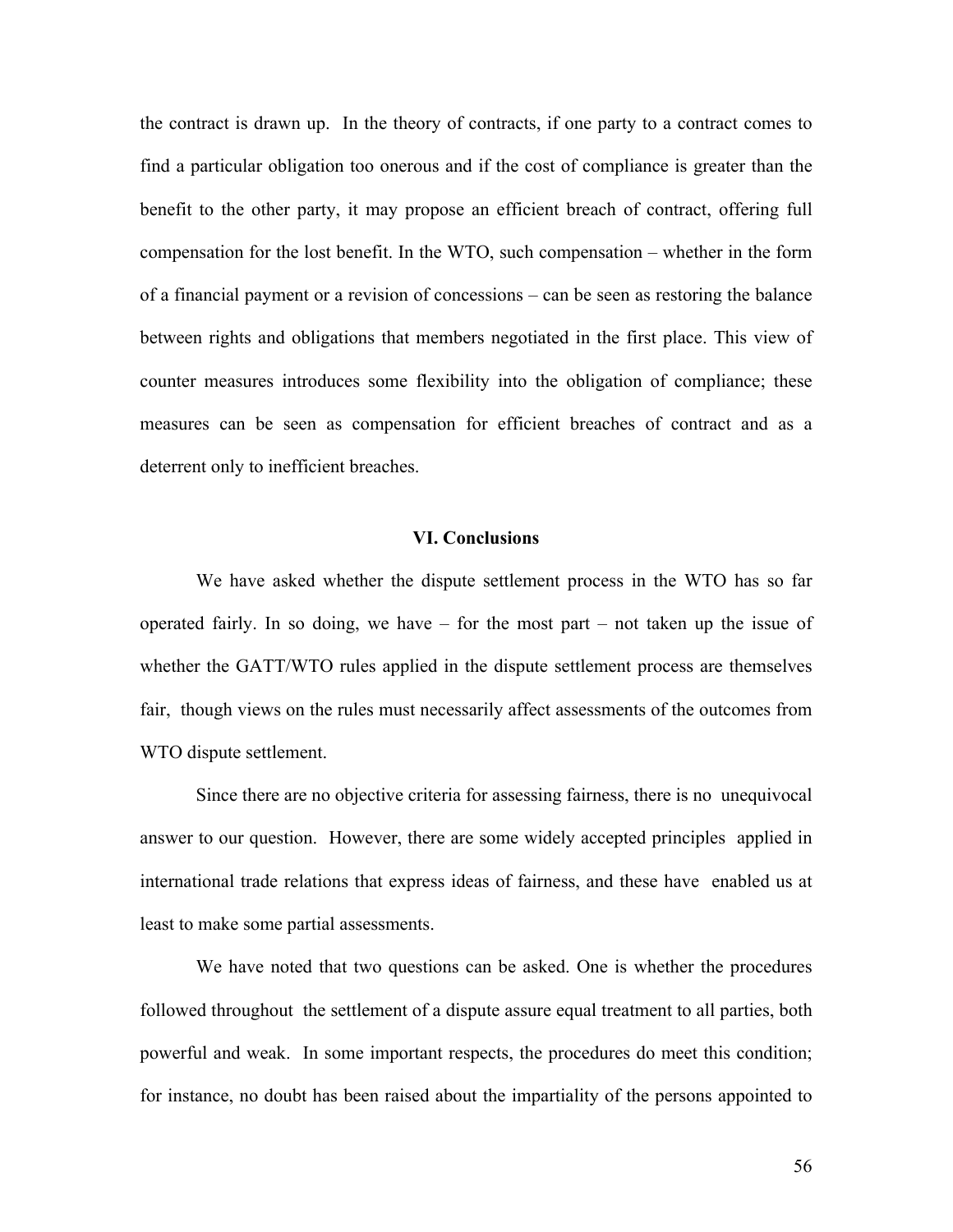adjudicate in dispute settlement cases. There are, however, two major weaknesses. First, effective participation of countries in the dispute settlement process demands a body of legal, diplomatic and economic expertise in trade law that only large countries with long traditions in commercial law are well endowed with; and they are better able to press complaints or to defend themselves against alleged violations. Second, the use of countermeasures to induce compliance with WTO rules may be ineffective when employed by small and poor countries against their much larger trading partners.

The second question, to which we have devoted most of our attention, is whether the panels and Appellate Body of the DSB have been able to interpret and apply the rules in ways that are widely regarded as fair. As just stated, we can give no conclusive answer. In some cases, the conformity of the rulings with widely accepted principles of fairness that are applied in international trade has been obvious. In many cases, however, while some ideas of fairness (and perhaps conflicting ideas like equality of opportunity and equitable distribution of the benefits) may have lain behind the judicial reasoning, it is far from clear how any assessment could be made that might claim some objectivity. However, our review of individual cases suggests some observations that appear relevant to any assessment of fairness in the dispute settlement process. We list the most salient points below.

The panels and Appellate Body of the DSB have done much to define and clarify what constitutes fair competition, especially with regard to subsidies. In their rulings on a number of cases, they have identified the kinds of governmental measures that give rise to subsidies and that may generate unfair competition. The more difficult task, however, has often been, not the identification of a subsidy, but the analysis of the evidence to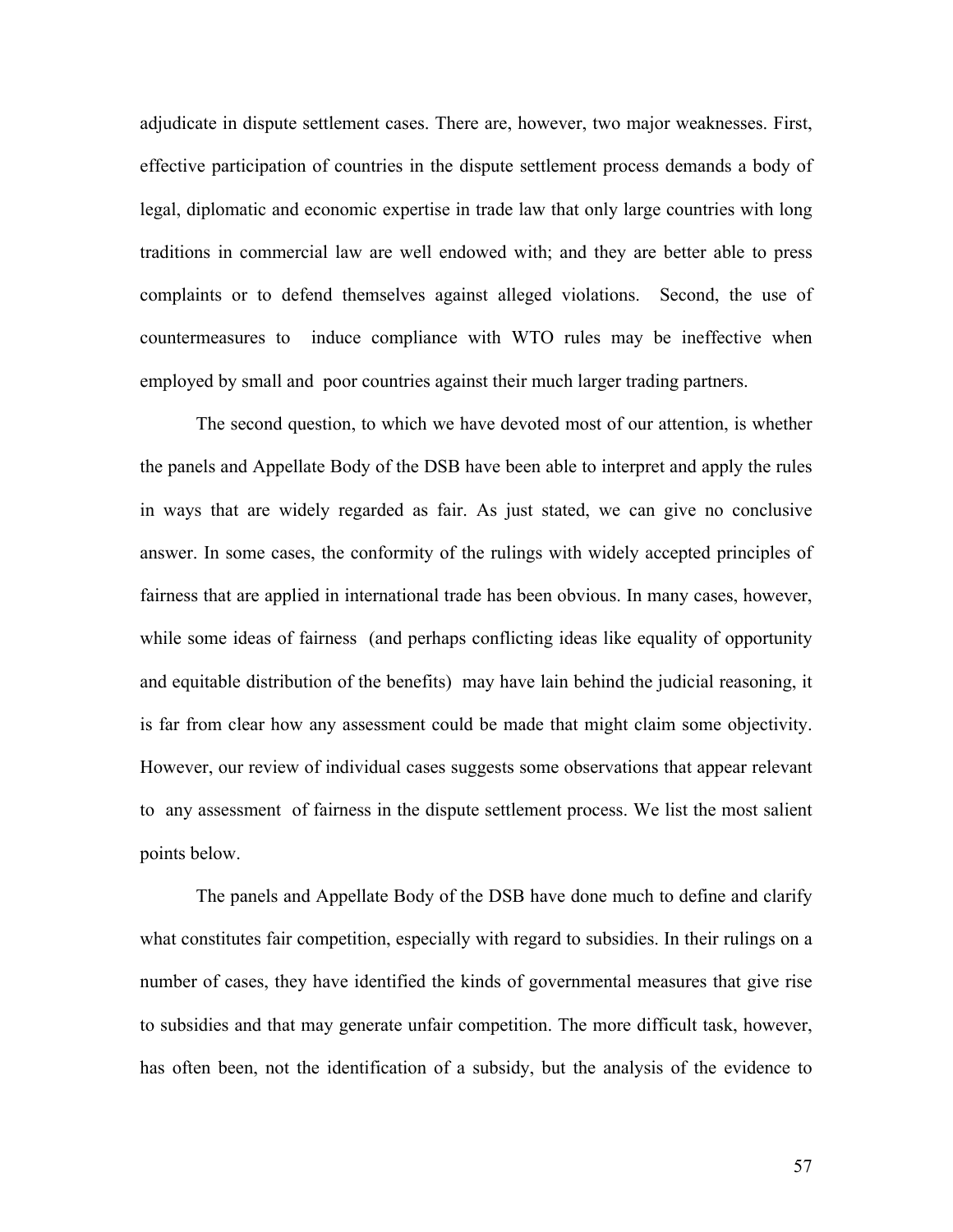establish the presence of a causal link between the subsidy and, say, export performance or injury caused to another member's industry through the depression of world prices. The rigor of the analysis, the assumptions, the methodology, and the normative and causal beliefs of the adjudicators may all be open to challenge and raise questions about the fairness of the ruling.

As noted, the DSB cannot compensate for any unfairness inherent in the GATT/ WTO rules themselves. In dealing with anti-dumping cases, the panels and Appellate Body have been successful in eliminating some of the more egregious national laws or practices that have appeared inconsistent with the WTO Agreement on anti-dumping measures. However, they have necessarily accepted the restrictions imposed by the Agreement on their capacity to assess the underlying rationale of anti-dumping measures or their consistency with the spirit of other GATT/WTO agreements.

As other have observed, it is a weakness of the WTO dispute settlement process that there is no effective legislative mechanism through which agreements can be modified in the light of accumulating juridical experience with individual cases. Since the DSB is enjoined not to add to, or subtract from, these agreements, its panels and Appellate Body are faced with a predicament when textual ambiguities need to be clarified, especially when these hide what many members may regard as policy issues. The analysis of Sykes ( 2003 ) in regard to the Agreement on Safeguards Measures illustrates just such a situation. One consequence is that the effectiveness of the Agreement is emasculated.

Experience with the dispute settlement process since 1995 has shown that, while the DSB has successfully brought most disputes to an end through the compliance of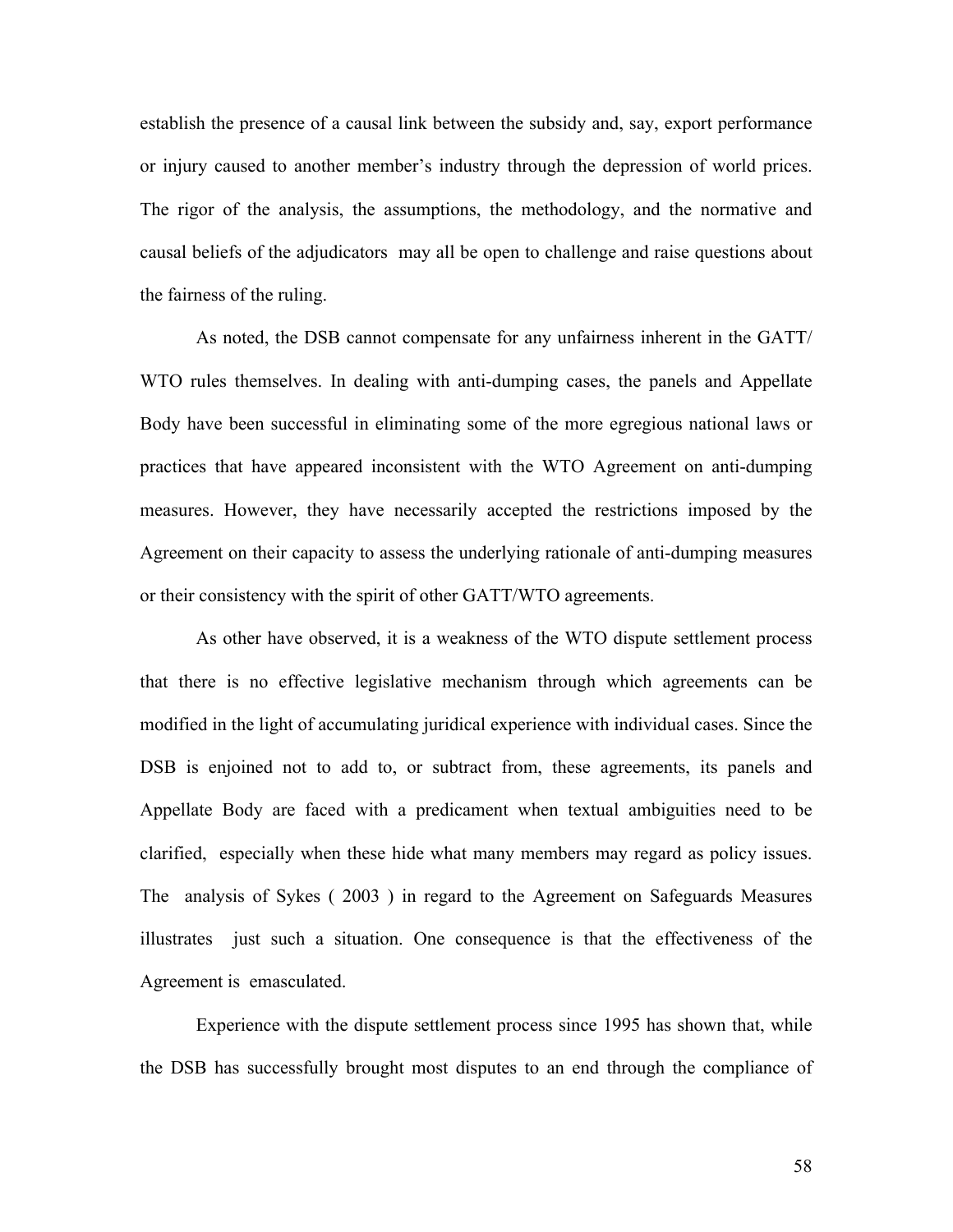parties to the GATT/WTO rules, this has not always been so. In a few cases, a settlement regarded as fair by both parties has been beyond the ability of the DSB to achieve through its rulings and recommendations; its realization has required negotiations between the parties on a fair distribution of the benefits. Further, in one or two cases where national preferences have conflicted with the rules, members have chosen to accept the imposition of countermeasures rather than to comply. It would be reasonable to view the countermeasures, not as a penalty intended to induce compliance, but as compensation for a breach of contract.

The borderline between member's obligations under the GATT/WTO Agreements and their own national preferences is an uncertain one. In principle, members recognize the rights of individual countries to override their obligations in certain areas such as public morals or health. However, if the assertion of national preferences is not to be exploited for protectionist purposes, a borderline has to be clearly demarcated. Particularly in view of rising global concerns about the environment, this may well become an increasingly sensitive issue. In this regard, the DSB was pointing in the right direction when it opined that the precondition for action by any one country that adversely affected the trade of others, should be the existence of a multilateral or bilateral environmental agreement.

It is beyond the scope of our present effort to suggest or devise changes in the dispute settlement process that would deal with the various strains noted. So, we leave the unresolved issues to be addressed for a future occasion and for other specialists to consider.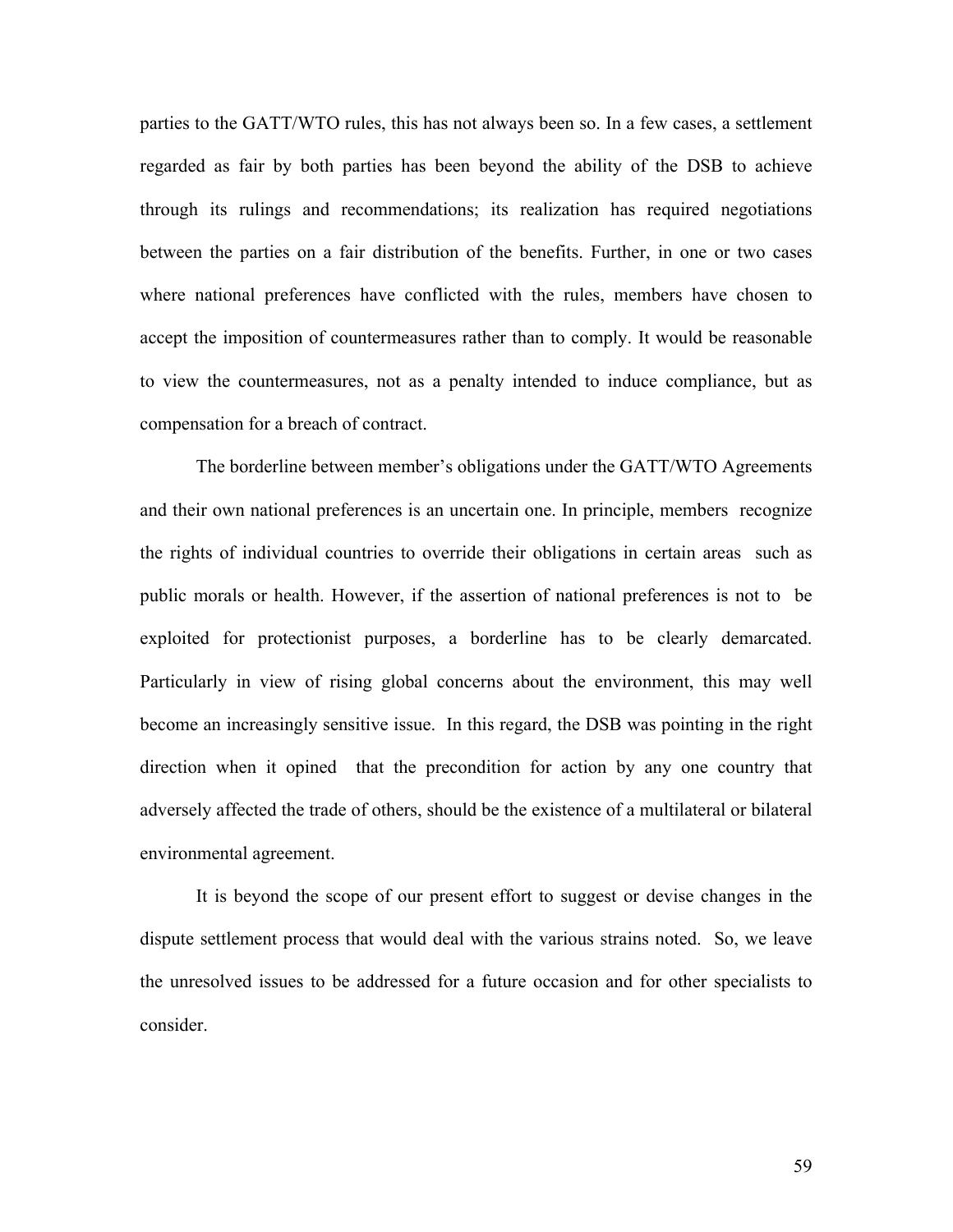#### **References**

- Bagwell, K and Staiger, R.W. (1999) "An Economic Theory of GATT". *American Economic Review.* 89.215-48.
- Borrell, B. 1994. "EU Bananarama III," *Policy Research Working Paper 13/86.*  Washington. D.C.: World Bank.
- Bown, C. P. 2002. "Why are safeguards under the WTO so unpopular?" *World Trade Review*,1:3, 47-62.
- Brown, A. G. and R. M. Stern. 2007. "Concepts of Fairness in the Global Trading System," *Pacific Economic Review.* 12.3. 293-318.
- Conti, J.A. 2008. "The Good Case: Decisions to Litigate at the World Trade Organization" *Law and Society Review.* 42.1. 145-181.
- de Jasay, A. 2006. "When fair is not just and just is not fair," *Independent Review.* 11.2,  $165(12)$ .
- Devereaux, C., R. Z. Lawrence and D. Watkins. 2006. *Case Studies in US Trade Negotiations, Vol 2, Resolving Disputes.* Washington DC: Institute for International Economics.
- *European Journal of International Law*. "Current Developments: Decisions of the Appellate Body of the World Trade Organization." [http://www.ejil.org/journal/curdevs/AB.html].
- Hoekman, B. M. and P. C. Mavroidis. 2000. "WTO Dispute Settlement, Transparency and Surveillance," *World Economy.* 23:4. 527-542.
- Horn, H. and P. C. Mavroidis. 2006. "The WTO Dispute Settlement System 1995-2004: Some descriptive statistics." Washington, D.C.: World Bank.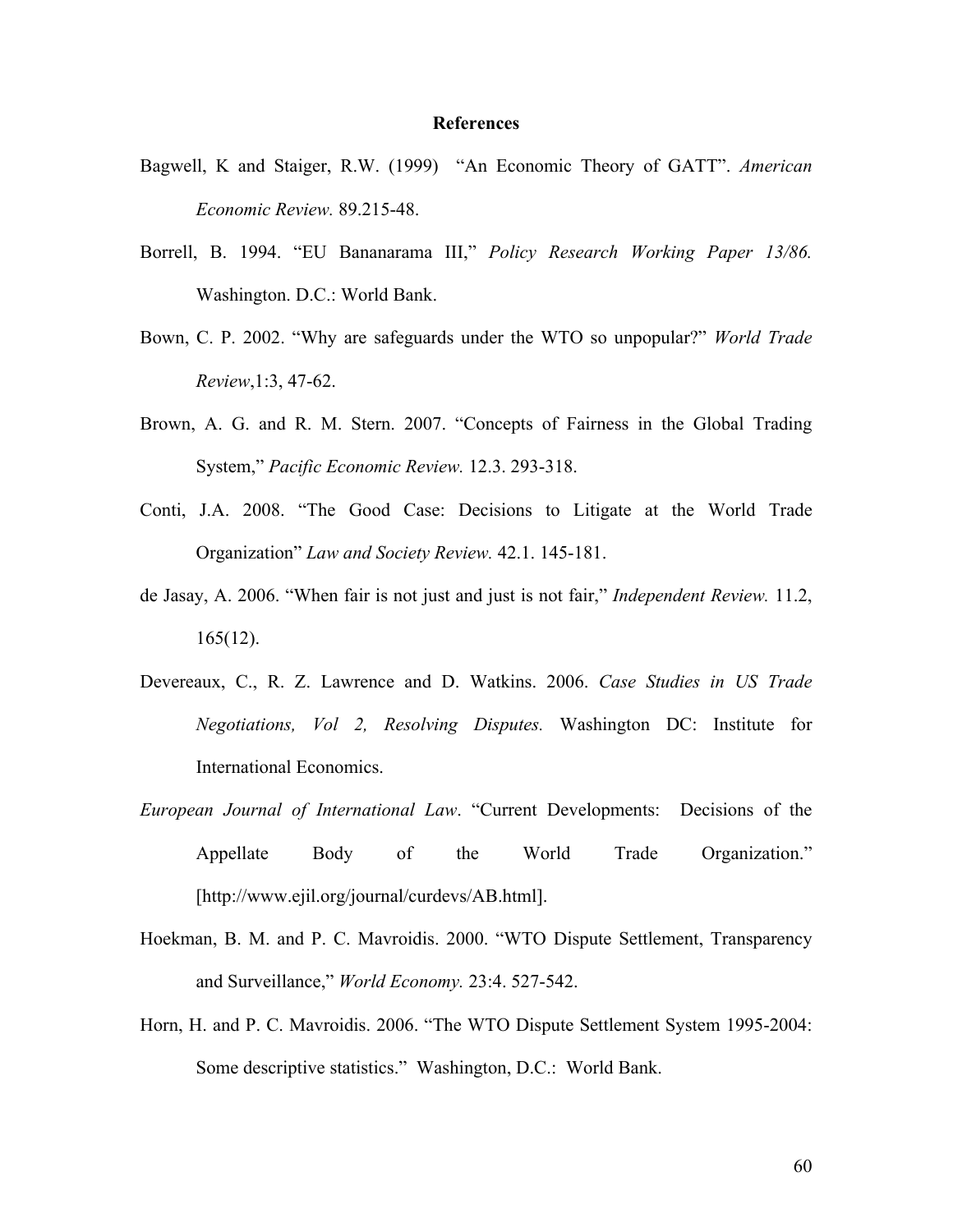- Hufbauer, G. C. 2002. "The Foreign Sales Corporation Drama: Reaching the Last Act?" *International Economic Policy Briefs.* Washington D.C.: Institute for International Economics.
- Hudec, R. E. 2002. "The Adequacy of WTO Dispute Settlement Remedies: A Developing Country Perspective," in B. Hoekman, A. Mattoo, and P. English (eds.) *Development, Trade and the WTO: A Handbook.* Washington D.C: World Bank.
- Ikenson, D. J. 2005. "Abuse of Discretion: Time to Fix the Administration of the U.S. Antidumping Law," *Cato Institute Trade Policy Analysis* No. 31, October 3.
- Ikenson, D. J. and R. E. Lighthizer. 2007. "Is the WTO Dispute Settlement System Fair?" Cato Institute Center for Trade Policy Studies, February 20-26. <http:www.freetrade.org>.
- Irwin, D.A. 2003. "Causing problems? The WTO review of causation and injury attribution in US Section 201 cases," *World Trade Review,* 2:3, 297-325.
- Jones, K. 2004. "The safeguards mess revisited: the fundamental problem," *World Trade Review*, 3:1, 83-91.
- Krier, Jesse. 2005. "Contingent trade remedies and WTO dispute settlement: some particularities," in Rufus Yerxa and Bruce Wilson (eds.), *Key Issues in WTO Dispute Settlement*. New York: Cambridge University Press.
- Mexico. 2007. "Diagnosis of the Problems affecting the Dispute Settlement Mechanism: Some Ideas by Mexico," *WTO Dispute Settlement Body: Special Session,*  TN/DS/W/90. Geneva: World Trade Organization.